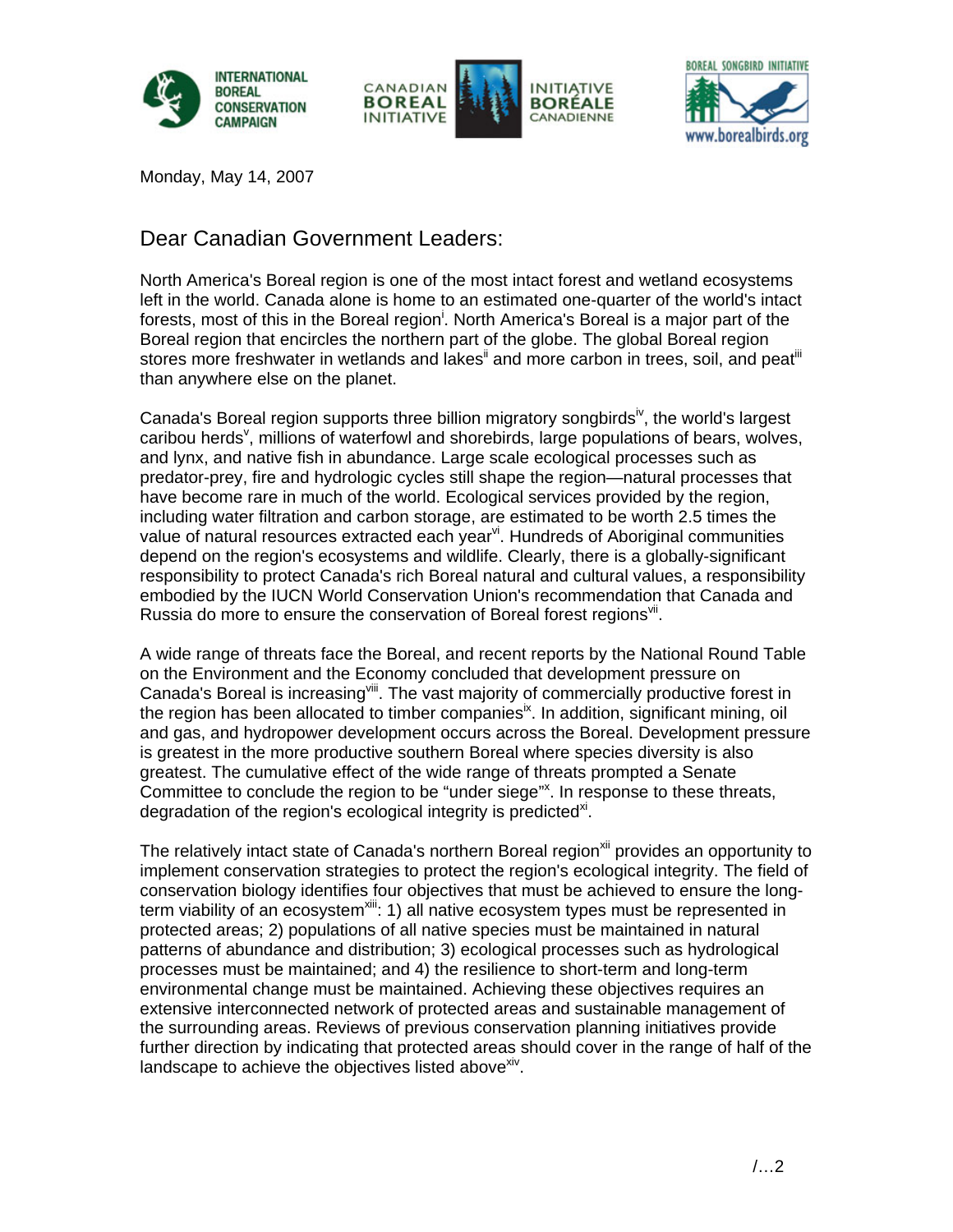Adequate conservation strategies will be challenging to implement in the southern Boreal region<sup>xy</sup> where approximately two-thirds of the forest land has been allocated to resource development<sup>xvi</sup>. Almost two million square kilometres of the southern Boreal region remains undeveloped<sup>xvii</sup>, however, and ecological integrity can be maintained if industrial use is reduced to increase protection, and the remaining allocated lands are managed using practices that are ecologically sustainable. In the northern Boreal region, most areas remain unallocated to industrial development and proactive land use planning with Aboriginal communities is possible to increase protection prior to industrial allocation and identify sustainable resource development options while flexibility remains.

We are concerned that current conservation planning efforts are insufficient to sustain the ecological integrity of Canada's Boreal region, one of the most intact ecosystems left in the world. Specifically, the amount of land in protected status within the Canadian Boreal, now at under 10 percent<sup>xviii</sup>, is inadequate and must be markedly increased. The Boreal Forest Conservation Framework, developed by leading resource companies, First Nations, and conservation organizations, promotes an equal treatment of conservation and development across Canada's Boreal region<sup>xix</sup>. As scientists, we urge federal, provincial, territorial and Aboriginal governments, companies, communities and others to support implementation of the Framework's Boreal conservation vision.

## Sincerely,

[Signatory names are listed as follows: 1) Canadian signatories by alphabetical province/territory, 2) United States signatories by alphabetical state, 3) All other signatories by alphabetical country]

■ Canada, Alberta

**Suzanne Bayley, Ph.D.** Professor University of Alberta

**Erin Bayne, Ph.D.** Assistant Professor University of Alberta

**Carolyn Bergstrom, Ph.D.** Post-doctoral Fellow University of Alberta

**Stan Boutin, Ph.D.** NSERC Industrial Research Chair in Integrated Landscape **Management** University of Alberta

**Alexander Braun, Ph.D.** Associate Professor University of Calgary

**Theresa Burg, Ph.D.** Assistant Professor University of Lethbridge

**Eric Butterworth, Ph.D.** Senior Biologist Manager of Territorial and Boreal Operations, Western Boreal Forest Program Ducks Unlimited Canada

**Brett Calverley** Manager, North American Waterfowl Management Plan Ducks Unlimited Canada

**Ralph Cartar, Ph.D.** Associate Professor University of Calgary

**Andrew Derocher, Ph.D.** Professor, Department of Biological Sciences University of Alberta

**Eric Donovan, Ph.D.** Associate Professor University of Calgary

**Derek Ebner** Wildlife Biologist **Consultant** 

**John England, Ph.D.** Professor and NSERC Northern Chair Earth and Atmospheric Sciences University of Alberta

**Lawrence Flanagan, Ph.D.** Professor University of Lethbridge

**Lee Foote, Ph.D.** Chair, North American Sustainable Use Specialist Group International Union for Conservation of Nature and Natural Resources

**Susan Hannon, Ph.D.** Professor, Department of Biological Sciences University of Alberta

**Steve Herrero, Ph.D.** Professor of Environmental Science Emeritus University of Calgary

**David Hik, Ph.D.** Canada Research Chair in Northern Ecology Professor, Biological Sciences University of Alberta

**Alice Hontela, Ph.D.** Canada Research Chair in Ecotoxicology Professor, Department of Biological Sciences University of Lethbridge

**Brad C Jones** M.Sc. Candidate University of Alberta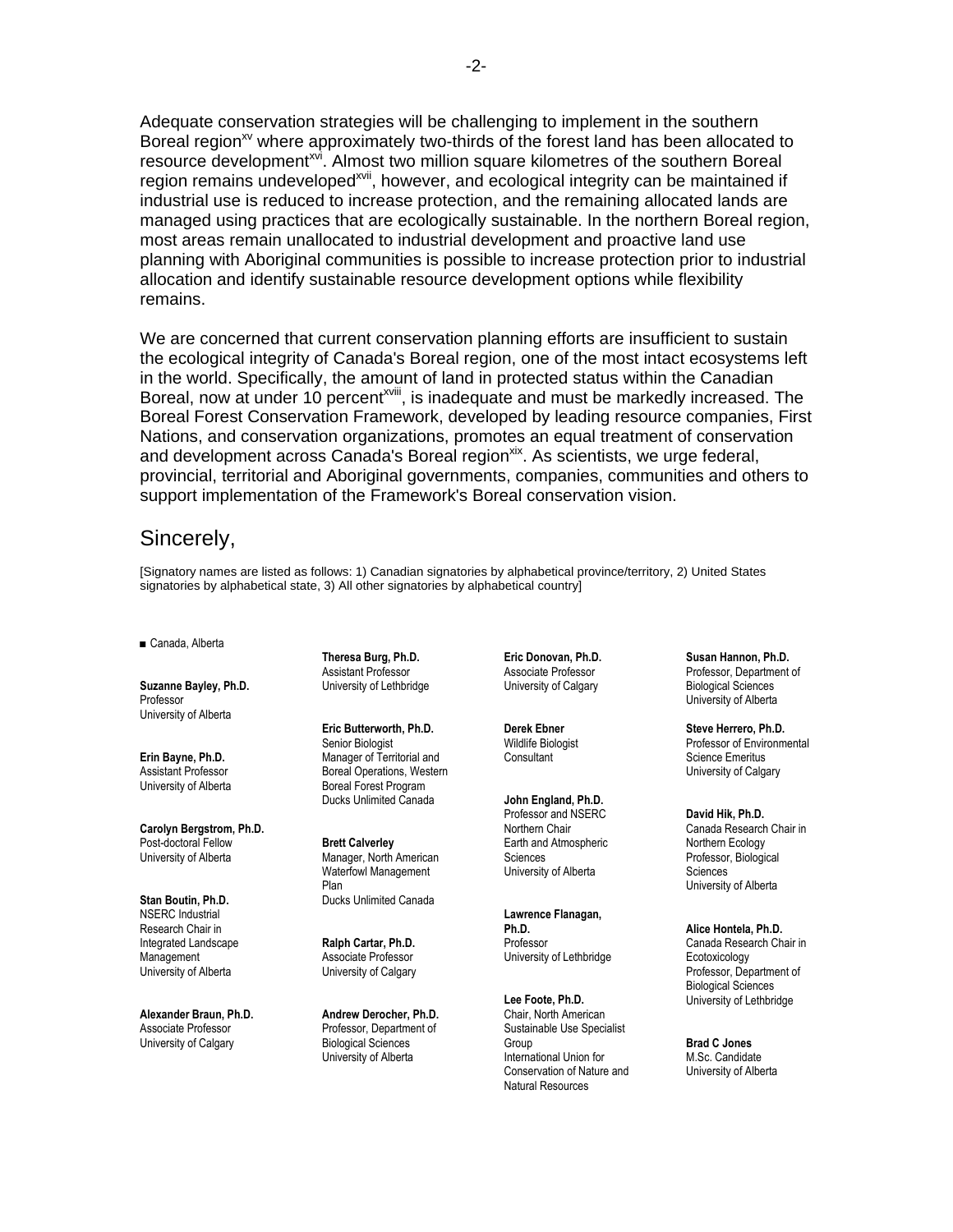**Naomi Krogman, Ph.D.** Associate Professor Environmental and Resource Sociology University of Alberta

**Leonid Kurepin, Ph.D.** Post-doctoral Researcher University of Calgary

**Susan Kutz, Ph.D.** Associate Professor Veterinary Medicine University of Calgary

**Catherine La Farge** Curator and Director of Cryptogamic Herbarium University of Alberta

**George Henri La Roi, Ph.D.** Emeritus Professor of Plant Ecology Department of Biology University of Alberta

**Andre Legris** Environmental Scientist Spencer Environmental **Management** 

**Ellen Macdonald, Ph.D.** Professor University of Alberta

**Christa MacNevin** M.Sc. Candidate University of Calgary

**Daniel Mazerolle, Ph.D.** Post-doctoral Fellow University of Alberta

**Ed McCauley, Ph.D.** Professor University of Calgary

**Karen McCullough, Ph.D.** Academic Editor and Adjunct Professor Arctic Institute of North America University of Calgary

**Melissa Moss Ecologist** WorleyParsons Komex **Paul Paquet, Ph.D.** Professor University of Calgary and University of Saskatchewan

**John Post, Ph.D.** Professor and Chair Ecology and Evolutionary Biology University of Calgary

**Mirwais Qaderi, Ph.D.** Post-doctoral Fellow University of Calgary

**Ali Quoreshi, Ph.D.** Principal Investigator Symbiotech Research Inc.

**David Mayne Reid, Ph.D.** Professor of Botany University of Calgary

**Alain Richard** GIS Manager, Western Boreal Program Ducks Unlimited Canada

**Kenneth Sanderson, Ph.D.** Professor Department of Biological Sciences University of Calgary

**David Schindler, Ph.D.** Professor University of Alberta

**Fiona Schmiegelow, Ph.D.** Associate Professor University of Alberta

**Richard Schneider, Ph.D.** Conservation Director Canadian Parks and Wilderness Society, **Edmonton** 

**Martin Sharp, Ph.D.** Professor Earth and Atmospheric Sciences University of Alberta

**Kevin Smith** Senior Remote Sensing Analyst Ducks Unlimited Canada

**John Spence, Ph.D.** Professor and Chair Department of Renewable Resources University of Alberta

**Vincent St.Louis, Ph.D. Professor** University of Alberta

**Brad Stelfox, Ph.D.** Landscape Ecologist Forem Technologies

**Gary Stewart** Ecologist (Retired) Ducks Unlimited

**Raymond J Turner, Ph.D.** Associate Professor University of Calgary

**Valerie Veenstra Ecologist WorleyParsons** 

**Marian Weber, Ph.D.** Research Scientist Alberta Research Council

■ Canada, British Columbia

**Lito Arocena, Ph.D.** Professor University of Northern British Columbia

**Jeremy Ayotte** Wildlife Biologist Ministry of Environment

**Lyn Baldwin, Ph.D.** Assistant Professor Thompson Rivers **University** 

**Christopher Barnes, Ph.D.** Professor Emeritus University of Victoria

**Greg Bole, Ph.D.** Lecturer University of British Columbia

**Douglas Braun** M.Sc. Candidate Simon Fraser University

**Alan Brelsford** Ph.D. Candidate University of British Columbia

**Fred Bunnell, Ph.D.** Honorary Professor Unviersity of British Columbia

**Leif Burge, Ph.D.** Chair, Geography and Earth and Environmental Science Okanagan College

**Alan Burger, Ph.D.** Associate Professor (Adjunct) University of Victoria

**Robert Cannings, Ph.D.** Curator of Entomology Royal British Columbia Museum

**Richard Cannings** Instructor Coordinator, Bird Studies Canada University of British Columbia

**Michael Church, Ph.D.** Professor and FRSC University of British Columbia

**John Clague, Ph.D. Professor** Simon Fraser University

**David Clements, Ph.D.** Professor Trinity Western University

**Veronique Connolly Biologist** British Columbia Conservation Foundation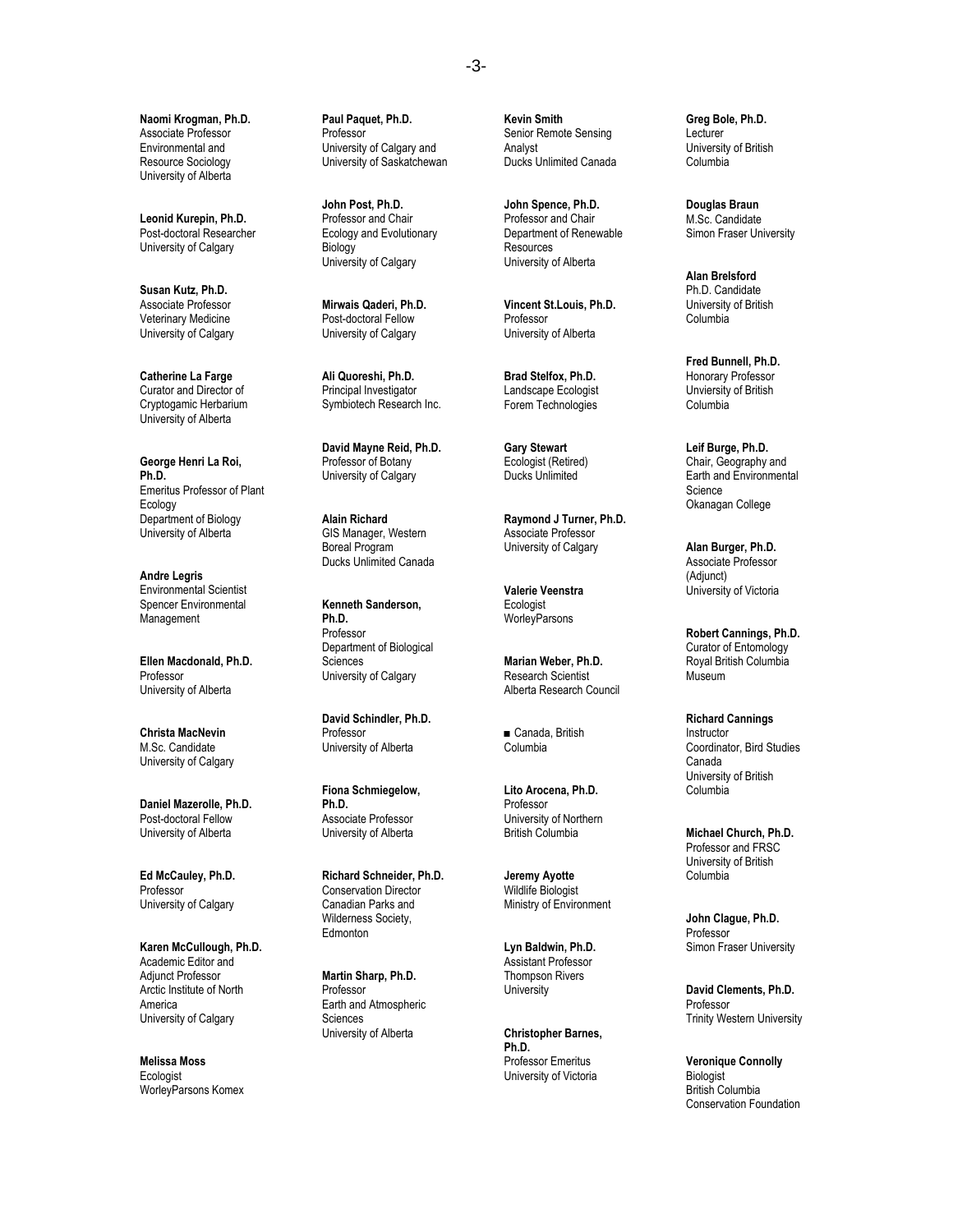**Peter Constabel, Ph.D.** Professor University of Victoria

**Isabelle Cote, Ph.D.** Professor Simon Fraser University

**Peter Davidson** British Columbia Program Manager Bird Studies Canada

**Bradley Davis** M.Sc. Candidate Simon Fraser University

**Thomas Dickinson, Ph.D.** Associate Professor of Biology Thompson Rivers **University** 

**Lawrence Dill, Ph.D.** Professor Simon Fraser University

**Michael Feller, Ph.D.** Associate Professor Forest Sciences Department University of British Columbia

**Gwenn Flowers, Ph.D.** Canada Research Chair in **Glaciology** Assistant Professor, Earth and Ocean Sciences Simon Fraser University

**Lauch Fraser, Ph.D.** Canada Research Chair in Community and Ecosystem Ecology Associate Professor, Department of Natural Resource Science Thompson Rivers University

**Art Fredeen, Ph.D.** Professor University of Northern British Columbia

**Benjamin Gilbert** Ph.D. Candidate University of British Columbia

**Michael Gillingham, Ph.D.** Associate Professor University of Northern British Columbia

**Jacob Goheen, Ph.D.** Assistant Professor University of British Columbia

**Robert Guy, Ph.D.** Professor and Head Department of Forest **Sciences** University of British Columbia

**Karen Hodges, Ph.D.** Canada Research Chair in Conservation Biology University of British Columbia Okanagan

**Jonathan Hughes, Ph.D.** Instructor University College of the Fraser Valley

**Darren Irwin, Ph.D.** Assistant Professor University of British Columbia

**Chris Johnson, Ph.D.** Assistant Professor Ecosystem Science and Management Program University of Northern British Columbia

**John Karakatsoulis, Ph.D.** Chair, Department of Natural Resource Science Thompson Rivers **University** 

**Bryce Kendrick, Ph.D.** Professor University of Victoria

**Charles Krebs, Ph.D.** Emeritus Professor Department of Zoology University of British Columbia

**Terri Lacourse, Ph.D.** NSERC Post-doctoral Fellow University of British Columbia

**David Lank, Ph.D.** Adjunct Professor and University Research Associate Simon Fraser University

**Trevor Lantz** Ph.D. Candidate University of British Columbia

**Cornel Lencar** Data Analyst, Masters in Forestry University of British Columbia

**Patrick Lilley** M.Sc. Candidate Department of Botany and Biodiversity Research **Centre** University of British Columbia

**Elaina MacIntyre** Ph.D. Candidate University of British Columbia

**Katrin Meissner, Ph.D.** Assistant Professor University of Victoria

**Arne Mooers, Ph.D.** Assistant Professor Department of Biological Sciences Simon Fraser University

**Sian Morgan** Ph.D. Candidate Fisheries Centre University of British Columbia

**Judith Myers, Ph.D.** Professor Emerita University of British Columbia

**Sarah Otto, Ph.D.** Professor University of British Columbia

**Wendy Palen, Ph.D.** Assistant Professor Simon Fraser University

**Katherine Parker, Ph.D.** Professor Faculty of Natural Resources and Environmental Studies University of Northern British Columbia

**Vera Pospelova, Ph.D.** Assistant Professor University of Victoria **Jessica Purcell** Ph.D. Candidate University of British Columbia

**Barbara Ramovs** Instructor University of British Columbia Okanagan

**William Rees, Ph.D.** Professor University of British Columbia

**John Reynolds, Ph.D.** Professor Simon Fraser University

**Jordan Rosenfeld, Ph.D.** Adjunct Professor Fisheries Centre University of British Columbia

**Kristina Rothley, Ph.D.** Assistant Professor Simon Fraser University

**W. Schofield, Ph.D.** Emeritus Professor of Botany University of British Columbia

**Hans Schreier, Ph.D.** Professor Institute for Resources University of British Columbia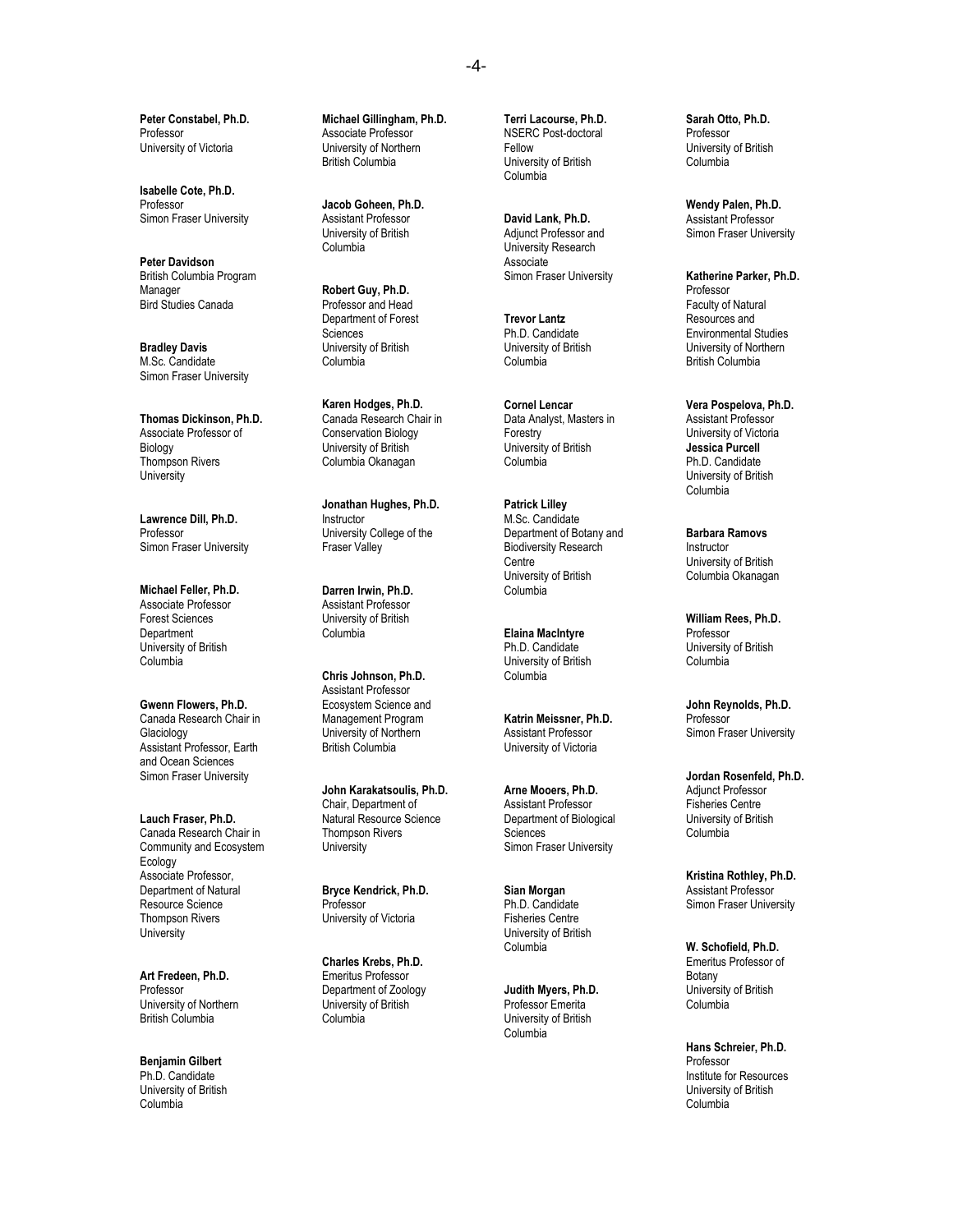**G.E.E. Scudder, Ph.D.** Professor Emeritus University of British Columbia

**Suzanne Simard, Ph.D.** Associate Professor University of British Columbia

**Chris Steeger Director** Pandion Ecological Research Ltd.

**David Suzuki** Founder David Suzuki Foundation Professor Emeritus University of British Columbia

**Ilja Tromp-van Meerveld, Ph.D.** Assistant Professor Simon Fraser University

**Roy Turkington, Ph.D.** Professor Botany Department and Biodiversity Research Centre University of British Columbia

**Nancy Turner, Ph.D.** Distinguished Professor University of Victoria

**Mark Vellend, Ph.D.** Canada Research Chair in Conservation Biology Assistant Professor, Departments of Botany and Zoology University of British Columbia

**Markus Weiler, Ph.D.** FRBC Chair in Forest Hydrology Assistant Professor, Deptartment of Forest Resources Management and Geography University of British Columbia

**Ron Ydenberg, Ph.D.** Professor and Director Centre for Wildlife Ecology Simon Fraser University

**Pamela Zevit, R.P. Bio.** Principle Adamah Consultants

■ Canada, Manitoba

**Michael Anderson, Ph.D.** Director of Science and **Adaptation** Ducks Unlimited Canada

**Robert Anderson, Ph.D.** Assistant Professor Biology Department University of Winnipeg

**David Barber, Ph.D.** Canada Research Chair in Arctic System Science Professor, Department of **Geography** University of Manitoba

**Diana Bizecki Robson, Ph.D.** Curator of Botany The Manitoba Museum

**Allison Dunn, Ph.D.** Post-doctoral Fellow University of Manitoba

**Gordon Goldsborough, Ph.D.** Associate Professor University of Manitoba

**David Greenwood, Ph.D.** Chair of Zoology and Environmental Science Coordinator Brandon University

**Karla Guyn, Ph.D.** Director, Conservation Planning Ducks Unlimited Canada

**David Howerter, Ph.D.** Research Scientist Ducks Unlimited Canada **Chris Malcolm, Ph.D.** Associate Professor Brandon University

**John Markham, Ph.D.** Assistant Professor University of Manitoba

**Henry Murkin, Ph.D.** Director of Conservation Programs, National Ducks Unlimited Canada

**William Pruitt, Ph.D.** Professor Department of Zoology University of Manitoba

**David Punter, Ph.D.** Professor Department of Botany University of Manitoba

**Roderick Riewe, Ph.D.** Professor of Zoology University of Manitoba

**Gordon Robinson, Ph.D.** Professor of Botany University of Manitoba

**Pamela Rutherford, Ph.D.** Assistant Professor Brandon University

**Spencer Sealy, Ph.D.** Professor University of Manitoba

**Merlin Shoesmith, Ph.D.** External Liaison Officer Clayton H. Riddell Faculty of Environment, Earth, and **Resources** University of Manitoba

**Stuart Slattery, Ph.D.** Research Scientist Institute for Wetland and Waterfowl Research Ducks Unlimited Canada

**Craig Willis, Ph.D.** Assistant Professor Department of Biology University of Winnipeg **Dale Wrubleski, Ph.D.** Research Scientist Ducks Unlimited Canada

■ Canada, New Brunswick

**Douglas Campbell, Ph.D.** Canada Research Chair in Environmental Processes Mount Allison University

**Rick Cunjak, Ph.D.** Professor University of New **Brunswick** 

**Tony Diamond, Ph.D. Director** Atlantic Cooperative Wildlife Ecology Research Network

**Tony Erskine, Ph.D.** Research Scientist Emeritus Canadian Wildlife Service

**Graham Forbes, Ph.D.** Associate Professor University of New **Brunswick** 

**Katy Haralampides, Ph.D.** Associate Professor University of New **Brunswick** 

**Karen Kidd, Ph.D.** Canada Research Chair in Chemical Contamination of Food Webs University of New Brunswick

**Colin P. Laroque, Ph.D.** Director and Professor Mount Allison Dendrochronology Laboratory Mount Allison University

**Janice Lawrence, Ph.D.** Associate Professor University of New **Brunswick** 

**Vett Lloyd, Ph.D.** Professor Mount Allison University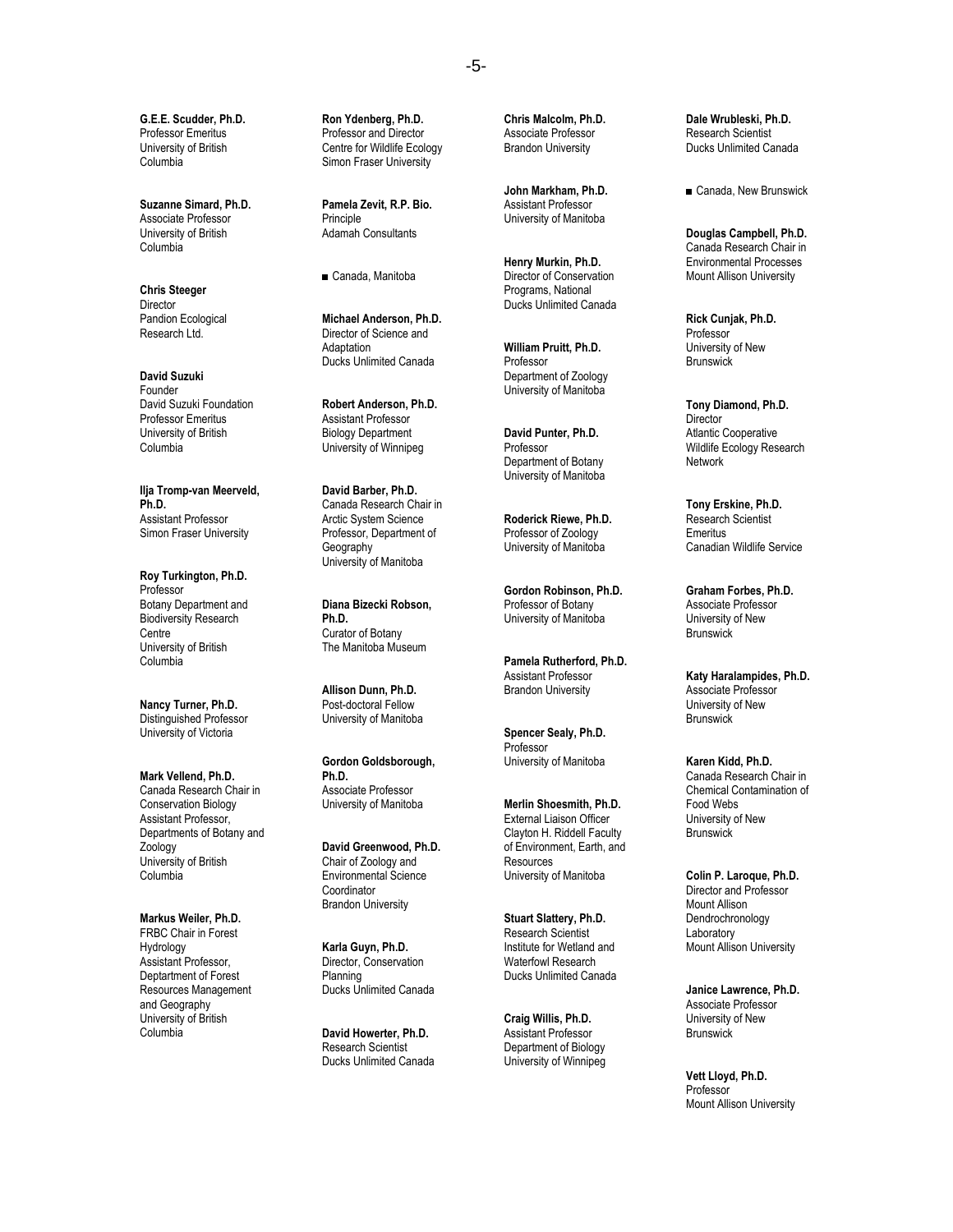**Rémy Rochette, Ph.D.** Professor University of New Brunswick, Saint John

**Gary Saunders, Ph.D.** Canada Research Chair of Molecular Systematics and **Biodiversity** Professor, Department of Biology University of New **Brunswick** 

**Marc-André Villard, Ph.D.** Associate Professor Université de Moncton

**Bradley Walters, Ph.D.** Associate Professor Mount Allison University

**Fred Whoriskey, Ph.D.** Vice President Research and Environment Atlantic Salmon Federation

■ Canada, Newfoundland and Labrador

**Rita E. Anderson, Ph.D.** Associate Professor Memorial University of Newfoundland

**Michael Collins, Ph.D.** Professor Memorial University of Newfoundland

**Roberta Frampton Benefiel** Vice President Grand Riverkeeper Labrador Inc.

**Luise Hermanutz, Ph.D.** Associate Professor Memorial University of Newfoundland

**David Innes, Ph.D.** Professor Memorial University of Newfoundland

**John D. Jacobs, Ph.D.** Professor of Geography Memorial University of Newfoundland

**Faye Murrin, Ph.D.** Professor Memorial University of Newfoundland

■ Canada, Northwest **Territories** 

**Robert G. Bromley, Ph.D.** Senior Advisor Ecology North Whole Arctic Consulting

**Shannon Haszard** Northwest Territories Manager Ducks Unlimited Canada

**Catherine Lambert** Wildlife Biologist Gwich'in Renewable Resource Board

**Nicole Lights** Environmental Assessment Specialist Sahtu Renewable Resources Board

**C.D. James Paci, Ph.D.** President, Deep Consulting Inc. Roving Faculty Member, University of the Arctic

**Richard Popko** Wildlife Technician Government Agency

**Amy Thompson** Environmental Biologist Gwich'in Renewable Resource Board

**Alasdair Veitch** Supervisor, Wildlife Management, Sahtu Region Government of the Northwest Territories ■ Canada, Nova Scotia

**Robert Baldwin, Ph.D.** Research Scientist Two Countries/One Forest

**Colleen Barber, Ph.D.** Associate Professor Saint Mary's University

**Jeanne Breckenridge** Senior Laboratory Instructor Dalhousie University

**Matt Clarke** Wildlife Biologist AMEC

**Kate Dalley** M.Sc. Candidate Acadia University

**Martin Gibling, Ph.D.** Professor Dalhousie University

**Annamarie Hatcher, Ph.D.** Assistant Professor Integrative Science Cape Breton University

**Ian Jonsen, Ph.D.** Research Associate Dalhousie University

**Tina Leonard** M.Sc. Candidate Acadia University

**Marty Leonard, Ph.D.** Professor Dalhousie University

**Heike Lotze, Ph.D.** Canada Research Chair in Marine Renewable Resources Assistant Professor, Biology Department Dalhousie University

**Jeremy Lundholm, Ph.D.** Assistant Professor Saint Mary's University

**Ron MacKay, Ph.D.** Assistant Professor Mount Saint Vincent **University** 

**Ian McLaren, Ph.D.** George Campbell Professor Emeritus Dalhousie University

**Greg Mitchell** M.Sc. Candidate Acadia University

**Adele Mullie** Research Associate Acadia University

**Ron Russell, Ph.D.** Associate Professor Saint Mary's University

**Daniel Ruzzante, Ph.D.** Associate Professor Dalhousie University

**David B. Scott, Ph.D.** Professor and Director Centre for Environmental and Marine Geology Dalhousie University

**Ricardo Scrosati, Ph.D.** Associate Professor St. Francis Xavier **University** 

**Dave Shutler, Ph.D.** Associate Professor Acadia University

**Phil Taylor, Ph.D.** Professor Acadia University

**Phil Taylor, Ph.D.** Professor Department of Biology Acadia University

**Joerg Tews, Ph.D.** Post-doctoral Fellow Biology Department Acadia University

**Sandra Walde, Ph.D.** Professor Dalhousie University

### -6-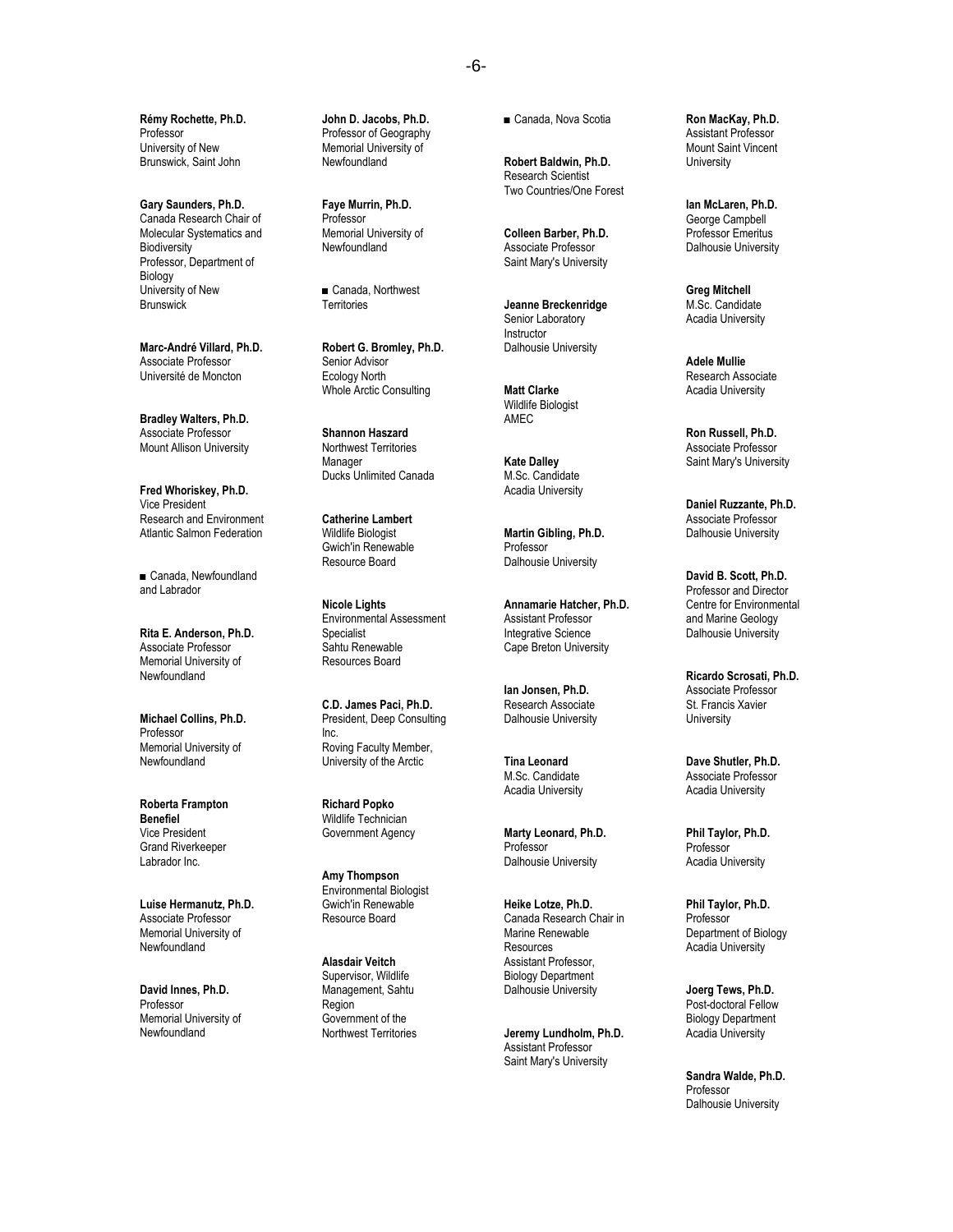**Elizabeth Welsh** Senior Instructor Biology Department Dalhousie University

**Darroch Whitaker, Ph.D.** Post-doctoral Fellow Acadia University

**Martin Willison, Ph.D.** Professor Dalhousie University

■ Canada, Ontario

**Peter Abrams, Ph.D.** Professor, F.R.S.C. University of Toronto

**Josef Ackerman, Ph.D.** Associate Dean University of Guelph

**Aneil Agrawal, Ph.D.** Canada Research Chair in the Genetics of Evolutionary Interactions University of Toronto

**Marilyn Anions**  Botanical Research **Associate** NatureServe Canada

**George Argus, Ph.D.** Curator of Vascular Plants Emeritus Canadian Museum of **Nature** 

**Harold Atwood, Ph.D.** Professor of Physiology and Zoology University of Toronto

**Zared Aziz** Associate Staff Division of Virology and Molecular Immunology Children's Hospital of Eastern Ontario

**Spencer Barrett, Ph.D.** Canada Research Chair in Evolutionary Genetics Professor, F.R.S. and F.R.S.C. University of Toronto

**David Barton, Ph.D.** Professor University of Waterloo

**Nelson Belzile, Ph.D.** Professor Laurentian University

**Nicholas Bernier, Ph.D.** Associate Professor University of Guelph

**Michael Berrill, Ph.D.** Professor Trent University

**Michael Bidochka, Ph.D.** Professor Brock University

**Rudy Boonstra, Ph.D.** Professor of Physiology and Zoology Department of Life Sciences University of Toronto at **Scarborough** 

**Uwe Brand, Ph.D.** Professor and P.Geo. Brock University

**Irwin Brodo, Ph.D.** Lichenologist Emeritus and Research Associate Canadian Museum of Nature

**Adam Brown, Ph.D.** Professor University of Ottawa

**Rorke Bryan, Ph.D.** Professor and Dean **Emeritus** Faculty of Forestry University of Toronto

**James Buttle, Ph.D.** Professor Trent University

**Robin Cameron, Ph.D.** Associate Professor McMaster University

**Linda Campbell, Ph.D.** Canada Research Chair in Aquatic Ecosystem Health Assistant Professor, Department of Biology Queen's University

**Matt Carlson** Science Coordinator Canadian Boreal Initiative

**Karl Cottenie, Ph.D.** Assistant Professor University of Guelph

**Andrew Couturier** Important Bird Areas **Coordinator** Bird Studies Canada

**Stephen Cumbaa, Ph.D.** Research Scientist Canadian Museum of Nature

**Brian Cumming, Ph.D.** Acting Director, Environmental Studies Program Professor, Biology and Environmental Studies Queen's University

**Douglas Currie, Ph.D.** Associate Professor University of Toronto

**Howard Daugherty, Ph.D.** Professor York University

**Brian Dimock** Laboratory and Field Manager, M.Sc. Trent University

**Reuven Dukas, Ph.D.** Professor McMaster University

**Erica Dunn, Ph.D.** Emeritus Scientist Environment Canada

**Judith Eger, Ph.D.** Senior Curator Royal Ontario Museum **Mark Engstrom, Ph.D.** Vice President Collections and Research Senior Curator, Mammals Royal Ontario Museum

**Lenore Fahrig, Ph.D.** Professor Carleton University

**Leesa Fawcett, Ph.D.** Associate Professor Faculty of Environmental **Studies** York University

**Brock Fenton, Ph.D.** Professor and Chair Department of Biology University of Western Ontario

**Scott Findlay, Ph.D.** Director Institute of Environment University of Ottawa

**Sarah Finkelstein, Ph.D.** Assistant Professor Department of Geography University of Toronto

**George Finney, Ph.D.** President Bird Studies Canada

**Mark Forbes, Ph.D.** Canada Research Chair in **Ecological** Parasitology/Wildlife Conservation Carleton University

**Danielle Fortin, Ph.D. Professor** University of Ottawa

**Sophie Foster** Ph.D. Candidate University of Toronto

**Michael Fox, Ph.D.** Professor Trent University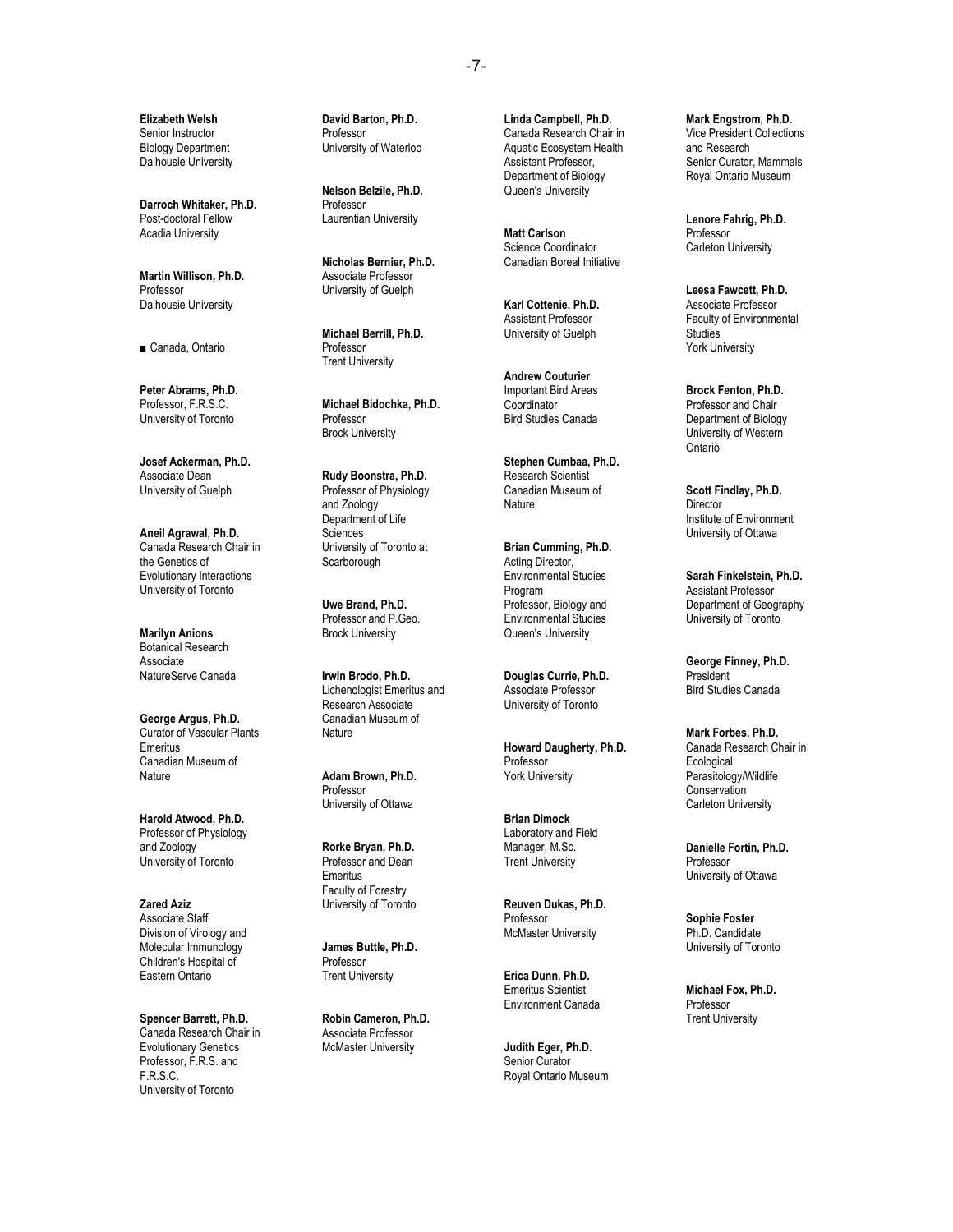**Gail Fraser, Ph.D.** Assistant Professor Faculty of Environmental **Studies** York University

**Mathieu Frenette**  Ph.D. Candidate Department of Chemistry University of Ottawa

**Tony Gaston, Ph.D.** Adjunct Professor University of Ottawa **Graeme Gibson** Joint Honorary President Rare Bird Club BirdLife International

**Jean-Guy Godin, Ph.D.** Professor of Biology Carleton University

**John Gunn, Ph.D.** Canada Research Chair in Stressed Aquatic Systems Laurentian University

**Michele Heath Ph.D., F.R.S.C., Ph.D.** Professor Emerita University of Toronto

**Stephen J. Hecnar, Ph.D.** Associate Professor Lakehead University

**Kringen Henein, Ph.D.** Lecturer in Ecology and Environmental Science Carleton University

**Verna J Higgins, Ph.D.** Professor Emeritus University of Toronto

**Douglas Holdway, Ph.D.** Canada Research Chair in Aquatic Toxicology Professor of Ecotoxicology University of Ontario Institute of Technology

**Shelley L. Hunt, Ph.D.** Assistant Professor University of Guelph

**Yeen Ten Hwang, Ph.D.** Post-doctoral Research Fellow University of Western Ontario

**Balz Kamber, Ph.D.** Professor Laurentian University

**Jeremy Kerr, Ph.D.** Associate Professor University of Ottawa

**Doug King, Ph.D.** Professor Geography and Environmental Studies, Carleton University

**Peter Kotanen, Ph.D.** Associate Professor University of Toronto

**Gail Krantzberg, Ph.D.** Director and Professor McMaster University

**Sigrun Kullik, Ph.D.** Research Associate University of Guelph

**Kevin Lamb, Ph.D.** Professor and Chair University of Waterloo

**David Lean, Ph.D.** Professor University of Ottawa

**Carolyn Leckie Conservator** Canadian Museum of Nature

**Denis Lepage, Ph.D.** Senior Scientist Bird Studies Canada

**David Lesbarreres, Ph.D.** Assistant Professor Laurentian University

**Elaine MacDonald, Ph.D.** Senior Staff Scientist Sierra Legal Defence Fund **Sheila Macfie, Ph.D.** Professor of Biology University of Western Ontario

**Jay Malcolm, Ph.D.** Associate Professor University of Toronto

**Andre L. Martel, Ph.D.** Research Scientist Canadian Museum of Nature

**David Martell, Ph.D.** Professor Faculty of Forestry University of Toronto

**Jerome Marty, Ph.D.** Post-doctoral Fellow University of Waterloo

**Kevin McCann, Ph.D.** Canada Research Chair in Biodiversity University of Guelph

**Dan McCarthy, Ph.D.** Associate Professor Brock University

**Harry McCaughey, Ph.D.** Professor, Department of **Geography** Principal Investigator, Canadian Carbon Program Queen's University

**Christine McClelland** Marine Biologist Canadian Museum of **Nature** 

**Jon McCracken** Ontario Program Manager Bird Studies Canada

**Stephanie Melles** Ph.D. Candidate University of Toronto

**Daniel Mennill, Ph.D.** Professor University of Windsor

**Lewis Molot, Ph.D.** Associate Professor York University

**Faisal Moola, Ph.D.** Director of Science David Suzuki Foundation

**Ted Mosquin, Ph.D.** Retired Professor and Research Scientist

**Dennis Murray, Ph.D.** Canada Research Chair in Terrestrial Ecology Trent University **Joseph Nocera, Ph.D.** Post-doctoral Fellow Queen's University

**Erica Nol, Ph.D.** Professor Trent University

**Ryan Norris, Ph.D.** Professor University of Guelph

**Ian Olthof, Ph.D.** Physical Scientist Canada Centre for Remote Sensing

**Tony Parkes, Ph.D.** Associate Professor Nipissing University

**Richard Peltier, Ph.D.** University Professor of Physics Director, Centre for Global Change Science University of Toronto

**Scott Petrie, Ph.D.** Research Director Long Point Waterfowl and Wetlands Research Fund Bird Studies Canada

**Richard Petrone, Ph.D.** Associate Professor Director, Cold Regions Research Centre Wilfrid Laurier University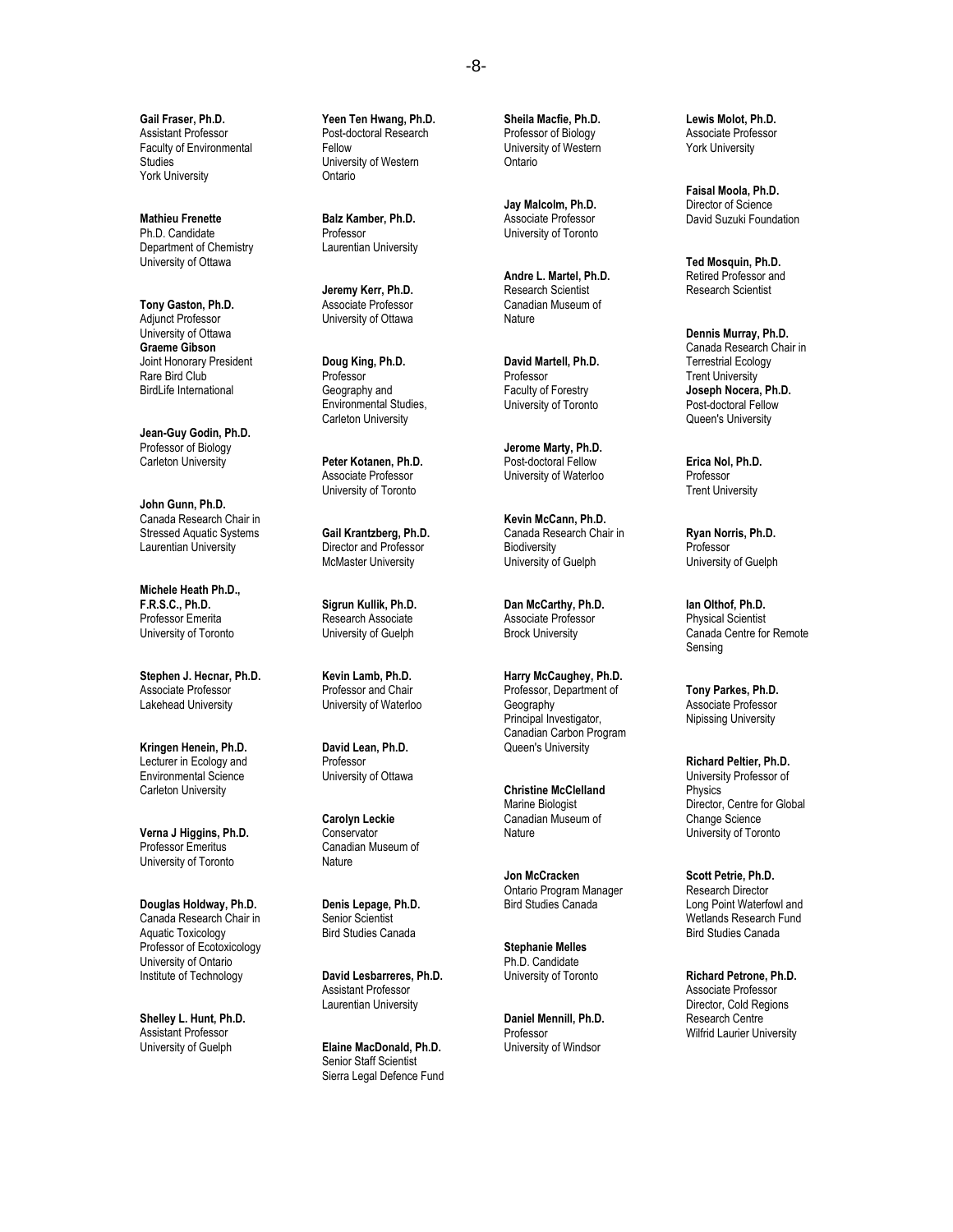**Justin Podur, Ph.D.** Assistant Professor Faculty of Environmental **Studies** York University

**Jonathan Price, Ph.D.** Professor University of Waterloo

**Greg Pyle, Ph.D.** Associate Professor and Chair Department of Biology Nipissing University

**James Quinn, Ph.D.** Professor McMaster University

**Justina Ray, Ph.D.** Director and Conservation **Scientist** Wildlife Conservation Society Canada

**Beren Robinson, Ph.D.** Associate Professor Department of Integrative Biology University of Guelph

**Jean-François Robitaille, Ph.D.** Associate Professor Laurentian University

**Howard Rundle, Ph.D.** Assistant Professor University of Ottawa

**Jeffery Saarela, Ph.D.** Research Scientist Canadian Museum of Nature

**Eric Sager, Ph.D.** Research Associate Trent University

**Gabor Sass, Ph.D.** Post-doctoral Fellow University of Western Ontario

**James Schaefer, Ph.D.** Associate Professor Trent University

**Sherry Schiff, Ph.D.** Professor University of Waterloo

**Joseph D. Shorthouse, Ph.D.** Chair and Professor Laurentian University

**Paul Sibley, Ph.D.** Professor University of Guelph

**Scott Slocombe, Ph.D.** Professor Wilfrid Laurier University

**Myron Smith, Ph.D.** Professor of Biology and Director of Biochemistry Carleton University

**Sandy Smith, Ph.D.** Associate Professor Faculty of Forestry University of Toronto

**John Smol, Ph.D.** Canada Research Chair in Environmental Change Professor, Department of Biology Queen's University

**Graeme Spiers, Ph.D. Director** Centre for Environmental Monitoring Laurentian University

**Kathy Stewart, Ph.D.** Research Scientist Canadian Museum of **Nature** 

**Steve Stockton, Ph.D. Biologist** Naturestock Environmental

**Bridget Stutchbury, Ph.D.** Canada Research Chair in Ecology and Conservation Biology York University

**Roger Suffling, Ph.D.** Professor The School of Planning University of Waterloo

**William Taylor, Ph.D.** Professor University of Waterloo

**Peter Taylor, Ph.D.** Professor York University

**R. Greg Thorn, Ph.D.** Associate Professor University of Western Ontario

**Steven Timmermans** Aquatic Surveys Scientist Bird Studies Canada

**Charles Trick, Ph.D.** Beryl Ivey Chair for Ecosystem Health University of Western Ontario

**P. John Vierula, Ph.D.** Associate Professor Carleton University

**John Weaver, Ph.D.**  Conservation Zoologist Wildlife Conservation Society Canada

**Arthur Weis, Ph.D.** Professor University of Toronto

**Gillian Woolmer** Assistant Director Wildlife Conservation Society Canada

**Marguerite Xenopoulos, Ph.D.** Assistant Professor Trent University

■ Canada, Prince Edward Island

**Almut Beringer, Ph.D.** Associate Professor and **Director** Environmental Studies and Sustainability University of Prince Edward Island

**Donna Giberson, Ph.D.** Professor Biology Department University of Prince Edward Island

**Christian Lacroix, Ph.D.** Professor and Dean of Science University of Prince Edward Island

■ Canada, Québec

**Marc Amyot, Ph.D.** Associate Professor Université de Montréal

**Virginie-Arielle Angers** Ph.D. Candidate Université du Québec à Montréal

**Marie-Lyne Arbour** M.Sc. Candidate Université du Québec à Montréal

**Dominique Arseneault, Ph.D.** Professor Université du Québec à Rimouski

**Maryse Barrette** Ph.D. Candidate McGill University

**Marc Bélisle, Ph.D.** Professor Université de Sherbrooke

**Nicolas Bergeron** Wildlife Biologist Université du Québec à Montréal

**Pinel-Alloul Bernadette, Ph.D.** Professor Université de Montréal

**Dominique Berteaux, Ph.D.**

Canada Research Chair in Conservation of Northern **Ecosystems** Université du Québec à Rimouski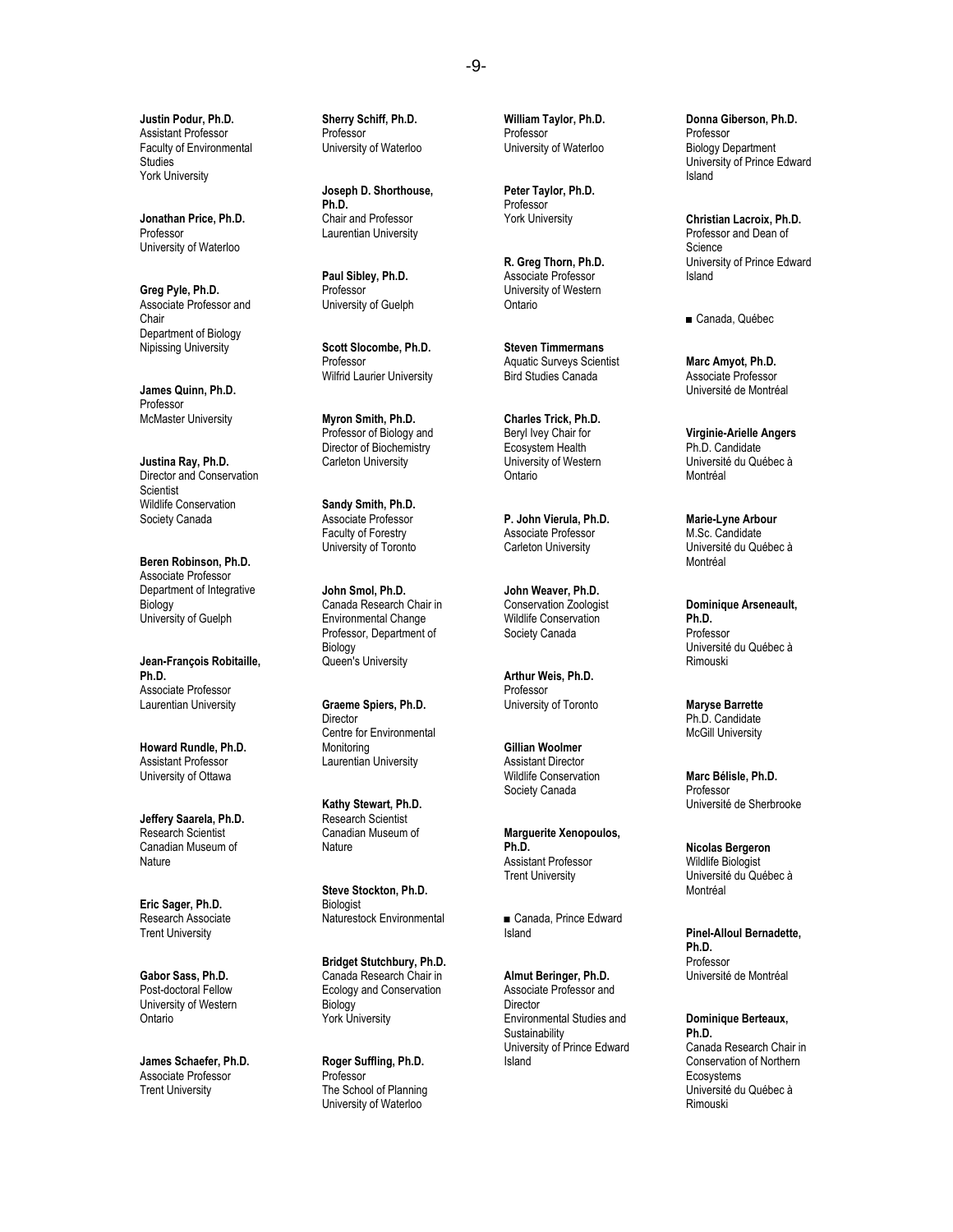**Joël Bêty, Ph.D.** Professor Université du Québec à Rimouski

**David Bird, Ph.D.** Professor McGill University

**Daniel Boisclair, Ph.D.** Professor Université de Montréal

**Marie-Claude Bonneville** Research Assistant McGill University

**Jacques Brisson, Ph.D.** Assistant Professor Université de Montréal

**Richard Carignan, Ph.D.** Professeur titulaire Université de Montréal

**Vincent Carignan, Ph.D.** Biologist Canadian Wildlife Service Environment Canada

**Antonella Cattaneo, Ph.D.** Associate Professor Université de Montréal

**Colin Chapman, Ph.D.** Canada Research Chair in Primate Ecology and **Conservation** Professor, Department of Anthropology and McGill School of Environment McGill University

**Lauren Chapman, Ph.D.** Professor Department of Biology McGill University

**Steve Côté, Ph.D.** Associate Professor Université Laval

**Valerie Courtois**  Forestry Planner Innu Nation

**Steve Cumming, Ph.D.** Canada Research Chair in Boreal Ecosystems Modelling Université Laval

**Martin Damus** Conservation Biologist Environment Canada

**Marcel Darveau, Ph.D.** Head, Boreal Research and Conservation, Québec Ducks Unlimited Canada

**Domingos Duarte de Oliveira, Ph.D.** Professor Université du Québec à Montréal

**Paul del Giorgio, Ph.D.** Professor Université du Québec à Montréal

**Emma Despland, Ph.D.** Associate Professor Concordia University

**Melanie Desrochers** Protected Areas Director Nature Québec

**Julian Dodson, Ph.D.** Professeur titulaire Université Laval

**Marco Festa-Bianchet, Ph.D.** Professeur titulaire Université de Sherbrooke

**Kathryn Flinn, Ph.D.** International Post-doctoral Scholar McGill University

**Daniel Fortin, Ph.D.** Assistant Professor Université Laval

**Francois Fournier, Ph.D. Biologist** Canadian Wildlife Service

**Glen A. Fox** Retired Scientist Canadian Wildlife Service

**Patricia Gagnon** Biologist Ducks Unlimited Canada

**Andrew Gonzalez, Ph.D.** Canada Research Chair in Biodiversity McGill University

**Alisa Guérette Montminy** M.Sc. Candidate Université Laval

**Landis Hare, Ph.D.** Professor Université du Québec

**Marie-Anne Hudson** Ph.D. Candidate McGill University

**Jean-Pierre Imbeau, Ph.D.** Professor Université du Québec en Abitibi-Témiscamingue

**Judith Kirby** Land Use Planner Ducks Unlimited Canada

Genevi**Ã** ve Labrie, Ph.D. Post-doctoral Fellow Université du Québec à Montréal

**Julie Lafond, Ph.D.** Full Professor Université du Québec à Montréal

**Maurice Lalonde, Ph.D.** Professeur Titulaire Faculté de Foresterie Université Laval

**Johanne Lambert** Professionnel Université du Québec à Montréal

**Isabelle Laurion, Ph.D.** Professor Centre Eau, Terre et Environnement Institut National de la Recherche Scientifique (INRS)

**Claude Lavoie, Ph.D.** Professor Université Laval

**Sonya Lévesque** M.Sc. Candidate Université du Québec à Montréal

**Kimberley Mathot** Ph.D. Candidate Université du Québec à Montréal

**Eliot McIntire, Ph.D.** Canada Research Chair in Conservation Biology Université Laval

**Sylvain Ménard** Ducks Unlimited Canada

**Julie Morand-Ferron, Ph.D.** Researcher Université du Québec à Montréal

**Alison Munson, Ph.D.** Professor Université Laval

**Julie Naud** M.Sc. Candidate Université Laval

**Jean-Pierre Ouellet, Ph.D.** Professor Université du Québec à Rimouski

**Judith Patterson, Ph.D.** Associate Professor Concordia University

**Stéphanie Pellerin, Ph.D.** Associate Professor Université de Montréal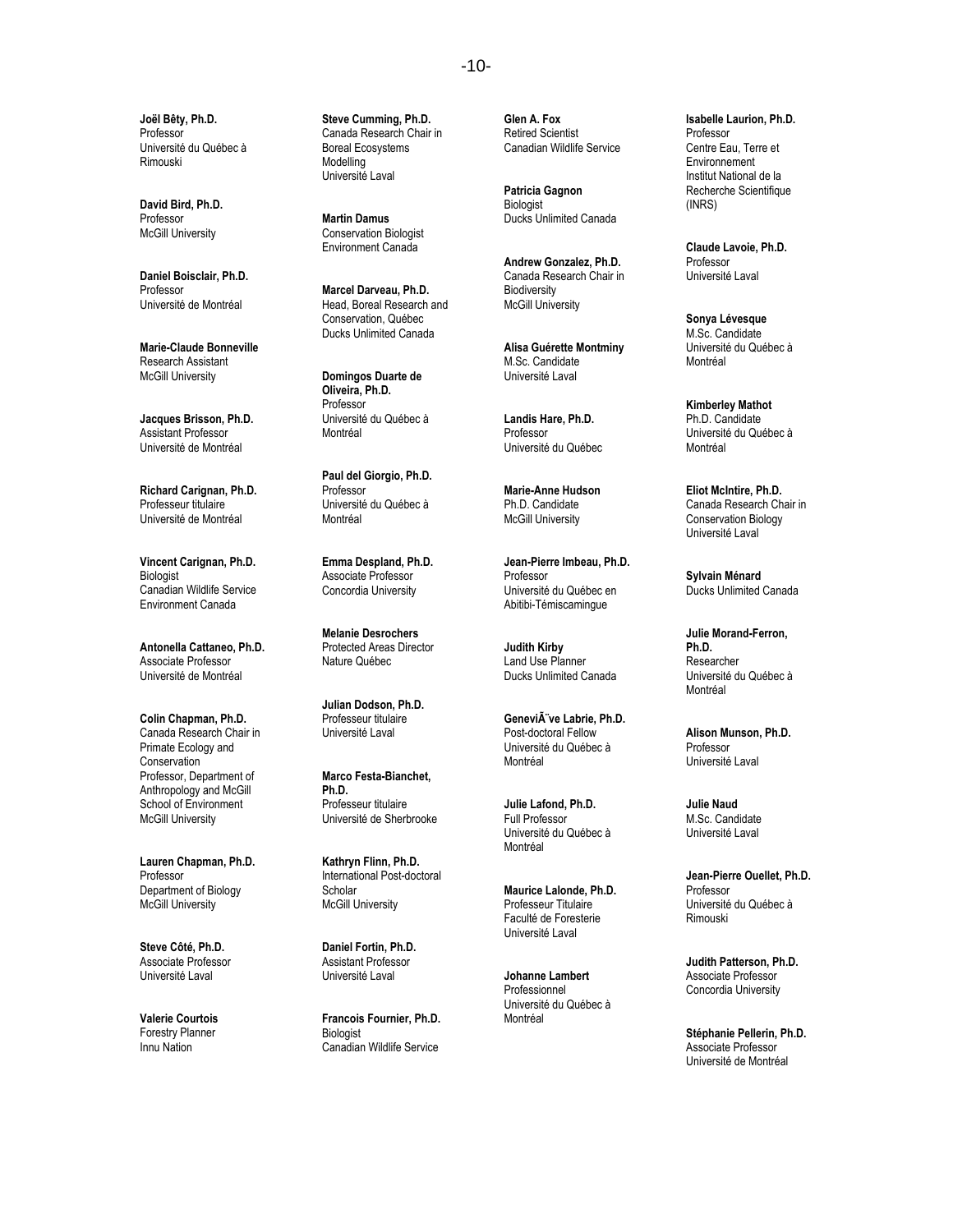**Changhui Peng, Ph.D.** Canada Research Chair in Environmental Modelling Professor, Department of Biology Université du Québec à Montréal

**Hervé Philippe, Ph.D.** Canada Research Chair in Evolutionary Bioinformatics and Genomics Professor, Department of **Biochemistry** Université de Montréal

**Srikanth Podatharapu Director** Montreal College of Management and **Technology** 

**Monique Poulin, Ph.D.** Professor Université Laval

**Yves Prairie, Ph.D.** Professor and Director of GRIL Research Center Université du Québec à Montréal

**Navin Ramankutty, Ph.D.** Assistant Professor McGill University

**Denis Réale, Ph.D.** Canada Research Chair in Behavioural Ecology Université du Québec à Montréal

**Jeanine Rhemtulla, Ph.D.** Post-doctoral Fellow McGill University

**Line Rochefort, Ph.D.** Professor Université Laval

**Nigel Roulet, Ph.D.** James McGill Professor, Department of Geography Director, McGill School of Environment McGill University

**Richard Roy, Ph.D.** Professor Department of Biology McGill University

**Tyler Rudolph** Chercheur Centre d'études de la forêt Université du Québec à Montréal

**Nicolas Soumis, Ph.D.** Coordinnateur de recherche Université du Québec à Montréal

**Donald Thomas, Ph.D.** Dean, Faculty of Science Université de Sherbrooke

**Alban Thomas** M.Sc. Candidate Université du Québec à Montréal

**Jacinthe Tremblay** Candidate à la maîtrise Université du Québec à Montréal

**Udayalakshmi Vepakomma** Ph.D. Candidate Université du Québec à Montréal

**Vincent Warwick, Ph.D.** Canada Research Chair in Aquatic Ecosystem Studies Université Laval

**Sebastian Weissenberger, Ph.D.** Professor Tele-Université, Universite de Quebec a Montreal

■ Canada, Saskatchewan

**Darwin Anderson, Ph.D.** Professor Department of Soil Science University of Saskatchewan

**Gary Bortolotti, Ph.D.** Professor of Biology University of Saskatchewan

**Britt Hall, Ph.D.** Assistant Professor University of Regina

**U. Theodore Hammer, Ph.D.** Professor Emeritus University of Saskatchewan **Keith Hobson, Ph.D.** Adjunct Professor University of Saskatchewan

**Jeff Hudson, Ph.D.** Professor University of Saskatchewan

**Jill Johnstone, Ph.D.** Assistant Professor Department of Biology University of Saskatchewan

**Philip McLoughlin, Ph.D.** Research Associate University of Saskatchewan

**John Sheard, Ph.D.** Professor Emeritus Department of Biology University of Saskatchewan

**Karen Wiebe, Ph.D.** Associate Professor University of Saskatchewan

■ Canada, Yukon

**Robert Florkiewicz** Regional Biologist Government of Yukon

**J. David Henry, Ph.D.** Conservation Ecologist Parks Canada

**Elizabeth Hofer** Field Director Kluane Ecological Monitoring Project

**Jamie Kenyon** Conservation Programs **Specialist** Ducks Unlimited Canada

**Amy Leach** Manager of Yukon **Programs** Ducks Unlimited Canada

**John Pattimore, Ph.D.** Assessment Officer Yukon Environmental & Socio-economic Assessment Board

**Donald Reid, Ph.D.** Conservation Zoologist Wildlife Conservation Society Canada

**Pamela Sinclair** Bird Conservation Biologist Canadian Wildlife Service

■ United States, Alabama

**Robert Boyd, Ph.D.** Professor Auburn University

**Nanette E. Chadwick, Ph.D.** Associate Professor Auburn University

**C. Smoot Major** Instructor University of South Alabama

**Kelly Major, Ph.D.** Assistant Professor, Physiological Ecologist University of South Alabama

**L. Rissler, Ph.D.** Assistant Professor Biological Sciences University of Alabama

**Paul Stewart, Ph.D.** Eminent Scholar and Professor Troy University

**Philip Wood, Ph.D.** Professor of Genetics University of Alabama at Birmingham

■ United States, Alaska

**Travis Booms** EPA Fellow Institute of Arctic Biology University of Alaska **Fairbanks** 

**Richard Boone, Ph.D.** Chair, Department of Biology and Wildlife University of Alaska **Fairbanks** 

**F. Stuart Chapin, Ph.D.** Professor of Ecology Institute of Arctic Biology University of Alaska **Fairbanks**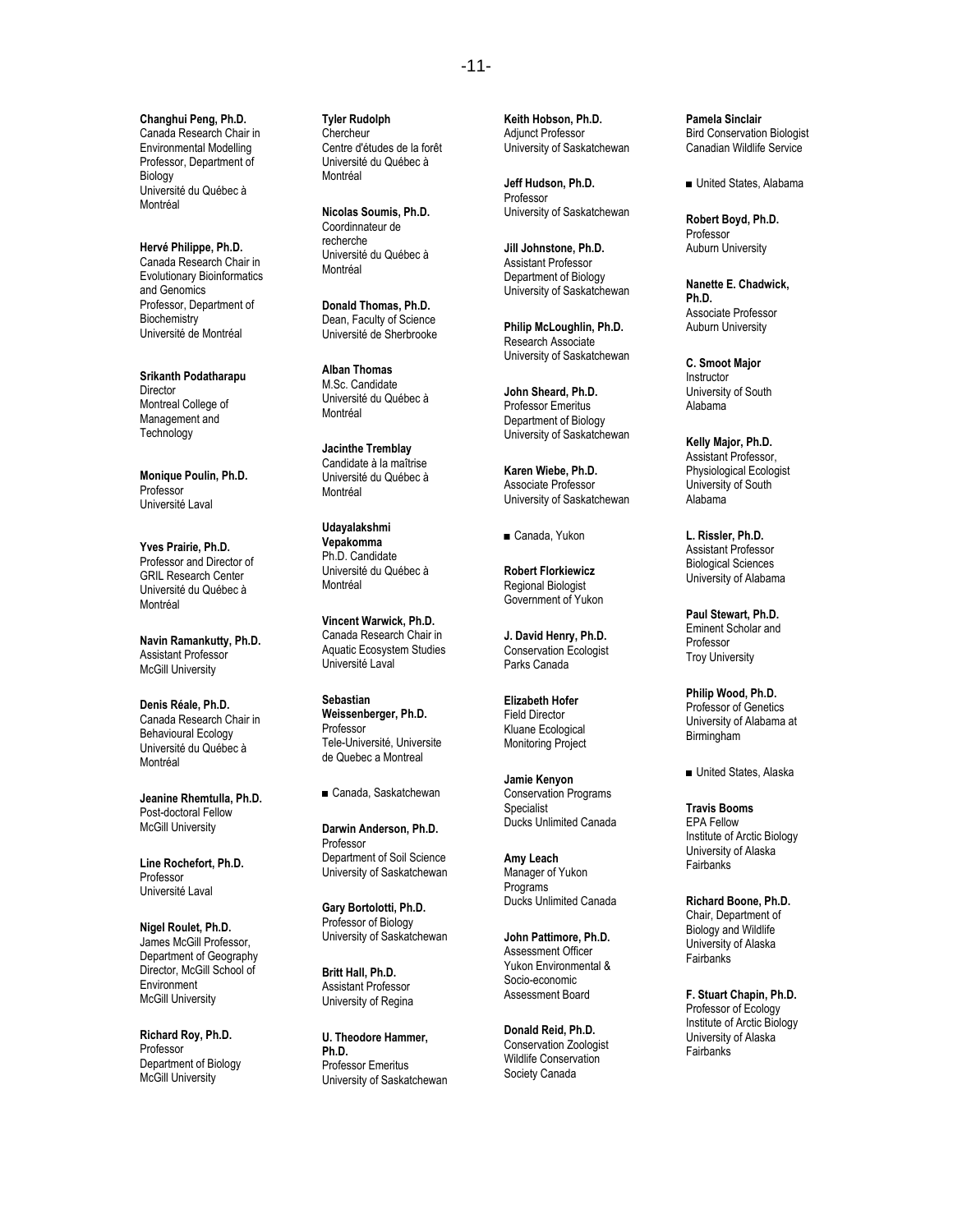**Erin Cooper** Wildlife Biologist U.S. Forest Service

**Frederick Dean, Ph.D.** Professor Emeritus, Department of Biology and **Wildlife** Institute of Arctic Biology University of Alaska **Fairbanks** 

**George Divoky, Ph.D.** Research Associate University of Alaska Fairbanks

**Tamara Fields** Biologist, Environment and Natural Resources Institute Alaska Natural Heritage Program University of Alaska Anchorage

**Jason Fode** Wildlife Biologist U.S. Forest Service

**Anna Goropashnaya, Ph.D.** Post-doctoral Researcher University of Alaska Fairbanks

**Dave Gustine** Ph.D. Candidate Institute of Arctic Biology University of Alaska **Fairbanks** 

**Colleen Handel, Ph.D.** Research Wildlife Biologist U.S. Geological Survey Alaska Science Center

**James G. King** Wildlife Biologist U.S. Fish and Wildlife Service (Retired)

**David Klein, Ph.D.** Professor Emeritus Institute of Arctic Biology University of Alaska **Fairbanks** 

**Jean-Francois Lamarre Technician** Prince William Sound Science Center

**Gary Laursen, Ph.D.** Professor of Mycology University of Alaska **Fairbanks** 

**Mark Lindberg, Ph.D.** Associate Professor of Wildlife Ecology Institute of Arctic Biology University of Alaska **Fairbanks** 

**Bret Luick, Ph.D.** Associate Professor University of Alaska Fairbanks

**Stephen MacLean, Ph.D.** Professor Emeritus Institute of Arctic Biology University of Alaska **Fairbanks** 

**Steven Matsuoka** Alaska Landbird Coordinator U.S. Fish and Wildlife Service

**Carol McIntyre, Ph.D.** Wildlife Biologist Denali National Park and Preserve

**Jonathan O'Donnell** Ph.D. Candidate University of Alaska Fairbanks

**Todd Rinaldi** Wildlife Biologist Alaska Department of Fish and Game

**Deborah Rudis** Wildlife Biologist U.S. Fish and Wildlife Service

**John Schoen, Ph.D.** Senior Scientist Audubon Alaska

**Stanley Senner, M.Sc.** Vice President and Executive Director Audubon Alaska

**Susan Sharbaugh, Ph.D.** Research Scientist Alaska Bird Observatory

**Derek Sikes, Ph.D.** Assistant Professor of Entomology and Curator of Insects

University of Alaska **Fairbanks** 

**Kristin Smith** Executive Director Copper River Watershed Project

**Winston Smith, Ph.D.** Research Wildlife Biologist Pacific Northwest Research **Station** U.S. Forest Service

**Rick Steiner** Professor University of Alaska Anchorage

**Iain Stenhouse, Ph.D.** Director of Bird **Conservation** Audobon Alaska

**Stephen Talbot, Ph.D.** Botanist Alaska Region, U.S. Fish and Wildlife Service

**Eric J. Taylor, Ph.D.** Regional Refuge Biologist U.S. Fish and Wildlife **Service** 

**Frank von Hippel, Ph.D.** Associate Professor University of Alaska Anchorage

**Marcelo Weksler, Ph.D.** Post-doctoral Fellow Institute of Arctic Biology University of Alaska **Fairbanks** 

**Jackson Whitman** Nongame Regional Coordinator Alaska Department of Fish and Game

**Mary F. Willson, Ph.D.** Retired Professor University of Alaska **Fairbanks** 

**Evie Witten** Boreal Forest Program **Director** The Nature Conservancy

■ United States, Arizona

**Paul Beier, Ph.D.** Professor Northern Arizona University

**Brad Boyle, Ph.D.** Research Associate University of Arizona

**Clait Braun, Ph.D.** Director Grouse Inc.

**Judith Bronstein, Ph.D.** Professor University of Arizona

**Carol Chambers, Ph.D.** Professor Northern Arizona University

**Neil Cobb, Ph.D. Director** Merriam-Powell Center for Environmental Research

**Melanie Culver, Ph.D.** Assistant Professor University of Arizona

**Thomas Fleischner, Ph.D.** Professor of Environmental Studies Prescott College

**Stephen Hart, Ph.D.** Professor Northern Arizona University

**Kim McCreery, Ph.D.** Co-director African Wild Dog **Conservancy** 

**Peter Reinthal, Ph.D.** Director, Arizona Natural History Museum University of Arizona

**Thomas D. Sisk, Ph.D.** Professor Northern Arizona University

**Paul Torrence, Ph.D.** Professor of Chemistry and **Biochemistry** Northern Arizona University

**Scott Wilbor** Conservation Biologist Tucson Audubon Society

■ United States, Arkansas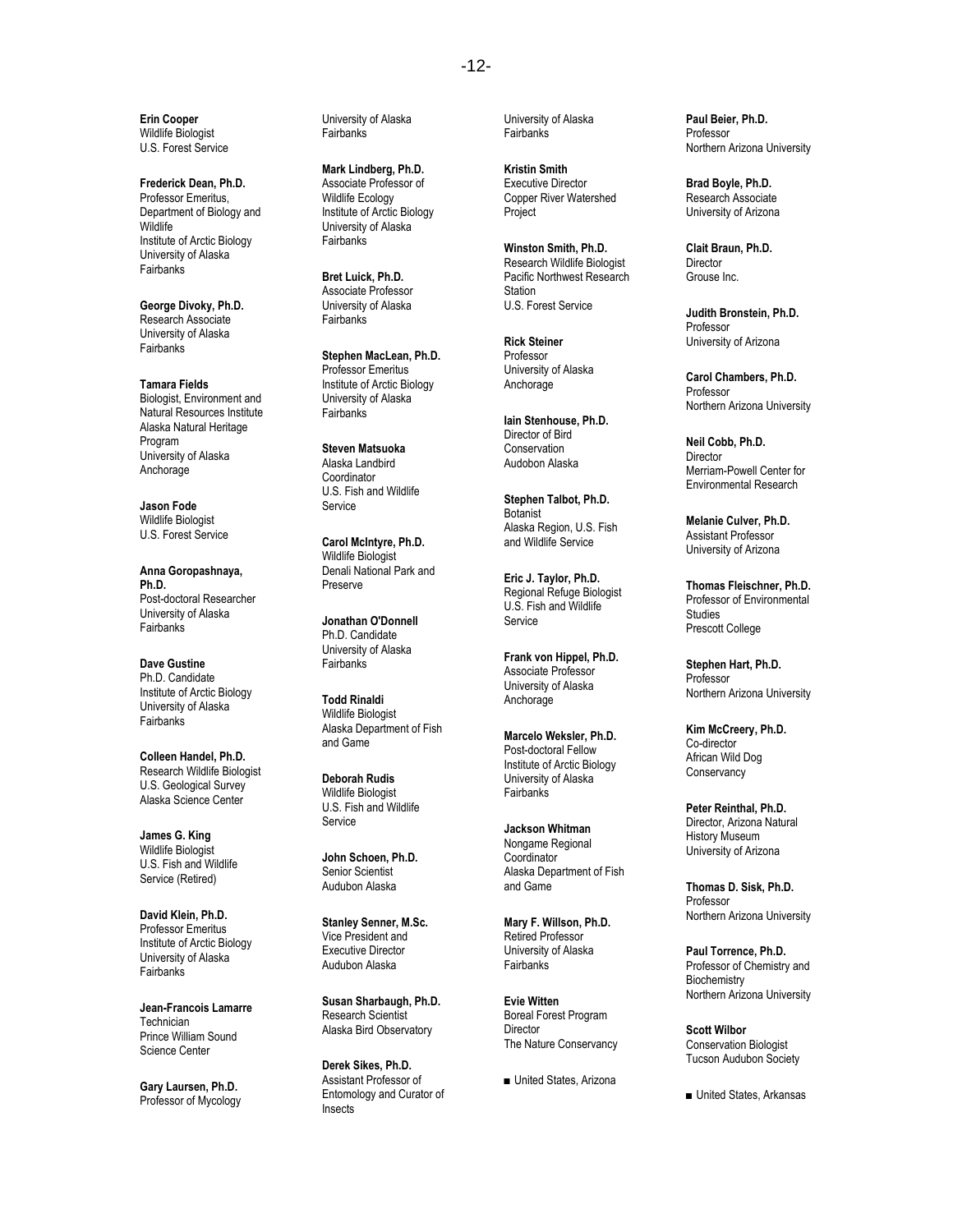**Ragupathy Kannan, Ph.D.** Professor of Biology University of Arkansas Fort Smith

**Chris Kellner, Ph.D.** Professor of Wildlife **Science** Arkansas Tech University

**Daniel Scheiman, Ph.D.** Director of Bird **Conservation** Audubon Arkansas

■ United States, California

**David Ackerly, Ph.D.** Professor University of California **Berkeley** 

**Cort Anastasio** Associate Professor University of California Davis

**Dennis Baldocchi, Ph.D.** Professor of Biometeorology University of California **Berkeley** 

**Bruce G. Baldwin, Ph.D.** Professor of Integrative Biology Curator of the Jepson **Herbarium** University of California **Berkeley** 

**Diane Beaulaurier** Environmental Scientist California Environmental Protection Agency

**Steven Beissinger, Ph.D.** A. Starker Leopold Chair in Wildlife Biology University of California **Berkeley** 

**Charles Bellamy, Ph.D.** Senior Insect Biosystematist California Department of Food and Agriculture

**Elizabeth Bent, Ph.D.** Post-doctoral Researcher University of California Riverside

**George Bentley, Ph.D.** Assistant Professor University of California Berkeley

**Jeff Black, Ph.D.** Professor, Wildlife **Department** Humboldt State University

**Brenda Blinn** Science Coordinator Western Shasta Resource Conservation District

**Rauri Bowie, Ph.D.** Assistant Professor and Curator of Birds University of California Berkeley

**William Bretz, Ph.D.** Manager of Natural **Reserves** University of California Irvine

**Cole Burton** Ph.D. Candidate University of California **Berkeley** 

**Ken Caldeira, Ph.D.** Researcher Department of Global Ecology Carnegie Institution of Washington

**F Lynn Carpenter, Ph.D.** Professor University of California Irvine

**Carlos Carroll, Ph.D.** Research Ecologist Klamath Centre for Conservation Research

**Lee Christianson, Ph.D.** Emeritus Professor of Biological Sciences University of the Pacific

**Carla Cicero, Ph.D.** Curator and Researcher Museum of Vertebrate Zoology University of California **Berkeley** 

**McCrea Cobb** Ph.D. Candidate University of California **Berkeley** 

**Martin L. Cody, Ph.D.** Emeritus Research Professor Department of Ecology and Evolutionary Biology University of California Los Angeles

**Philippe S. Cohen, Ph.D.** Administrative Director Jasper Ridge Biological Preserve Stanford University

**Stacey Combes, Ph.D.** Miller Research Fellow University of California **Berkeley** 

**Chris Conroy, Ph.D.** Curator and Researcher Museum of Vertebrate Zoology University of California **Berkelev** 

**David Crohn, Ph.D.** Associate Professor Department of Environmental Sciences University of California **Riverside** 

**Brian Cummings, Ph.D.** Assistant Professor University of California Irvine

**Brian Cypher, Ph.D.** Associate Director and Research Ecologist Endangered Species Recovery Program California State University Stanislaus

**Gretchen Daily, Ph.D.** Professor Stanford University

**Kelly Decker, Ph.D.** Senior Research Scientist California State University Monterey Bay (NASA Cooperative)

**Amy Denton, Ph.D.** Assistant Professor of Biology California State University Channel Islands

**David DeSante, Ph.D.** Executive Director The Institute for Bird Populations

**Rodolfo Dirzo, Ph.D.** Professor Stanford University

**Jim Dole, Ph.D.** Professor of Biology California State University Northridge

**Paul Ehrlich, Ph.D.** Professor Stanford University

**Norman Ellstrand, Ph.D.** Professor of Genetics University of California Riverside

**Lynn Epstein, Ph.D.** Professor University of California Davis

**Doug Fischer, Ph.D.** Associate Researcher University of California Davis

**Jed Fuhrman, Ph.D.** Professor University of Southern California

**Marty Fujita, Ph.D. Founder** Food For Thought

**Sherrill Futrell** Researcher University of California Davis

**Thomas Gardali** Director of Conservation Science Point Reyes Bird **Observatory** 

**T. Luke George, Ph.D.** Professor Humboldt State University

**Lynda Goff , Ph.D.** Professor University of California Santa Cruz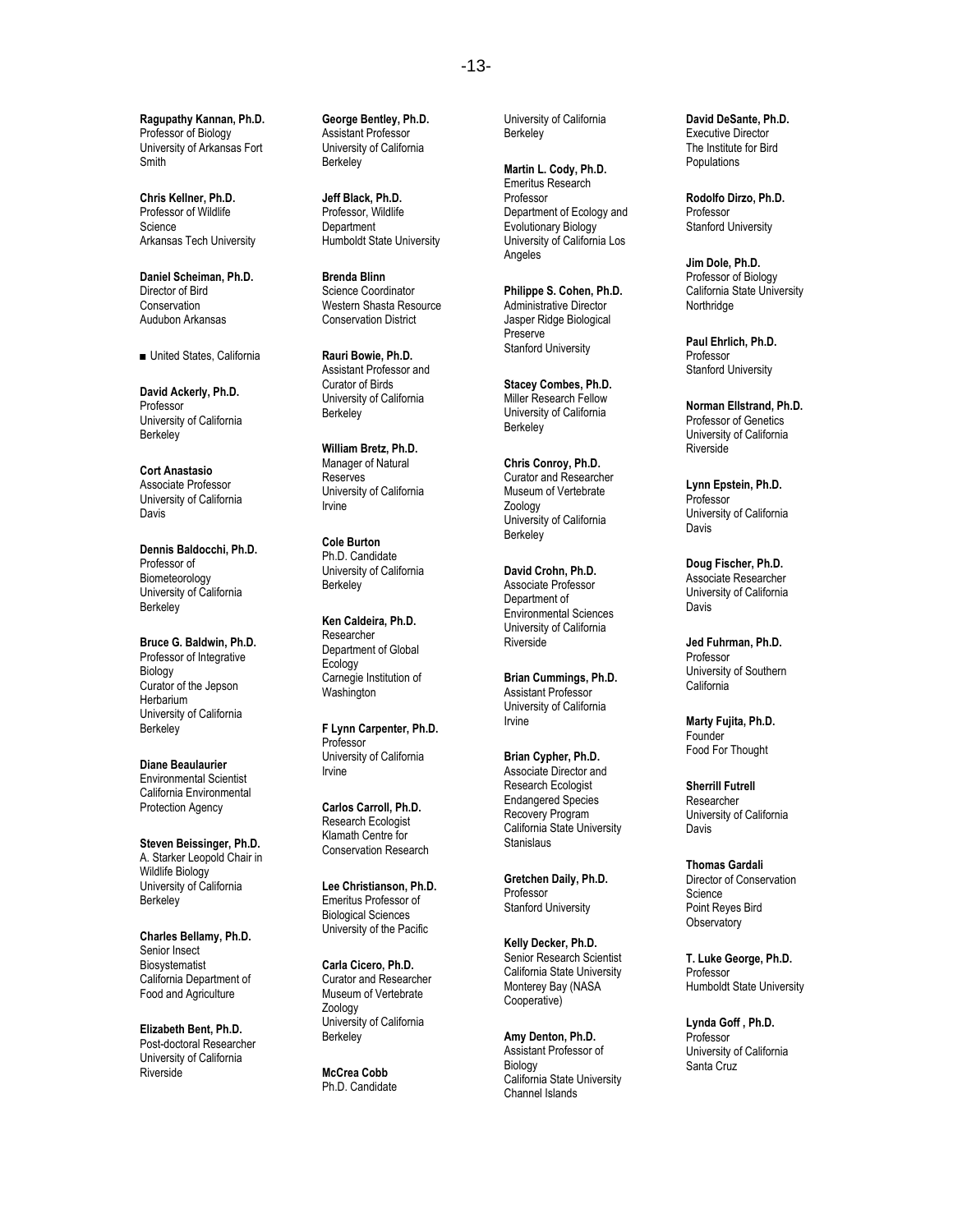**Charles R. Goldman, Ph.D.** Distinguished Professor of Limnology Department of Environmental Science and Policy University of California Davis

**Daniel Guthrie, Ph.D.** Professor of Biology Claremont McKenna College

**Bradford Hawkins, Ph.D.** Professor University of California Irvine

**Floyd Hayes, Ph.D.** Associate Professor of Biology Pacific Union College

**Ines Horovitz, Ph.D.** Adjunct Assistant Professor University of California Los Angeles

**Christine Howell, Ph.D.** Senior Conservation **Scientist** Point Reyes Bird **Observatory** 

**Danielle Kaschube** MAPS Coordinator The Institute for Bird **Populations** 

**Steven Kembel, Ph.D.** Post-doctoral Fellow University of California Berkeley

**James Kirchner, Ph.D.** Goldman Professor for the Physical Sciences University of California **Berkeley** 

**Walter Koenig, Ph.D.** Research Zoologist and Adjunct Professor University of California **Berkeley** 

**Alan Krakauer, Ph.D.** Postdoctoral Research Associate University of California Davis

**William Lidicker, Ph.D.** Professor Emeritus University of California Berkeley

**Jenella Loye, Ph.D.** Director, Carroll-Loye Biological Research Research Assistant, Department of Entomology Field Station University of California Davis

**Stefania Mambelli, Ph.D.** Researcher University of California Berkeley

**Aaron Martin** Fisheries Biologist II Yurok Tribal Fisheries Program

**Arthur Miller, Ph.D.** Associate Director, Climate Research Division Scripps Institution of **Oceanography** University of California San Diego

**Harold Mooney, Ph.D.** Professor Department of Biological Sciences Stanford University

**Kenneth Nagy, Ph.D.** Professor University of California Los Angeles

**Roger Nisbet, Ph.D.** Professor University of California Santa Barbara

**Phil Nott, Ph.D.** Program Director The Institute for Bird Populations

**John Orrock, Ph.D.** Research Associate University of California Santa Barbara

**James L Patton, Ph.D.** Professor Emeritus Museum of Vertebrate Zoology University of California **Berkeley** 

**Liba Pejchar, Ph.D.** Post-doctoral Fellow Stanford University

**Edwin Pister** Executive Secretary Desert Fishes Council

**Jeff Price, Ph.D.** Assistant Professor Department of Geological and Environmental **Sciences** California State University

**Fritz Reid, Ph.D.** Director of Conservation Planning Ducks Unlimited

**Christian Reiss, Ph.D.** Research Scientist U.S. Government Agency

**Marcel Rejmanek, Ph.D.** Professor University of California Davis

**Terry Root, Ph.D.** Senior Fellow Center for Environmental Science and Policy and the Institute for International Studies Stanford University

**John Rotenberry, Ph.D.** Professor of Biology University of California **Riverside** 

**Dustin Rubenstein, Ph.D.** Miller Research Fellow University of California **Berkeley** 

**Emily Rubidge** Ph.D. Candidate University of California **Berkeley** 

**Anne Salomon, Ph.D.** Post-doctoral Fellow Marine Science Institute University of California Santa Barbara

**David Saperia** Assistant Professor Clinical Neurology Keck School of Medicine University of Souther California

**James Saracco, Ph.D.** Research Ecologist The Institute for Bird Populations

**Bruce Scotton, M.D.** Professor University of California San Francisco

**Cagan H. Sekercioglu, Ph.D.** Senior Research Scientist Center for Conservation Biology Stanford University

**Aaron Smith** Remote Sensing Analyst Ducks Unlimited

**Laurence C. Smith, Ph.D.** Professor University of California Los Angeles

**Raymond Smith, Ph.D.** Professor Emeritus University of California Santa Barbara

**Michael Soulé, Ph.D.** Professor Emeritus University of California Santa Cruz

**Wayne Spencer, Ph.D.** Senior Conservation **Biologist** Conservation Biology Institute

**Christopher Still, Ph.D.** Professor University of California Santa Barbara

**Gene R. Trapp, Ph.D.** Professor Emeritus California State University **Sacramento** 

**James Valentine, Ph.D.** Professor Emeritus University of California **Berkeley** 

**David Vieites, Ph.D.** Post-doctoral Researcher University of California Berkeley

**Sacha Vignieri, Ph.D.** President's Post-doctoral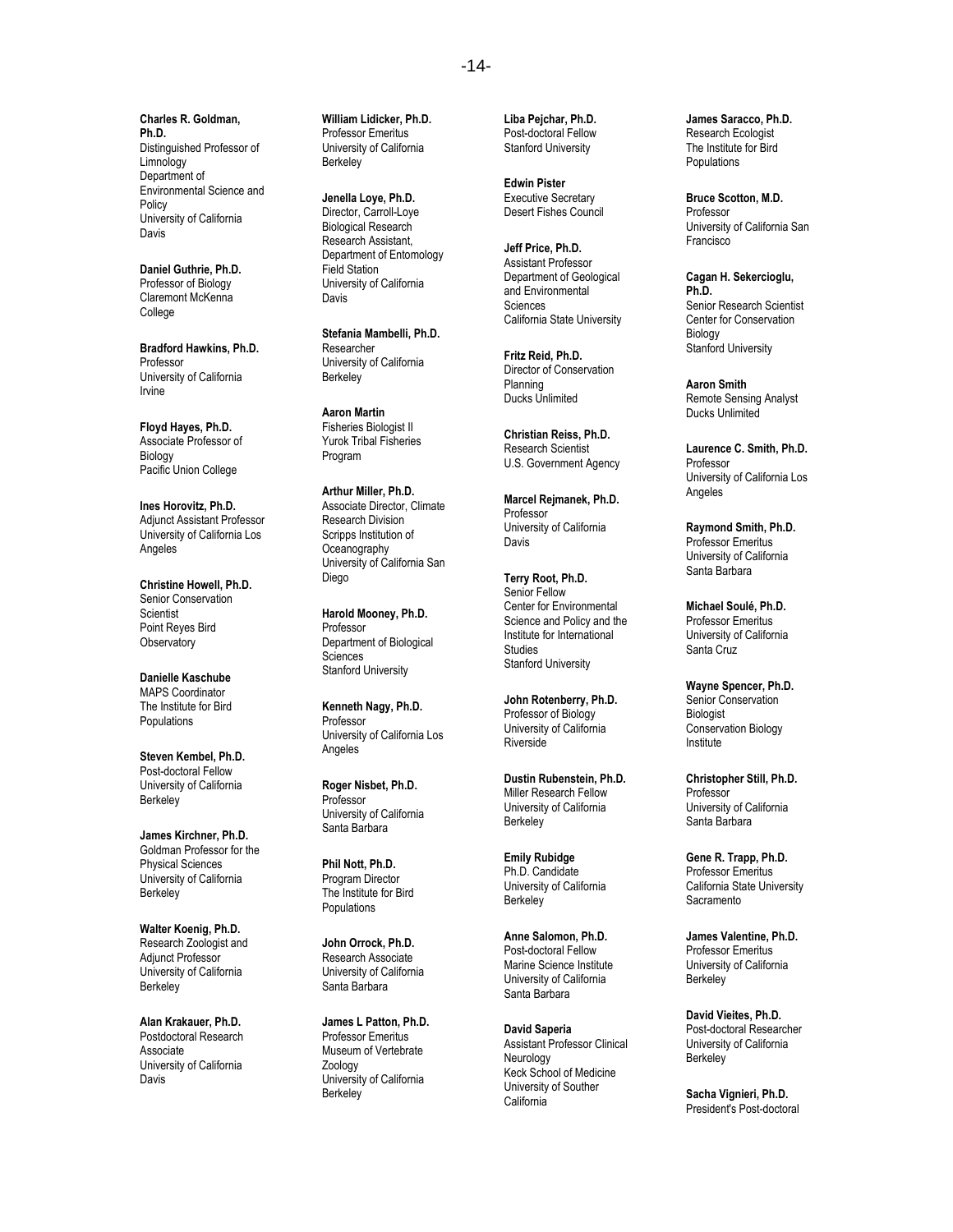Fellow University of California San Diego

**Hartmut S. Walter, Ph.D.** Professor Department of Geography University of California Los Angeles

**Stuart Warter, Ph.D.** Professor of Biology Emeritus California State University Long Beach

**Christopher Woelk, Ph.D.** Assistant Research **Scientist** University of California San Diego

■ United States, Colorado

**Tim Armstrong, Ph.D.** Associate Professor of Biology Adams State College

**Chad Bishop** Wildlife Researcher Colorado Division of **Wildlife** 

**Danguole Bockus Ecologist** U.S. National Park Service

**Jeffrey Bolsinger** Research Associate Colorado State University

**Patrick Bourgeron, Ph.D.** Fellow of INSTAAR University of Colorado at Boulder

**Robert Cifelli, Ph.D.** Research Scientist Colorado State University

**Mark Dornblaser** Chemist U.S. Geological Survey

**Michael Gooseff, Ph.D.** Assistant Professor Colorado School of Mines

**David W. Jamieson, Ph.D.**  Professor Emeritus Fort Lewis College

**Kristoph-Dietrich Kinzli** Ph.D. Candidate Colorado State University

**Patrick Magee, Ph.D.** Thronton Chair of Biology Western State College of Colorado

**Patrick Martin, Ph.D.** Assistant Professor Colorado State University

**Walter Messier, Ph.D.** Chief Technology Officer Evolutionary Genomics

**Daniel Milchunas, Ph.D.** Research Scientist Colorado State University

**Tom Quinn, Ph.D.** Codirector, Rocky Mountain Center for Conservation Genetics and Systematics Department of Biological **Sciences** University of Denver

**Julie Rieder, Ph.D.** Research Associate III Colorado State University

**Lesley Smith, Ph.D.** Research Scientist University of Colorado

**Robert Striegl, Ph.D.** Research Hydrologist U.S. Geological Survey

**Kimberly Wickland, Ph.D.** Research Ecologist U.S. Geological Survey

■ United States, **Connecticut** 

**Robert Askins, Ph.D.** Professor of Biology Connecticut College

**John Barclay, Ph.D.** Associate Professor and **Director** Wildlife Center University of Connecticut

**Robert K. Colwell, Ph.D.** Board of Trustees Distinguished Professor University of Connecticut

**Jenny Dickson** Certified Wildlife Biologist **Connecticut** 

**Heidi Dierssen, Ph.D.** Professor University of Connecticut

**Chris Elphick, Ph.D.** Assistant Professor University of Connecticut

**Leo J. Hickey, Ph.D.** Professor and Curator Yale University

**Kent Holsinger, Ph.D.** Professor of Biology University of Connecticut

**Donald Les, Ph.D.** Professor University of Connecticut

**Susan Letcher** Ph.D. Candidate University of Connecticut

**Aristeidis Parmakelis, Ph.D.** Post-doctoral Fellow Yale University

**Raymond Pupedis, Ph.D.** Senior Collections Manager Peabody Museum, Entomology Yale University

**Nanci Ross** Ph.D. Candidate University of Connecticut

**Margaret Rubega, Ph.D.** Associate Professor Department of Ecology and Evolutionary Biology, University of Connecticut

**Mark Rudnicki, Ph.D.** Professor University of Connecticut

**Carl Schlichting, Ph.D.** Professor University of Connecticut

**Eric Schultz, Ph.D.** Associate Professor University of Connecticut **Krissa Skogen** Ph.D. Candidate University of Connecticut

■ United States, Delaware

**Christopher Bennett** Natural Resource Management Specialist State Agency

**Roland Roth, Ph.D.** Professor Emeritus Entomology and Wildlife Ecology, U. of Delaware

**Ashley T. Sutton** Conservation Practitioner The Nature Conservancy

■ United States, Florida

**Mary Jo Barkaszi** Director of Ecological Programs ECOES Inc.

**Robert Belden** Florida Panther Coordinator U.S. Fish and Wildlife Service

**Leslie Boby** M.Sc. Candidate University of Florida

**Rebecca Bolt** Wildlife Ecologist Dynamac Corporation

**Reed Bowman, Ph.D.** Director, Avian Ecology Lab Archbold Biological Station

**Alice Bradley** Ph.D. Candidate and Natural Resources Manager Florida International **University** 

**Jason Brancamp** Scientist I PBSandJ, Inc.

**Timothy Collins, Ph.D.** Associate Professor Florida International University

**Mark Cook, Ph.D.** Senior Environmental **Scientist**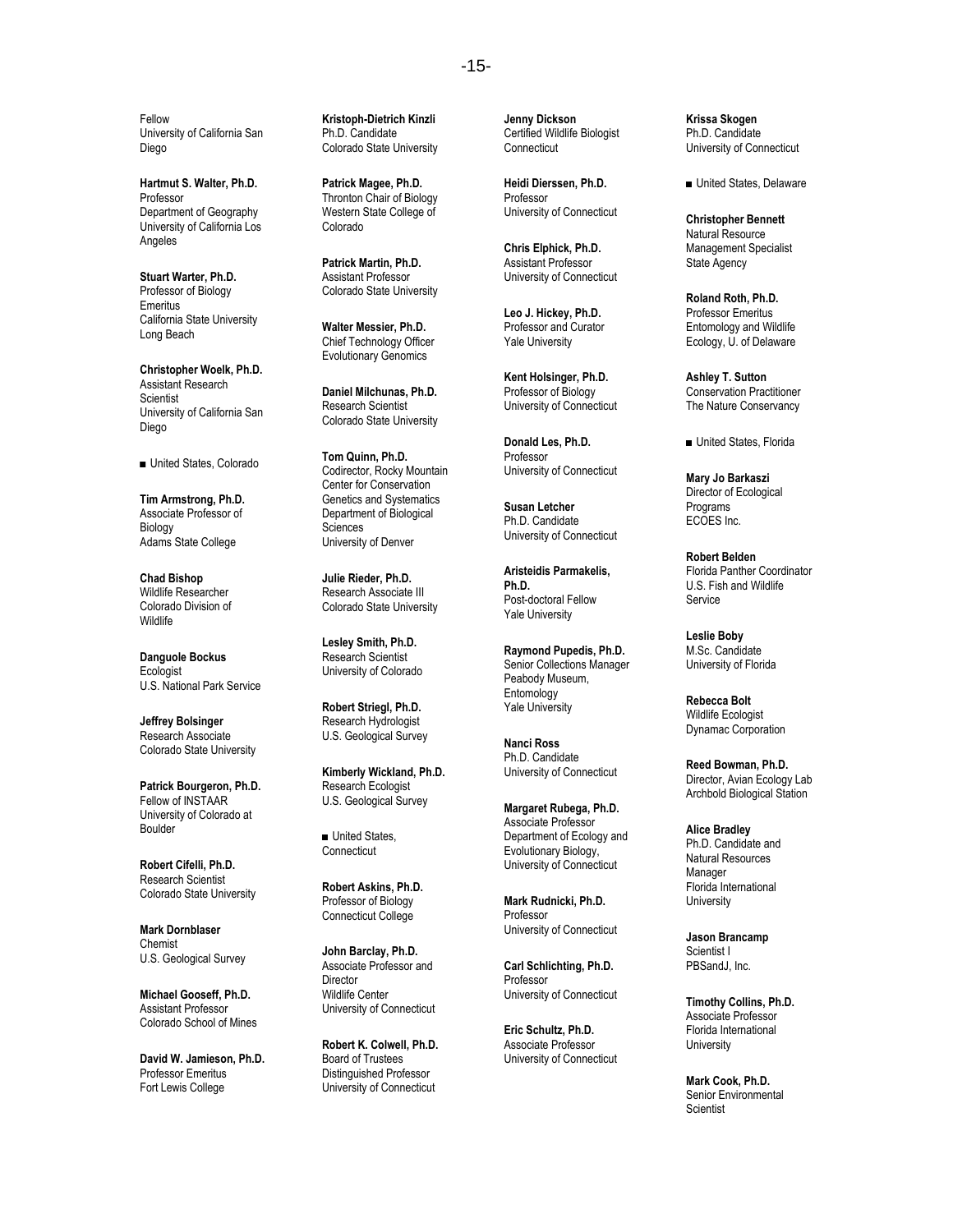Everglades Division, South Florida Water Management **District** 

**Walter R. Courtenay, Jr., Ph.D.** Professor Emeritus Florida Atlantic University

**Alicia Deochan** Environmental Scientist Kimley-Horn and Associates, Inc.

**Greg Forcey, Ph.D. Ecologist** Pandion Systems

**Kim Garcia** Regulatory Scientist II St. Johns River Water Management District

**Jennifer Gebelein, Ph.D.** Assistant Professor Florida International **University** 

**Paul Gray, Ph.D.** Science Coordinator Audubon of Florida

**Gunda Griffin** Regulatory Scientist II St. Johns River Water Management District

**Tonya Guadalupe** Regulatory Scientist St. Johns River Water Management District

**Garth Herring** Ph.D. Candidate Florida Atlantic University

**Ann B. Hodgson, Ph.D.** Gulf Coast Ecosystem Science Coordinator Audubon of Florida

**Jerome Jackson, Ph.D.** Professor of Biology Florida Gulf Coast **University** 

**Alex Jahn** Ph.D. Candidate University of Florida

**Steven J Miller**  Supervising Environmental **Scientist** 

St. Johns River Water Management District

**Lorne Malo** Sr. Regulatory Scientist St. Johns River Water Management District

**Gary Meffe, Ph.D.** Editor-in-Chief Conservation Biology University of Florida

**Reed Noss, Ph.D.** Professor University of Central Florida

**Geoffrey Patton, Ph.D.** Health Scientist U.S. Government Agency

**David Petti** Senior Environmental **Scientist** H.W. Lochner, Inc.

**Amber Pitt** Ph.D. Candidate University of Florida

**Jane Provancha** Senior Scientist, Manager Dynamac International

**Kelly Reiss, Ph.D.** Lecturer University of Florida

**Kevin Robertson, Ph.D.** Fire Ecology Research **Scientist** Tall Timbers Research, Inc.

**Stephen Rockwood** Wetland Habitat Specialist State Agency

**Julissa Roncal, Ph.D.** Project Plant Ecologist Fairchild Tropical Botanic Garden

**Michael Ross, Ph.D.** Associate Professor Florida International **University** 

**Sonali Saha, Ph.D.** Research Scientist Archbold Biological Station **Nuria Sancho** Wildlife Biologist U.S. Government Agency

**Stephen Spotte, Ph.D.** Adjunct Scientist Mote Marine Laboratory

**Marilyn R. Stoll** Senior Biologist U.S. Fish and Wildlife Service

**Markus Tellkamp, Ph.D.** Post-doctoral Research Fellow University of Florida

**Eric Tillman** Wildlife Biologist U.S. Government Agency

**Eric Triplett, Ph.D.** Professor and Chair Microbiology and Cell Science Department University of Florida

**Jane Tutton** Fish amd Wildlife Biologist U.S. Fish and Wildlife **Service** 

**Audrey Washburn** M.Sc. Candidate University of Florida

**Brett Williams** Conservation Ecologist The Nature Conservancy

**Ricardo Zambrano** Wildlife Biologist Florida Fish and Wildlife Conservation Commission

**Maria Zondervan** Senior Land Resource Planner St. Johns River Water Management District

■ United States, Georgia

**John Barone, Ph.D.** Assistant Professor of Biology Columbus State University

**David Bechler, Ph.D.** Professor Valdosta State University

**John Carroll, Ph.D.** Professor University of Georgia

**David Coleman, Ph.D.** Research Professor Emeritus University of Georgia

**John Gittleman, Ph.D.** Director and Professor Institute of Ecology University of Georgia

**Laura Hartt** Environmental Policy Specialist National Wildlife Federation

**David Moeller, Ph.D.** Assistant Professor University of Georgia

**JP Schmidt, Ph.D.** Associate Research **Scientist** University of Georgia

**Sara Schweitzer, Ph.D.** Professor, Wildlife Ecology and Management Warnell School of Forestry and Natural Resources University of Georgia

**J. Bruce Wallace, Ph.D.** Professor of Entomology and Ecology University of Geogia

■ United States, Hawaii

**David Duffy, Ph.D.** Professor University of Hawaii

■ United States, Idaho

**Jay Carlisle, Ph.D.** Research Director Idaho Bird Observatory Boise State University

**Lloyd Kiff Coordinator** Global Raptor Information Network

**Carl Marti, Ph.D.** Editor Studies in Avian Biology Studies in Avian Biology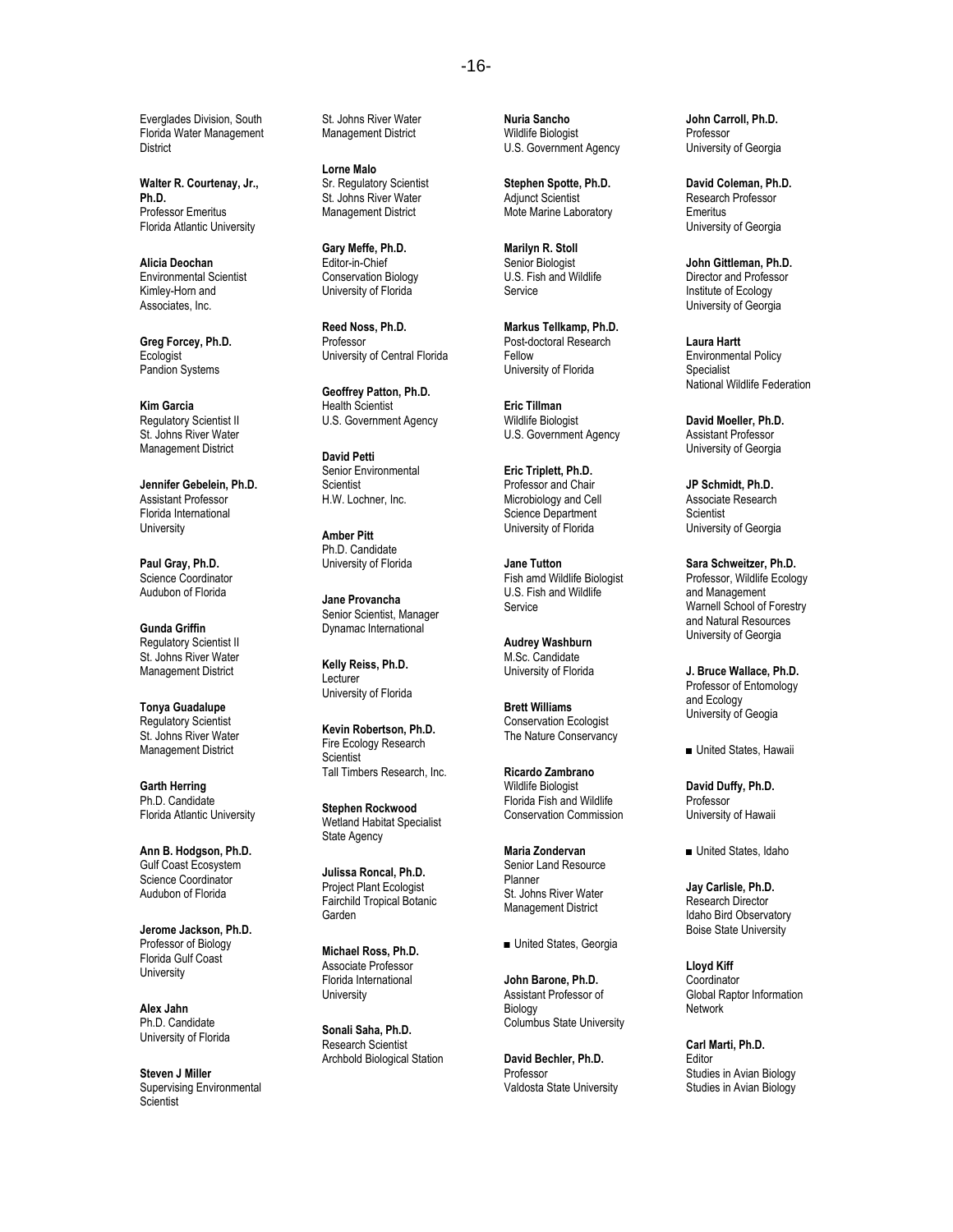**Helen Neville, Ph.D.** Research Scientist Trout Unlimited

**John Ratti, Ph.D.** Research Professor Department of Fish and Wildlife Resources University of Idaho

**Terrell Rich** National Coordinator Partners in Flight

**Janice Simpkin, Ph.D.** Professor College of Southern Idaho

■ United States, Illinois

**William S. Alverson, Ph.D.** Conservation Ecologist, Botany The Field Museum

**Charles Boyce, Ph.D.** Assistant Professor University of Chicago

**Angelo Capparella, Ph.D.** Associate Professor of Zoology Illinois State University

**Mike Eichholz, Ph.D.** Assistant Professor of Zoology Southern Illinois University **Carbondale** 

**Gidon Eshel, Ph.D.** Assistant Professor Department of Geophysics University of Chicago

**Robin Foster, Ph.D.** Senior Ecologist Environmental and Conservation Programs The Field Museum

**Don Goerne** President Illinois Audubon Society

**Alejandro Grajal, Ph.D.** Senior Vice President for Conservation, Education, and Training Chicago Zoological Society **Shannon Hackett, Ph.D.** Associate Curator of Birds The Field Museum

**Julian Kerbis, Ph.D.** Associate Professor Roosevelt University

**Michael LaBarbera, Ph.D.** Professor University of Chicago

**Thorsten Lumbsch, Ph.D.** Curator The Field Museum

**Daniel Nickrent, Ph.D.** Professor Southern Illinois University **Carbondale** 

**Daniel Niven, Ph.D.** Senior Scientist, Bird **Conservation** National Audobon Society

**Thomas Schulenberg, Ph.D.** Conservation Ecologist The Field Museum

**Alexey Solodovnikov, Ph.D.** Post-doctoral Scientist The Field Museum

**Margaret Thayer, Ph.D.** Associate Curator The Field Museum

**Leigh Van Valen, Ph.D.** Professor of Ecology and Evolution University of Chicago

**George H. Waring, Ph.D.** Professor Emeritus of Zoology Southern Illinois University Carbondale

**Jason Weckstein, Ph.D.** Post-doctoral Fellow The Field Museum

**Frank Wilhelm, Ph.D.** Assistant Professor Southern Illinois University Carbondale

**David Willard, Ph.D.** Collection Manager The Field Museum

■ United States, Indiana

**Sparks Dale, Ph.D.** Research Scientist Indiana State University

**John Dunning, Ph.D.** Associate Professor Purdue University

**Elaina Tuttle, Ph.D.** Associate Professor Indiana State University

■ United States, Iowa

**John Downing, Ph.D.** Professor Iowa State University

**Donald Farrar, Ph.D.** Professor Emeritus Iowa State University

**Thomas Harrington, Ph.D.** Professor of Forest **Pathology** Iowa State University

**Diana Horton, Ph.D.** Associate Professor University of Iowa

**Dennis Lavrov, Ph.D.** Assistant Professor Iowa State University

**Kirk Moloney, Ph.D.** Associate Professor Iowa State University

**Jeffry Schabilion, Ph.D.** Professor University of Iowa

■ United States, Kansas

**Todd Aschenbach, Ph.D.** Post-doctoral Research Associate University of Kansas

**Elisa Bonaccorso** Ph.D. Candidate University of Kansas

**Dru Clarke** Instructor Kansas State University **Greg Farley, Ph.D.** Professor of Biology Fort Hays State University

**Loretta Johnson, Ph.D.** Professor Biology Department Kansas State University

**Christopher Rogers, Ph.D.** Associate Profesor Wichita State University

**Val Smith, Ph.D.** Professor University of Kansas

■ United States, Kentucky

**John Brunjes, Ph.D.** Research Scientist Kentucky Department of Fish and Wildlife **Resources** 

**Terry Derting, Ph.D.** Professor Murray State University

**Alan Fryar, Ph.D.** Associate Professor University of Kentucky

**Scott Gleeson, Ph.D.** Associate Professor University of Kentucky

**Joseph Guthrie** M.Sc. Candidate University of Kentucky

**Adam Smith** Avian Biologist Kentucky Department of Fish and Wildlife Resources

**Howard Whiteman, Ph.D.** Associate Professor Murray State University

■ United States, Louisiana

**Robb Brumfield, Ph.D.** Curator Louisiana State University

**Thomas Dietz, Ph.D.** Professor Emeritus Louisiana State University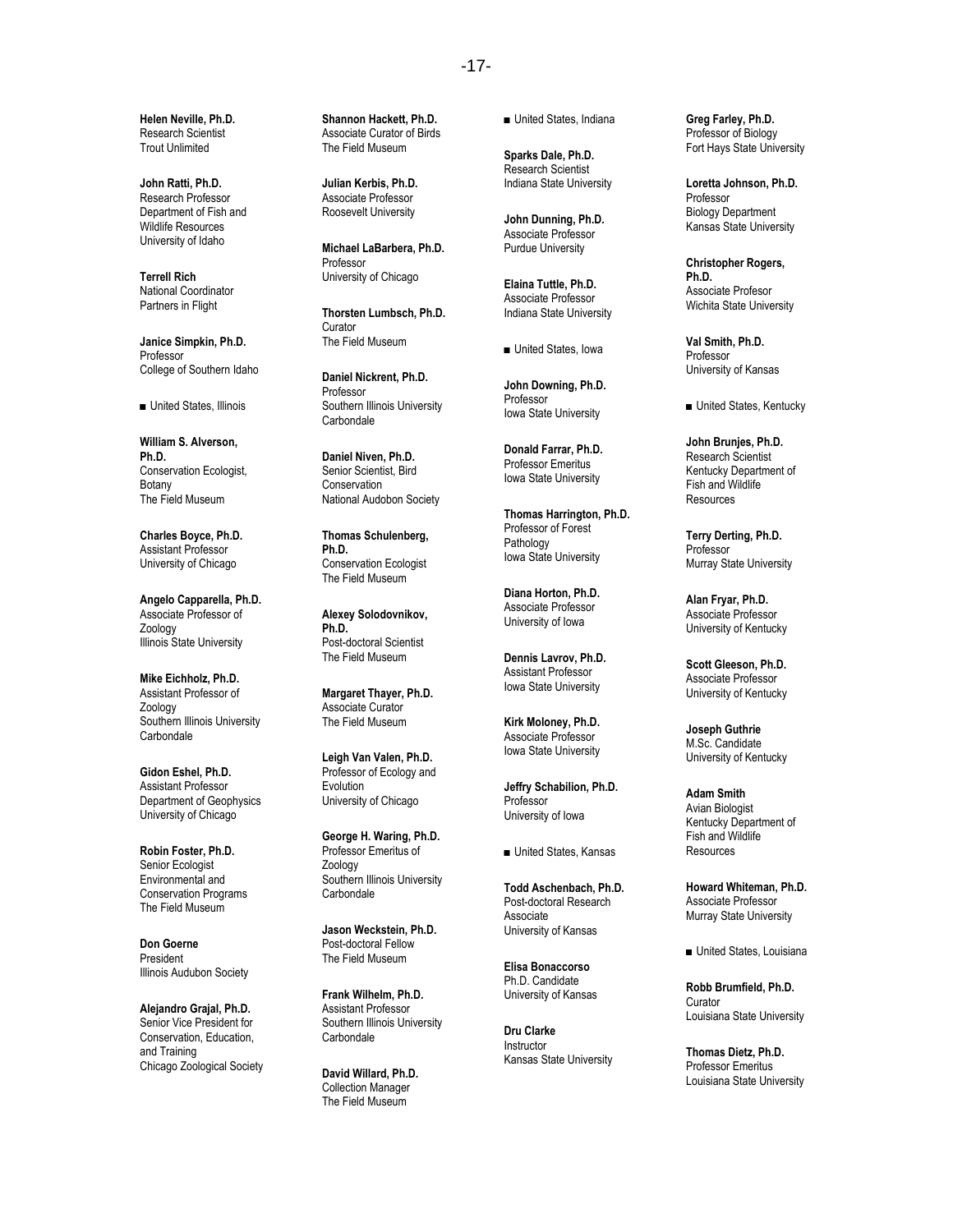**Melanie Driscoll** Louisiana Important Bird Areas Program Coordinator National Audubon Society

**Lee Dyer, Ph.D.** Professor Tulane University

**Jessica Eberhard , Ph.D.** Assistant Professor, Research Louisiana State University

**Kyle Harms, Ph.D.** Assistant Professor Louisiana State University

**Thomas Sherry, Ph.D.** Professor Tulane University

■ United States, Maine

**Nick Bennett** Staff Scientist Natural Resources Council of Maine

**Catherine Bevier, Ph.D.** Associate Professor of Biology Colby College

**Louis Bevier** Research Associate Department of Biology Colby College

**Drew Bodaly, Ph.D.** Project Leader Penobscot River Mercury **Study** 

**Ronald Butler, Ph.D.** Professor of Ecology Department of Natural **Sciences** University of Maine **Farmington** 

**William Edelglass, Ph.D.** Assistant Professor Colby College

**David Evers, Ph.D.** Executive Director Biodiversity Research Institute

**William Glanz, Ph.D.** Associate Professor

Biological Sciences University of Maine

**John S. Gunn, Ph.D.** Director of Forest **Stewardship** Trust to Conserve Northeast Forestlands

**Daniel Harrison, Ph.D.** Professor of Wildlife Ecology Coopering Professor of Forest Ecosystem Science University of Maine

**Rebecca Holberton, Ph.D.** Associate Professor of Biology Lab of Avian Biology University Maine

**Phil Hoose** Senior Conservation Planner The Nature Conservancy

**Malcolm Hunter, Ph.D.** Libra Professor of Conservation Biology University of Maine

**Alan Hutchinson** Endangered Species Program Leader (Retired) Maine Department of Inland Fisheries and Wildlife

**Lynne Lewis, Ph.D.** Associate Professor Bates College

**Richard MacDonald** Director Gulf of Maine Expedition Institute

**Richard Podolsky, Ph.D.** Principal EMS, Inc.

**Joshua Royte** Conservation Planner The Nature Conservancy

**John W. Rudd, Ph.D.** Chair, Penobscot River Mercury Study R and K Research Inc.

**Mary Schwanke, Ph.D.** Professor of Biology University of Maine **Farmington** 

**Peter Vickery, Ph.D.** President Center for Ecological Research

**Jeff Wells, Ph.D.** Senior Scientist Boreal Songbird Initiative

**Nathaniel T. Wheelwright, Ph.D.** Professor Bowdoin College

**Herb Wilson, Ph.D.** Professor of Biology Colby College

■ United States, Maryland

**Peter Albers, Ph.D.** Research Wildlife Biologist U.S. Government Agency

**Andrew Baldwin, Ph.D.** Associate Professor University of Maryland

**Gwen Brewer, Ph.D.** Science Program Manager Maryland Department of Natural Resources

**Thomas Fisher, Ph.D. Professor** Center for Environmental Science University of Maryland

**Gail Mackiernan** Research Director (Retired) University of Maryland Sea Grant College

**Marla McIntosh, Ph.D.** Professor of Plant Sciences University of Maryland

**Ellen Paul** Executive Director The Ornithological Council

**Leo Shapiro, Ph.D.** Research Assistant Professor University of Maryland

**Peter Sharpe** Professional Wetland **Scientist** University of Maryland

**Jeff Spendelow, Ph.D.** Research Wildlife Biologist U.S. Geological Survey

**David Tilley, Ph.D.** Associate Professor University of Maryland

**Monica Tomosy** Chief, Bird Banding Lab U.S. Geological Survey

**Daniel Welsch, Ph.D.** Assistant Professor Frostburg State University

■ United States, **Massachusetts** 

**Taber Allison, Ph.D.** Vice President Conservation Science Massachusetts Audubon

**Jennifer Baltzer, Ph.D.** Post-doctoral Fellow Harvard University

**Dorothy Boorse, Ph.D.** Associate Professor Gordon College

**Stephen Brown, Ph.D. Director** Shorebird Conservation Research Program Manomet Center for Conservation Sciences

**Jill Bubier, Ph.D.** Associate Professor Mount Holyoke College

**Peter Busher, Ph.D.** Professor and Chairman Division of Natural Science Boston University

**Charles C. Chester, Ph.D.** Research Associate The Fletcher School Tufts University

**James Corven, Ph.D.** Associate Professor of Biology Bristol Community College

**David DesRochers** Ph.D. Candidate Tufts University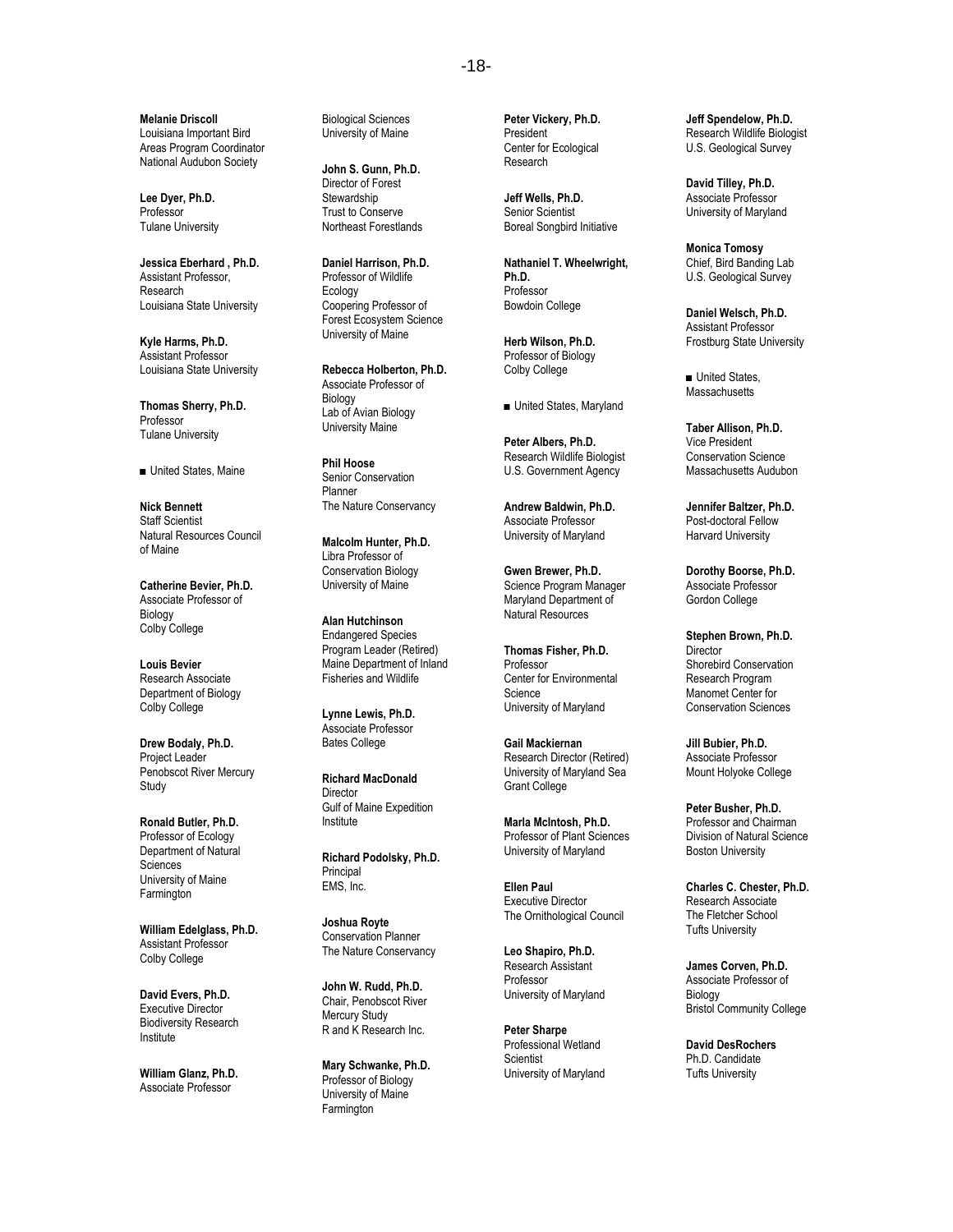**David Foster, Ph.D. Director** Harvard Forest Harvard University

**David Foster, Ph.D.** Professor Harvard University

**Ana Gabela** M.Sc. Candidate University of Massachusetts Amherst

**Scott Goetz, Ph.D.** Senior Scientist Woods Hole Research Center

**James Hanken, Ph.D. Director** Museum of Comparative Zoology Harvard University

**John Hobbie, Ph.D.** Senior Scholar Marine Biological Laboratory

**David Hof** Ph.D. Candidate University of Massachusetts Amherst

**Allan Keith** Trustee Wilson Ornithological **Society** 

**David Lahti, Ph.D.** NIH Post-doctoral Fellow University of Massachusetts Amherst

**David Larson, Ph.D.** Education Coordinator Joppa Flats Education Center Massachusetts Audubon

**Duane McKenna, Ph.D.** Post-doctoral Fellow Harvard University

**Dana Moseley** Ph.D. Candidate University of Massachusetts Amherst

**Glenn Motzkin** Plant Ecologist Harvard Forest Harvard University

**Katharine Parsons, Ph.D.** Senior Scientist Manomet Center for Conservation Sciences

**Bruce Peterson, Ph.D.** Senior Scientist Marine Biological Laboratory

**Donald Progulske, Ph.D.** Professor Emeritus University of Massachusetts Amherst

**J. Michael Reed, Ph.D.** Professor Tufts Univeristy

**Michael Sorenson, Ph.D.** Associate Professor Boston University

**Benjamin Taft** Ph.D. Candidate University of Massachusetts Amherst

**Joan Walsh** Breeding Bird Atlas Project **Coordinator** Private consultant

**George Woodwell, Ph.D.** Founder, Director Emeritus, and Senior Scientist Woods Hole Research Center

■ United States, Michigan

**Laura Bourgeau-Chavez** Research Scientist Michigan Tech Research Institute

**Julie Craves** Supervisor of Avian Research Rouge River Bird **Observatory** University of Michigan Dearborn

**Tracy Dobson** Professor Michigan State University

**Amy Clark Eagle** Wildlife Biologist Michigan Department of Natural Resources

**Alexander Egan** Biological Science **Technician** U.S. National Park Service

**Stuart Gage, Ph.D.** Professor Michigan State University

**Katy Goodwin** Biological Science **Technician** Isle Royale National Park

**Patrick Hanchin** Senior Fisheries Biologist Michigan Department of Natural Resources

**Evan Kane, Ph.D.** Research Associate Bonanza Creek LTER Michigan State University

**E. Dale Kennedy, Ph.D.** Chair, Biology Department Albion College

**Jay Lennon, Ph.D.** Assistant Professor Michigan State University

**Knute Nadelhoffer, Ph.D.** Professor, Ecology and Evoluntionary Biology Director, University of Michigan Biological Station University of Michigan

**Michael P. Lombardo, Ph.D.** Professor of Biology Grand Valley State **University** 

**Caleb Putnam** Michigan Important Bird Areas Program Coordinator Michigan Audubon Society

**Lori Sargent** Wildlife Biiologist Michigan Department of Natural Resources

**Gerald Smith, Ph.D.** Professor Emeritus of Zoology University of Michigan

**Kevin Swanson** Wildlife Habitat Biologist Michigan Department of Natural Resources

**Doug White, Ph.D.** Professor of Biology Albion College

■ United States, Minnesota

**Frank Barnwell, Ph.D.** Professor University of Minnesota Twin Cities

**Mark Davis, Ph.D.** Professor Macalester College

**Daniel Engstrom, Ph.D.** Director St. Croix Watershed Research Station Science Museum of **Minnesota** 

**Roger Everhart Director** North Central Bird **Observatory** 

**William E Faber, Ph.D.** Natural Resources Instructor Central Lakes College

**Lee Frelich, Ph.D.** Director Center for Hardwood Ecology University of Minnesota

**Beth Holbrook** Ph.D. Candidate University of Minnesota

**George Host, Ph.D.** Senior Research Associate University of Minnesota Duluth

**Brock McMillan, Ph.D.** Professor Minnesota State University

**John Pastor, Ph.D.** Professor University of Minnesota Duluth

**George Spangler, Ph.D.** Professor University of Minnesota

**Michael C. Swift, Ph.D.** Assistant Professor St. Olaf College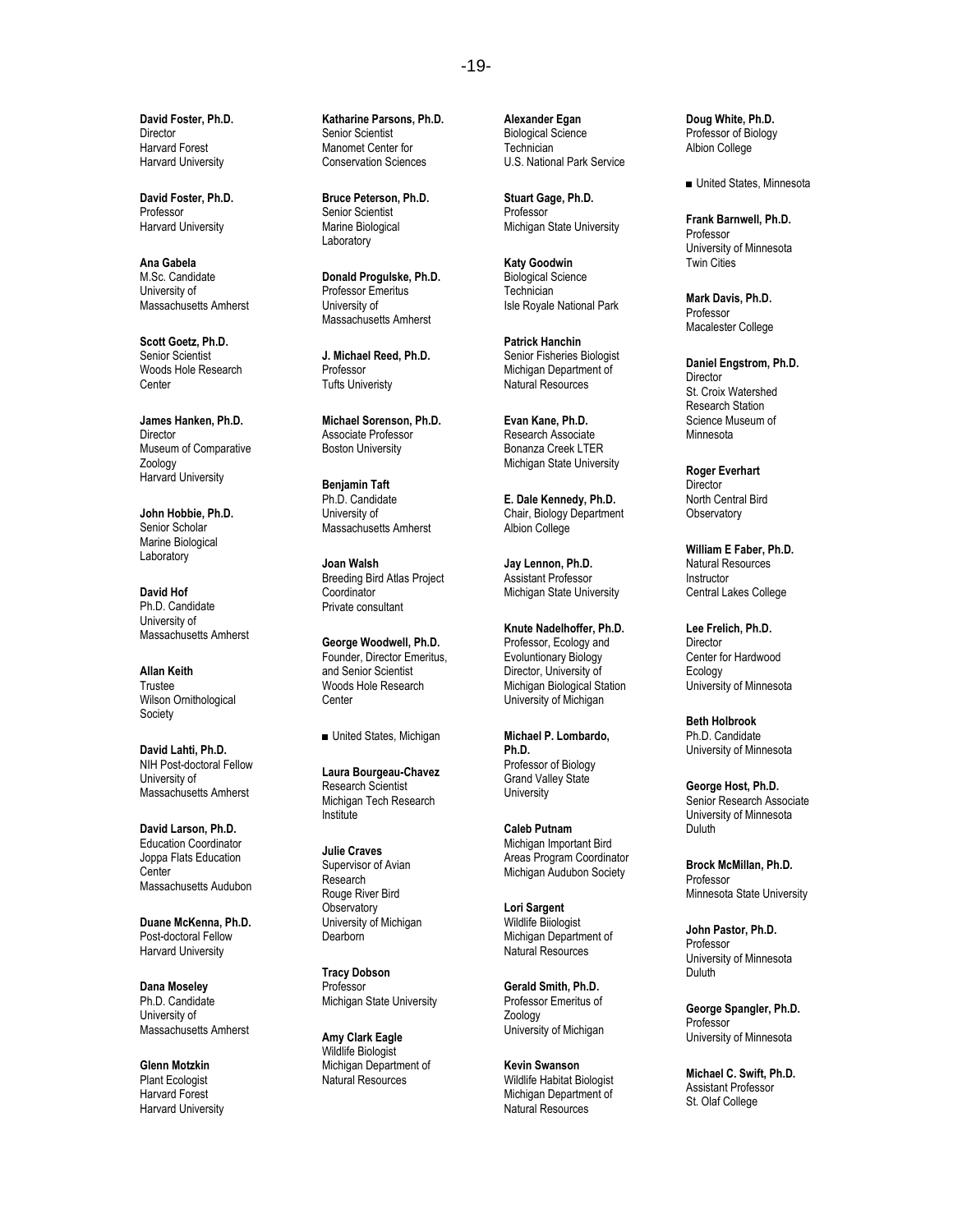**Harrison Tordoff, Ph.D.** Professor Emeritus University of Minnesota

**Peter Weishampel, Ph.D.** Post-doctoral Associate Department of Soil, Water, and Climate University of Minnesota

■ United States, Mississippi

**Jeffrey Buler, Ph.D.** Research Scientist IAP World Services, Inc.

**Gary Ervin, Ph.D.** Assistant Professor of Biological Sciences Mississippi State University

**Richard M. Kaminski, Ph.D.** Professor of Wildlife Mississippi State University

■ United States, Missouri

**Nicholas Barber** Ph.D. Candidate University of Missouri St. Louis

**John Faaborg, Ph.D.** Adjunct Professor University of Missouri Columbia

**Peter Hoch, Ph.D.** Curator Missouri Botanical Garden

**Peter H. Raven, Ph.D.** President Missouri Botanical Garden

**Joe Strain, P.E.** Professional Engineer Strain Engineering

**Henk van der Werff, Ph.D.** Curator Missouri Botanical Garden

■ United States, Montana

**Eric Atkinson** Ecologist Marmot's Edge **Conservation** 

**Joel Berger, Ph.D.** Senior Conservation **Scientist** Wildlife Conservation Society

**Robert Bramblett, Ph.D.** Research Professor Montana State University

**Carol Brewer, Ph.D.** Professor Division of Biological **Sciences** University of Montana

**Daniel Casey** Northern Rockies Bird Conservation Region Coordinator American Bird **Conservancy** 

**Windy Davis** Graduate Research Assistant Montana State University

**Thomas H. DeLuca, Ph.D.** Senior Scientist The Wilderness Society

**Richard Douglass, Ph.D.** Professor and Chair Biological Sciences Montana Tech of the University of Montana

**Lisa Eby, Ph.D.** Assistant Professor of Aquatic Ecology University of Montana

**Stefan Ekernas** Ph.D. Candidate University of Montana

**William Fraser, Ph.D.** President and Lead Investigator Polar Oceans Research Group

**Suzanne Griffin** Ph.D. Candidate University of Montana

**Jamin Grigg** M.Sc. Candidate Department of Ecology Montana State University **Mark Hebblewhite, Ph.D.** Assistant Professor University of Montana

**Richard Hutto, Ph.D.** Professor and Director Avian Science Center University of Montana

**Gayle Joslin** Past-President Montana Chapter The Wildlife Society

**John Maron, Ph.D.** Associate Professor University of Montana

**Bruce Robertson, Ph.D.** Visiting Professor University of Montana

**M.A. Sanjayan, Ph.D.** Research Faculty University of Montana

**Gary Tabor** Director North America Program Wildlife Conservation Society

■ United States, Nebraska

**Paul Johnsgard, Ph.D.** Foundation Professor Emeritus University of Nebraska Lincoln

**Daniel Leger, Ph.D.** Professor University of Nebraska Lincoln

**William Taddicken** Assistant Director Rowe Sanctuary National Audubon Society

**Andrew Tyre, Ph.D.** Assistant Professor University of Nebraska Lincoln

■ United States, Nevada

**Elisabeth Ammon, Ph.D.** Wildlife Biologist

**Peter Brussard, Ph.D. Professor** University of Nevada Reno **David Nellis, Ph.D. Director** Nellis Environmental

**Vladimir Pravosudov, Ph.D.** Assistant Professor University of Nevada Reno

**James Sedinger, Ph.D.** Professor of Wildlife Ecology University of Nevada Reno

■ United States, New **Hampshire** 

**Leslie Adams, Ph.D.** Professor Granite State College

**Shane Bradt** Geospatial Extension Specialist University of New **Hampshire** 

**Laura Burkle** Ph.D. Candidate Dartmouth College

**Robert Cox, Ph.D.** Post-doctoral Researcher Dartmouth College

**Laura Deming** Senior Wildlife Biologist New Hampshire Audubon

**Alicia Ellis** Ph.D. Candidate Dartmouth College

**Carol R. Foss, Ph.D.** Senior Integrative Ecologist New Hampshire Audubon

**Pam Hunt, Ph.D.** Senior Conservation **Biologist** New Hampshire Audubon

**Sharon Martinson** Ph.D. Candidate Dartmouth College

**Mark McPeek, Ph.D.** Professor Dartmouth College

**David Merker** Human Ecologist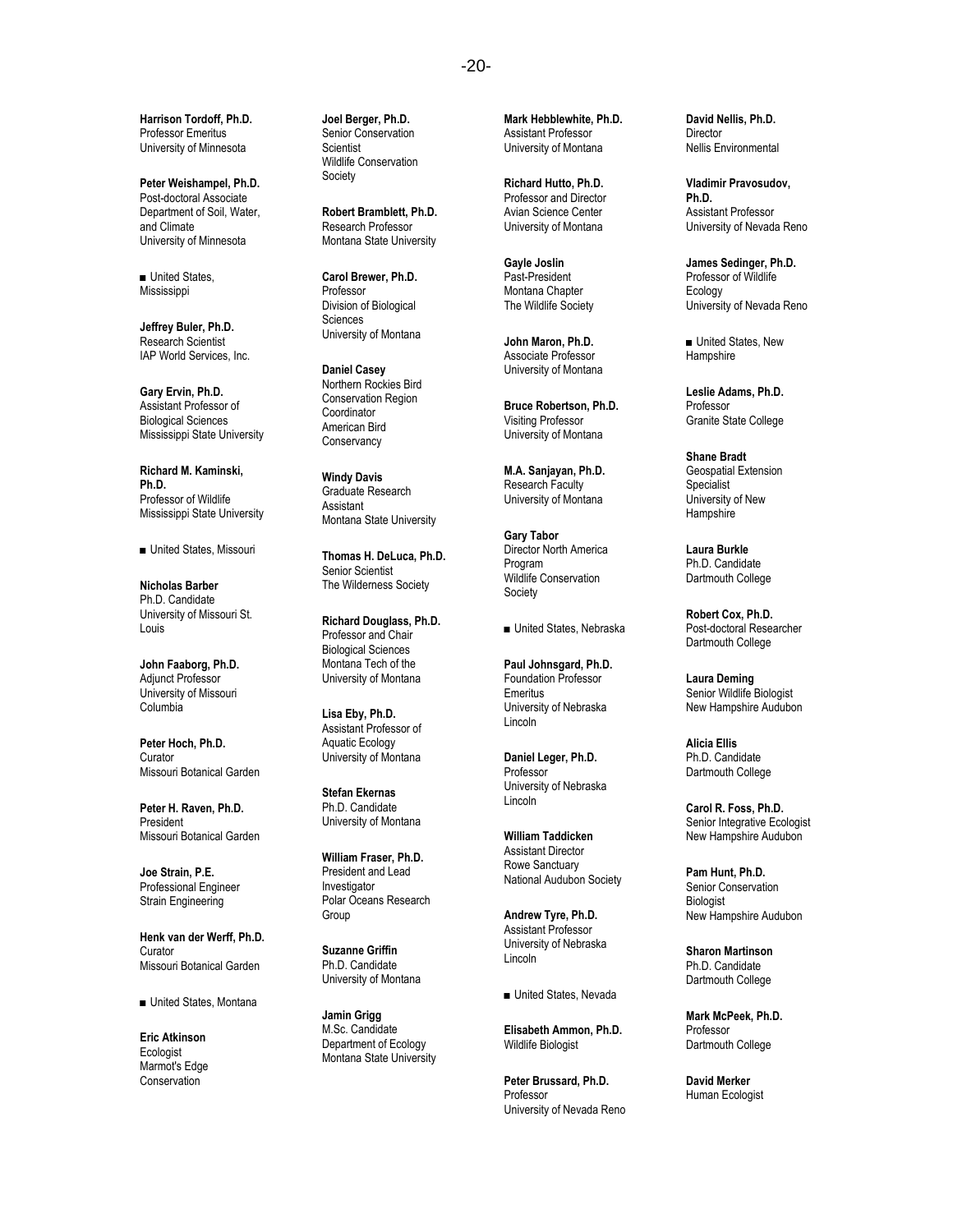Dartmouth Hitchcock Medical Center

**Jay Pitocchelli, Ph.D.** Professor and Chair Biology Department Saint Anselm College

**Annette Schloss, Ph.D.** Research Scientist University of New **Hampshire** 

**Erik Stange** Ph.D. Candidate Dartmouth College

**Rebecca Suomala Biologist** New Hampshire Audubon

■ United States, New Jersey

**Thomas Almendinger** Natural Resource Specialist Duke Farms Foundation

**Joanna Burger, Ph.D.** Professor Rutgers University

**Elizabeth Ciuzio** Restoration Ecologist New Jersey Audubon **Society** 

**Andrew Dobson, Ph.D.** Professor Princeton University

**Jennifer Fox, Ph.D.** Assistant Professor of Biology and Environmental **Studies** Drew University

**Philip Jeffrey, Ph.D.** Staff Scientist Princeton University

**Simon Levin, Ph.D.** Professor Princeton University

**Clifford Miles PHSS** U.S. Department of **Agriculture** 

**David Mizrahi, Ph.D.** Vice President for Research

New Jersey Audubon Society

**Lawrence Niles, Ph.D.** Chief Biologist Conserve Wildlife Foundation

**Laura Obiso** Director and Master Bander Raccoon Ridge Bird **Observatory** 

**William H Thomas, Ph.D.** Director The New Jersey School of Conservation

**David Wilcove, Ph.D.** Professor of Ecology, Evolutionary Biology and Public Affairs Princeton University

■ United States, New Mexico

**Jerry Barrow Scientist** ARS Jornada Experimental Range U.S. Department of **Agriculture** 

**Robert Dickerman, Ph.D.** Research Assistant Professor Emeritus Museum of Southwestern **Biology** University of New Mexico

**Donald Duszynski, Ph.D.** Professor of Biology Director, Museum of Southwestern Biology University of New Mexico

**Rachel Jankowitz** Habitat Specialist NM Game and Fish

**Cara Joos** M.Sc. Candidate New Mexico State **University** 

**Brian Miller, Ph.D.** Executive Director Wind River Ranch Foundation

**Bruce Milne, Ph.D.** Professor University of New Mexico **David Parsons** Carnivore Conservation Biologist The Rewilding Institute

**Terry Riley, Ph.D.** Vice President Theodore Roosevelt Conservation Partnership

**Walter Whitford, Ph.D.** Professor Emeritus New Mexico State **University** 

**Hope Woodward** Ph.D. Candidate New Mexico State **University** 

■ United States, New York

**Kenneth Adams, Ph.D.** Professor of Ecology Plattsburgh State University

**Elizabeth Adkins-Regan, Ph.D.** Professor Cornell University

**Paul Allen** Assistant Director Information Science Cornell Laboratory of **Ornithology** 

**Michael Andersen** Assistant Curator Macaulay Library Cornell Laboratory of **Ornithology** 

**Kristin Arend** Ph.D. Candidate Cornell University

**Guy Baldassarre, Ph.D.** Professor State University of New York College of Environmental Science and Forestry

**Barbara L. Bedford, Ph.D.** Senior Research Associate Cornell University

**Michael Bell, Ph.D.** Professor of Ecology and Evolution Stony Brook University

**Michael V. L. Bennett** Professor of Neuroscience Albert Einstein College of Medicine

**Walter Bock, Ph.D.** Professor Columbia University

**David Bonter, Ph.D. Ornithologist** Cornell Laboratory of Ornithology

**David Borton, Ph.D.** Adjunct Associate Professor Rensselaer Polytechnic Institute

**Kimberly Bostwick, Ph.D.** Research Associate Cornell Laboratory of **Ornithology** 

**Jesse Brunner, Ph.D.** Post-doctoral associate Institute of Ecosystem Studies

**Michael Burger, Ph.D.** Director of Bird **Conservation** Audubon New York

**Charles D. Canham, Ph.D.** Senior Scientist Institute of Ecosystem Studies

**Russell Charif** Research Biologist Cornell Laboratory of **Ornithology** 

**Miyoko Chu, Ph.D.** Science Editor Cornell Laboratory of **Ornithology** 

**Nancy Clum, Ph.D.** Curator Wildlife Conservation Society

**Marina Cords, Ph.D.** Professor Columbia University

**Joel Cracraft, Ph.D.** Lamont Curator of Birds American Museum of Natural History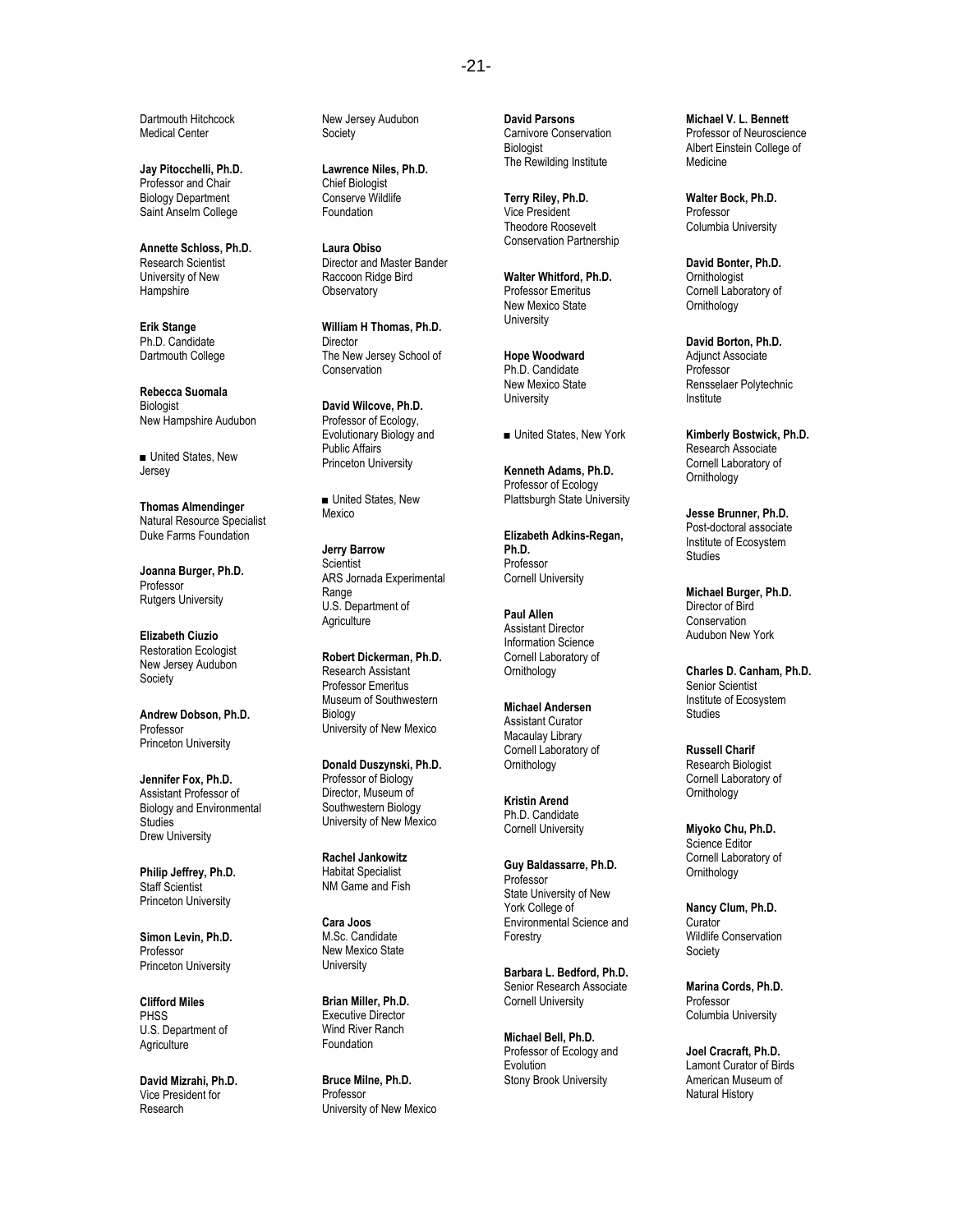**Mark Deutschlander, Ph.D.** Assistant Professor Hobart and William Smith **Colleges** 

**André Dhondt, Ph.D.** Edwin H. Morgens Professor of Ornithology Department of Ecology and Evolutionary Biology Cornell University

**Janis Dickinson, Ph.D.** Associate Professor Cornell University

**Stephen Eaton, Ph.D.** Emeritus Professor St. Bonaventure University

**Susan Elbin, Ph.D.** Director for the NYBioscape Initiative Wildlife Trust

**Jesse Ellis** Ph.D. Candidate Cornell University

**Timothy Fahey, Ph.D.** Professor Cornell University

**Andrew Farnsworth, Ph.D.** Post-doctoral Research Associate Cornell University

**John Farrell, Ph.D. Director** Thousand Islands Biological Station State University of New York College of Environmental Science and Forestry

**Daniel Fink, Ph.D.** Research Statistician Cornell Laboratory of **Ornithology** 

**John Fitzpatrick, Ph.D.** Louis Agassiz Fuertes Director Cornell Laboratory of **Ornithology** 

**Douglas J. Futuyma, Ph.D.** Distinguished Professor Stony Brook University

**Thomas Gavin, Ph.D.** Associate Professor Cornell Laboratory of Ornithology

**Michale Glennon, Ph.D.** Associate Conservation **Scientist** Wildlife Conservation Society

**Timothy Green, Ph.D.** Chairman Foundation for Ecological Research in the Northeast

**David H. Hall, Ph.D.** Professor Albert Einstein College of Medicine

**Charles Hall, Ph.D.** Professor State University of New York College of Environmental Science and Forestry

**Ralph S. Hames, Ph.D.** Research Associate Cornell University

**Kristina Hannam, Ph.D.** Assistant Professor, Biology State University of New York at Geneseo

**Meena Haribal, Ph.D.** Research Associate Cornell Laboratory of Ornithology

**Eduardo Iñigo-Elias, Ph.D.** Coordinator Neotropical Bird Conservation Program Cornell Laboratory of **Ornithology** 

**Andrew Joachim** Mammal Ecologist

**Christine Johnson, Ph.D.** Scientific Assistant American Museum of Natural History

**Favreau Jorie, Ph.D.** Assistant Professor Paul Smith's College

**Marm Kilpatrick, Ph.D.** Senior Research Scientist Consortium for Conservation Medicine

**Mari Kimura** Ph.D. Candidate Cornell University

**Jeremy Kirchman, Ph.D.** Curator New York State Museum

**Joanna Klima Ornithologist** Independent Ecological Research

**Stephen Kress, Ph.D.** Vice President for Bird Conservation National Audubon Society

**James Lassoie, Ph.D.** Professor Cornell University

**Daniel Lebbin** Ph.D. Candidate Cornell University

**Jillian Liner** New York Important Bird Areas Program Coordinator Audubon New York

**Dale Madison, Ph.D.** Professor Binghamton University

**Lawrence Master, Ph.D.** Chief Zoologist (Retired) The Nature Conservancy and NatureServe

**Brendan McCabe Instructor** Genesee Community College

**Carl McDaniel, Ph.D.** Professor Rensselaer Polytechnic Institute

**Catherine McGlynn, Ph.D.** Department of Ecology and Evolution Stony Brook University

**Kevin McGowan, Ph.D.** Co-editor New York State Breeding Bird Atlas Cornell University

**Janet Mihuc, Ph.D.** Associate Professor Paul Smith's College

**Myron Mitchell, Ph.D.** Distinguished Professor State University of New York College of Environmental Science and Forestry

**Shaibal Mitra, Ph.D.** Assistant Professor College of Staten Island

**Jason A. Mobley, Ph.D.** Acting Director of Education Cornell Laboratory of **Ornithology** 

**Sara Morris, Ph.D.** Professor of Biology Canisius College

**Chris Norment, Ph.D.** Professor Department of Environmental Science and Biology State University of New York at Brockport

**David Pimentel, Ph.D.** Professor of Ecology and Agricultural Science Cornell University

**Alan F. Poole, Ph.D.** Editor Birds of North America Online Cornell Laboratory of **Ornithology** 

**Michael Powers** Research Biologist Cornell Laboratory of **Ornithology** 

**Camila Ribas, Ph.D.** Post-doctoral Researcher American Museum of Natural History

**John Robinson, Ph.D.** Senior Vice President Director of International Conservation Wildlife Conservation Society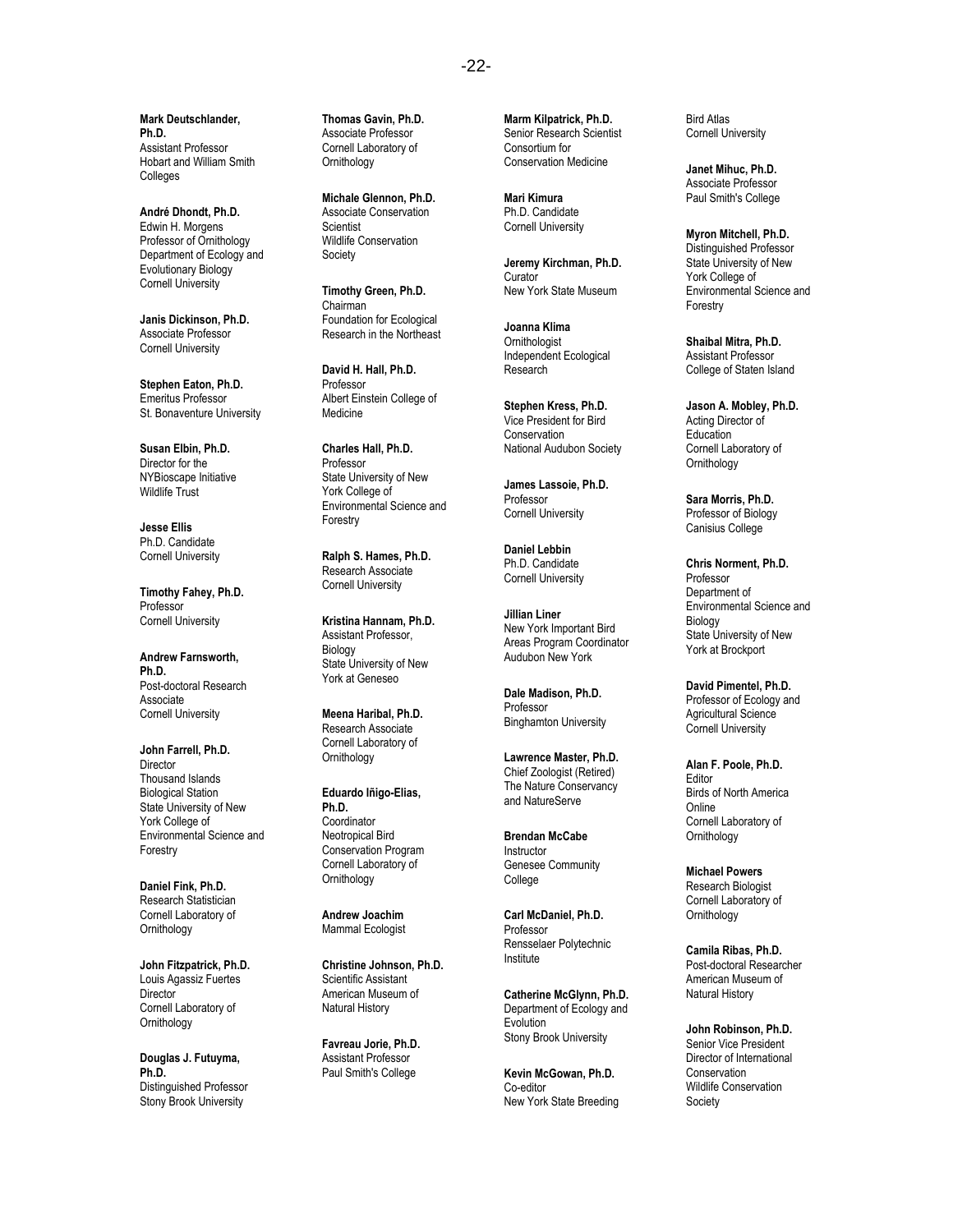**Ken Rosenberg, Ph.D. Director** Conservation Science Program Cornell Laboratory of Ornithology

**Liz Rowland** Data Analyst Cornell University

**Viviana Ruiz-Gutierrez** Ph.D. Candidate Cornell University

**Eric Sanderson, Ph.D.** Associate Director Living Landscapes Program Wildlife Conservation Society

**Edwin Scholes, Ph.D.** Post-doctoral Fellow Department of Ornithology American Museum of Natural History

**Isabel Sena, Ph.D.** Professor Sarah Lawrence College

**William Shields, Ph.D.** Professor of Biology Syracuse University

**Scott Silver, Ph.D.** Curator of Animals Wildlife Conservation **Society** 

**Wojtek Skulski, Ph.D.** Senior Scientist University of Rochester

**Roger Slothower, Ph.D.** Geographic Scientist Cornell Laboratory of **Ornithology** 

**Melanie Stiassny, Ph.D.** Curator and Professor American Museum of Natural History and Columbia University

**Rachel Vallender, Ph.D.** Post-doctoral Associate Cornell Laboratory of Ornithology

**Amy Vedder, Ph.D.** Vice President and Director Living Landscapes

Program Wildlife Conservation Society

**Sandra Vehrencamp, Ph.D.** Professor Cornell University

**Gerrit Vyn Biologist** Cornell Laboratory of Ornithology

**David Winkler, Ph.D.** Professor Cornell University

**Maiken Winter, Ph.D.** Avian Ecologist Cornell Laboratory of **Ornithology** 

**Larry Wolf, Ph.D.** Professor of Biology Syracuse University

■ United States, North **Carolina** 

**Kyle Dexter** Ph.D. Candidate Duke University

**Thurman Grove, Ph.D.** Professor North Carolina State **University** 

**Robert B, Hazel** Professor Emeritus North Carolina State **University** 

**William Kier, Ph.D.** Professor and Associate Chairman University of North Carolina

**Thomas Mowbray, Ph.D.** Professor Salem College

**Helmut Mueller, Ph.D.** Professor Emeritus University of North Carolina

**Donna Newman, Ph.D.** Post-doctoral Research **Associate** College of Veterinary Medicine

North Carolina State **University** 

**John O'Brien, Ph.D.** Professor University of North Carolina Greensboro

**Stuart Pimm, Ph.D.** Doris Duke Professor Duke University

**Stuart Pimm, Ph.D.** Doris Duke Professor of Conservation Ecology Nicholas School of the Environment and Earth Sciences Duke University

**Roger A Powell, Ph.D.** Professor North Carolina State University

**Seth Reice, Ph.D.** Associate Professor of Biology and Ecology University of North Carolina

**William Schlesinger, Ph.D.** Dean Nicholas School of the Environment and Earth **Sciences** Duke University

**Maria Servedio, Ph.D.** Assistant Professor University of North Carolina

**Thomas Struhsaker, Ph.D.** Research Scientist Duke University

**John Terborgh, Ph.D.** Professor Duke University

**John Terborgh, Ph.D.** Professor Duke University

**Louise M. Weber, Ph.D.** Professor and Department Chair Warren Wilson College

**Ramunas Zydelis, Ph.D.** Post-doctoral Researcher Nicholas School of the Environment and Earth

Sciences Marine Laboratory Duke University

■ United States, North Dakota

**Carl Barrentine, D.A.** Associate Professor Humanities and Biology University of North Dakota Grand Forks

■ United States, Ohio

**Richard Bradley, Ph.D.** Associate Professor Ohio State University

**Edward H. Burtt, Jr., Ph.D.** Cincinnati Conference Professor of Zoology Ohio Wesleyan University

**Michael Cunningham, Ph.D.**  Associate Professor and Associate Dean Ohio State University at Lima

**David Denlinger, Ph.D.** Distinguished University Professor Ohio State University

**W Hardy Eshbaugh, Ph.D.** Professor Emeritus Department of Botany Miami University

**Vikas Malik, Ph.D.** Post-doctoral Associate Ohio State University

**Tom Rooney, Ph.D.** Assistant Professor Department of Biological **Sciences** Wright State University

**Tom Waite, Ph.D.** Associate Professor Ohio State University

**Popko Wiersma, Ph.D.** Post-doctoral Student Ohio State University

■ United States, Oklahoma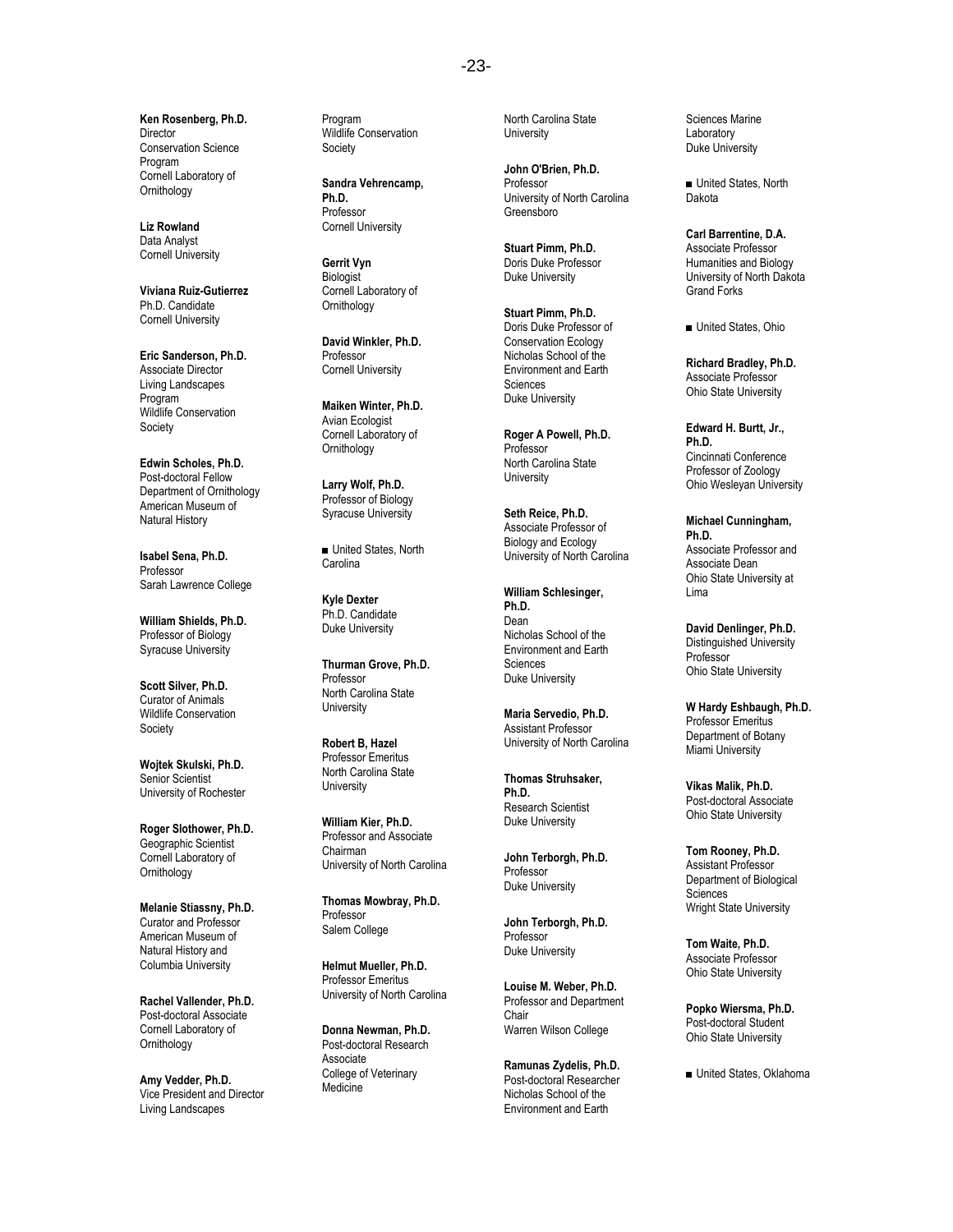**Amy Buthod** Botanical Specialist Oklahoma Biological Survey

**Vince Cavalieri** M.Sc. Candidate Oklahoma State University

**Jason Heinen** M.Sc. Candidate Oklahoma State University

**Tim O'Connell, Ph.D.** Assistant Professor Oklahoma State University

**Michael Patten, Ph.D.** Assistant Professor University of Oklahoma

**Mia Revels, Ph.D.** Associate Professor Northeastern State **University** 

**Ingo Schlupp, Ph.D.** Professor University of Oklahoma

**Lawrence J. Weider, Ph.D.** Director and Professor University of Oklahoma Biological Station

■ United States, Oregon

**Catherine de Rivera, Ph.D.** Assistant Professor Portland State University

**Michael Green, Ph.D.** Wildlife Biologist U.S. Fish and Wildlife Service

**Noah Greenwald** Conservation Biologist Center for Biological **Diversity** 

**Joan Hagar, Ph.D.** Forest Ecologist Biological Resource **Discipline** U.S. Geological Survey

**Cody Hale** Graduate Research Assistant Oregon State University **Karis McFarlane** Ph.D. Candidate Oregon State University

**Kari O'Connell, Ph.D.** Director H.J. Andrews Experimental Forest Oregon State University

**James Strittholt, Ph.D.** Executive Director Conservation Biology Institute

**Elizabeth Sulzman, Ph.D.** Associate Professor Oregon State University

**Richard Werner** Research Entomologist U.S. Forest Service

■ United States, Pennsylvania

**Mike Allen** M.Sc. Candidate East Stroudsburg **University** 

**Dan Ardia, Ph.D.** Assistant Professor Franklin and Marshall College

**Keith Bildstein, Ph.D.** Sarkis Acopian Director of Conservation Science Hawk Mountain Sanctuary

**Walter Carson, Ph.D.** Associate Professor University of Pittsburgh

**Mary Jo Casalena** Wildlife Biologist II Pennsylvania Game **Commission** 

**John Cecil** Director, Important Bird Areas Program National Audubon Society

**Robert Curry, Ph.D.** Associate Professor Villanova University

**David R. DeWalle, Ph.D.** Professor of Forest Hydrology Penn State University

**Steven Feldstein, Ph.D.** Senior Scientist Pennsylvania State **University** 

**Frank Gill, Ph.D.** Past-President American Ornithologists' Union

**Laurie Goodrich** Senior Monitoring Biologist Hawk Mountain Sanctuary Association

**Margret Hatch, Ph.D.** Assistant Professor of Biology Penn State Worthington **Scranton** 

**Mark Heald, Ph.D.** Professor Emeritus Swarthmore College

**Stephen Kacir** Research Specialist and Lab Manager University of Pennsylvania

**Daniel Klem, Jr., Ph.D.** Sarkis Acopian Professor of Ornithology and Conservation Biology Muhlenberg College

**Adrienne Leppold** Head Bander and Research Assistant Powdermill Avian Research Center Carnegie Museum of Natural History

**Carlos Ludica, Ph.D.** Assistant Professor Susquehanna University

**James Marden, Ph.D.** Professor Pennsylvania State **University** 

**Terry Master, Ph.D.** Professor of Biology East Stroudsburg **University** 

**Jennifer Mortensen** M.Sc. Candidate Villanova University

**Eric Post, Ph.D.** Professor Penn State University

**Arnold Rawson** Professor Emeritus University of Pennsylvania.

**Robert S. Mulvihill** Field Ornithology Projects Coordinator Powdermill Avian Research **Center** Carnegie Museum of Natural History

**Gary J. San Julian, Ph.D.** Professor of WIldlife Resources Penn State University

**Charles Williams, Ph.D.** Professor Clarion University of Pennsylvania

**Lisa Williams** Wildlife Biologist Pennsylvania Game Commission

■ United States, Puerto **Rico** 

**Veronica Anadon** Caribbean Program **Coordinator** BirdLife International

**Grizelle Gonzalez, Ph.D.** Resaerch Ecologist U.S. Forest Service

**Veronica Mendez** Conservation Officer Sociedad Ornitológica Puertorriquena

**Carmen Montero** Professor Sociedad Ornitológica Puertorriquena

**Raul Perez-Rivera** Professor University of Puerto Rico

**Jorge E. Saliva, Ph.D.** Wildlife Biologist U.S. Government Agency

**Adrianne Tossas, Ph.D.** Professor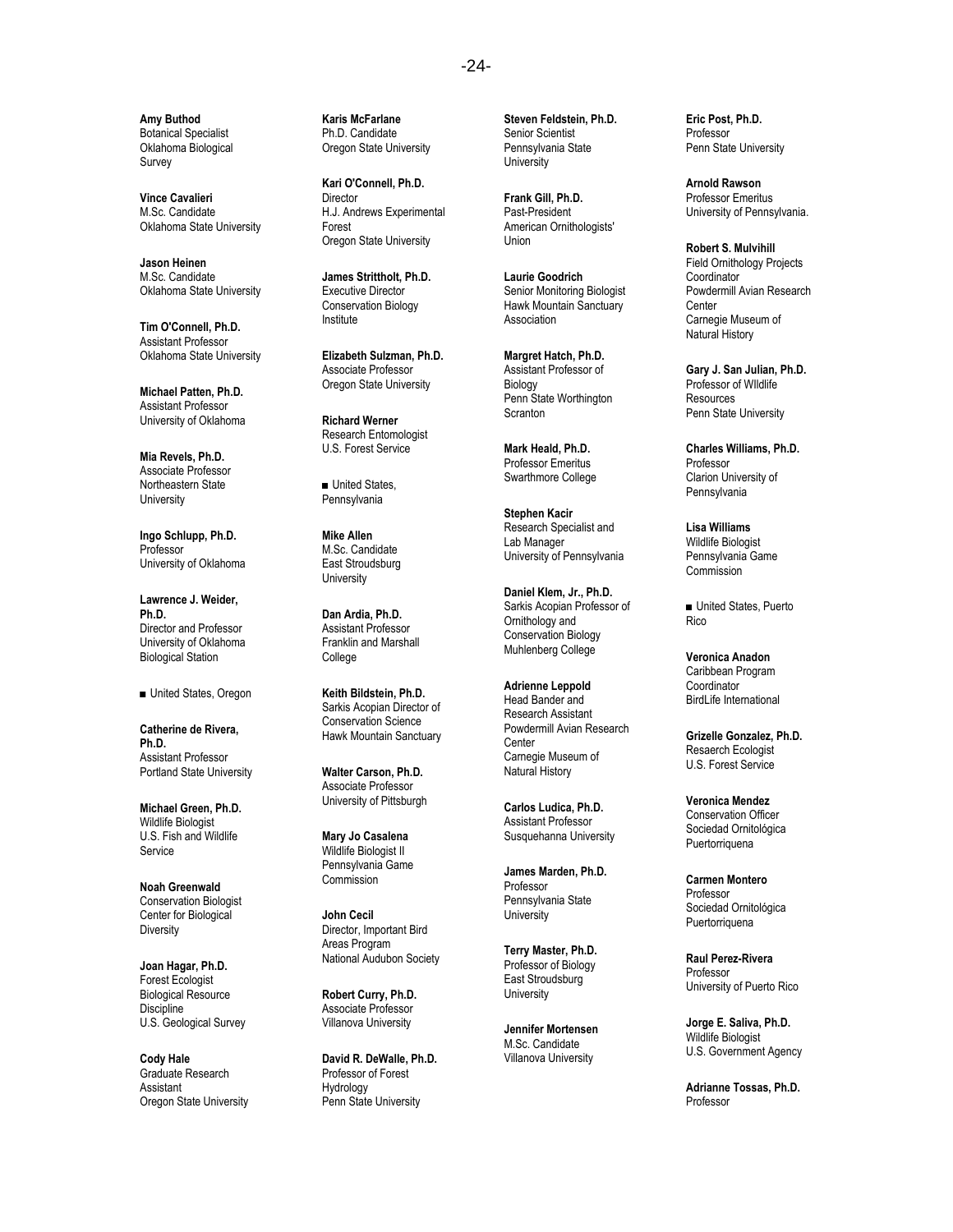Department of Biology University of Puerto Rico **Mayaquez** 

■ United States, Rhode Island

**Christine Caron** Graduate Student University of Rhode Island

**Jameson Chace, Ph.D.** Assistant Professor Salve Regina University

**Erika Edwards, Ph.D.** Assistant Professor Brown University

**Douglass Morse, Ph.D.** Professor Emeritus Brown University

**Peter Paton, Ph.D.** Professor and Chair Department of Natural Resources Science University of Rhode Island

**Stephen Porder, Ph.D.** Assistant Professor of Ecology Brown University

**Steven Reinert** Data Manager Block Island Banding **Station** 

**Linda Vanderveer** Graduate Student University of Rhode Island

■ United States, South **Carolina** 

**Bill Hilton Jr.** Executive Director Hilton Pond Center for Piedmont Natural History

**David Tonkyn, Ph.D.** Associate Professor Clemson University

■ United States, South Dakota

**Hugh Britten, Ph.D.** Professor University of South Dakota **Steven Chipps, Ph.D.** Associate Professor South Dakota State **University** 

**Bridgette Flanders-Wanner** Wildlife Biologist U.S. Department of Interior

**Kurt Forman** President South Dakota Wildlife Society

**Daniel Hubbard, Ph.D.** Professor of Wildlife and Fisheries Sciences South Dakota State **University** 

**Carter Johnson, Ph.D.** Professor South Dakota State **University** 

■ United States Tennessee

**David Aborn, Ph.D.** Associate Professor University of Tennessee at **Chattanooga** 

**Kefyn Catley, Ph.D.** Professor Vanderbilt University

**Jonathan Evans, Ph.D.** Professor University of the South

**Sharron Francis, Ph.D.** Research Professor School of Medicine Vanderbilt University

**Steven W. Hamilton, Ph.D.** Professor and Interim **Director** Department of Biology and Center for Field Biology Austin Peay State **University** 

**David Haskell, Ph.D.** Associate Professor and Chair Department of Biology University of the South

**Karen Hughes, Ph.D.** Professor

Department of Ecology and Evolutionary Biology University of Tennessee

**Ken Kriese, Ph.D.** Regional Biologist Ducks Unlimited

**Steve Lindberg, Ph.D.** Corporate Fellow Emeritus Environmental Sciences Division Oak Ridge National **Laboratory** 

**Brian Miller, Ph.D.** Professor Middle Tennessee State **University** 

**Steve Murphree, Ph.D.** Professor of Biology Belmont University

**Stephan Schoech, Ph.D.** Associate Professor Department of Biology University of Memphis

■ United States, Texas

**Keith Arnold, Ph.D.** Professor Emeritus Texas A&M University

**Andrew Kasner, Ph.D.** Director of Bird Conservation Audubon Texas

**Lisa McDaniel, Ph.D.** Assistant Professor University of Texas Southwestern Medical **Center** 

**Roger Schultz, Ph.D.** Associate Professor University of Texas Southwestern Medical **Center** 

**Thomas Schwertner, Ph.D.** Program Leader Texas Parks and Wildlife **Department** 

**Melinda Welton** Research Associate Gulf Coast Bird **Observatory** 

■ United States, Utah

**Frederick Adler, Ph.D.** Professor University of Utah

**Peter Adler, Ph.D.** Assistant Professor Utah State University

**Dana Dolsen, M.Sc.** Wildlife Planner Utah Wildlife Resources

**John Mull, Ph.D.** Professor of Zoology Weber State University

■ United States, Vermont

**William Barnard, Ph.D.** Professor Norwich University

**William Bowden, Ph.D.** Professor University of Vermont

**Robert Costanza, Ph.D.** Professor University of Vermont

**Steve Faccio** Senior Conservation Biologist Vermont Institute of Natural Science

**Fritz Gerhardt, Ph.D.** Director of Conservation **Science** NorthWoods Stewardship **Center** 

**Julie Hart** Conservation Biologist Vermont Institute of Natural Science

**Laura Hill** Ph.D. Candidate University of Vermont

**Jurij Homziak, Ph.D.** Associate Professor Rubenstein School of Natural Resources University of Vermont

**Dan Lambert** Research Associate Vermont Institute of Natural Science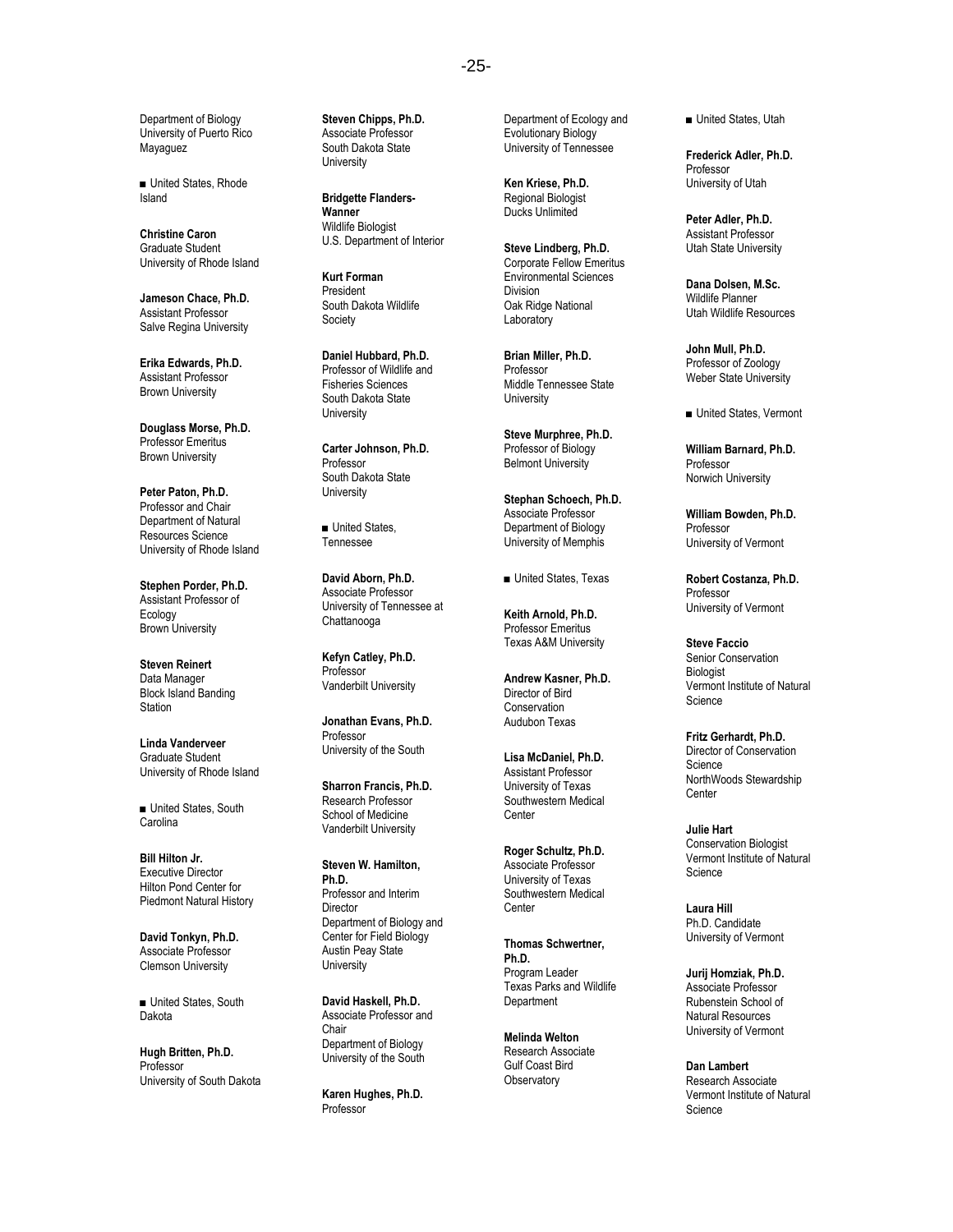**Kent McFarland** Senior Research Biologist Vermont Institute of Natural Science

**Matthew Medler** Science Coordinator Boreal Songbird Initiative

**Carlos Pinkham, Ph.D.** Visiting Associate Professor Norwich University

**Rosalind Renfrew, Ph.D.** Senior Conservation Biologist Vermont Institute of Natural Science

**Christopher Rimmer** Director of Conservation Biology Vermont Institute of Natural **Science** 

**Peter Stettenheim, Ph.D.** Retired Ornithologist

**Allan Strong, Ph.D.** Assistant Professor University of Vermont

**Stephen Trombulak, Ph.D.** Professor Middlebury College

■ United States, Virginia

**Robert Chipley, Ph.D.** International Programs **Officer** American Bird **Conservancy** 

**Anne Condon** M.Sc. Candidate College of William and **Mary** 

**Daniel Cristol, Ph.D.** Associate Professor College of William and Mary

**Chris Eberly** Program Manager Partners in Flight

**Jose D Fuentes, Ph.D.** Distinguished Professor University of Virginia

**Claude Gascon, Ph.D.** Senior Vice-President of Regional Programs Division Conservation International

**Carola Haas, Ph.D.** Associate Professor Fisheries and Wildlife Sciences Virginia Tech

**Mikaela Howie** M.Sc. Candidate College of William and **Mary** 

**Kim Innes, Ph.D.** Assistant Professor University of Virginia

**Deborah Lawrence, Ph.D.** Associate Professor University of Virginia

**Manuel Lerdau, Ph.D.** Professor of Environmental Sciences Director of Blandy Experimental Farm University of Virginia

**Casey Lott** Coastal and Waterways Program Coordinator American Bird **Conservancy** 

**David Lutz** Ph.D. Candidate University of Virginia

**David McRuer** Veterinary Resident in Wildlife Preventative Medicine Wildlife Center of Virginia

**Patrick Megonigal, Ph.D.** Adjunct Professor George Mason University

**DeForest Mellon, Jr., Ph.D.** Professor of Biology University of Virginia

**David Pashley, Ph.D.** Vice President of Conservation Programs American Bird **Conservancy** 

**Timothy Pearson, Ph.D.** Program Officer Winrock International

**Alan Savitzky, Ph.D.** Professor Old Dominion University

**Weston Sechrest, Ph.D.** Department of Biology University of Virginia

**Richard Smythe, Ph.D.** Director of Wildlife, Water, Fish and Atmospheric Sciences Research, U.S. Forest Service (Retired) Audubon Society of Northern Virginia

**John L. Trapp** Wildlife Biologist U.S. Fish and Wildlife Service (Retired)

**Bryan Watts, Ph.D. Director** Center for Conservation Biology College of William and **Mary** 

**David K. Weaver, Ph.D.** Wildlife Biologist (Retired) North American Wetlands Conservation Fund U.S. Fish and Wildlife **Service** 

**Jack Webster, Ph.D.** Professor Virginia Tech

**Aimee Weldon** Virginia Important Bird Areas Program Coordinator National Audubon Society

**John Wiens, Ph.D.** Chief Scientist The Nature Conservancy

**Jeff Wimsatt, Ph.D.** Associate Professor University of Virginia

■ United States, **Washington** 

**Sharon Birks, Ph.D.** Genetic Resources Manager, Burke Museum University of Washington

**Dee Boersma, Ph.D.** Wadsworth Endowed Chair in Conservation Science Department of Biology University of Washington

**Greg Butcher, Ph.D.** Bird Conservation Director National Audubon Society

**Erica Cline, Ph.D.** Assistant Professor University of Washington

**Herbert Curl, Jr., Ph.D.** Senior Scientist (Retired) National Oceanic and Atmospheric Administration

**Peter Dunwiddie, Ph.D.** Senior Ecologist The Nature Conservancy

**Anne Fiala** Forest Ecology Research Associate Evergreen State College

**Patrick Hulett** Fish Research Biologist Washington Department of Fish and Wildlife

**Stephen Lewis** Research Wildlife Biologist State Agency

**Diann MacRae Director** Olympic Vulture Study

**John Marzluff, Ph.D.** Denman Professor of Sustainable Resource Sciences University of Washington

**Jonathan Moore, Ph.D.** Post-doctoral Researcher National Oceanic and Atmospheric Administration Fisheries Service

**Gordon Orians, Ph.D.** Professor Emeritus University of Washington

**Mark Petrie, Ph.D.** Director of Conservation Planning Ducks Unlimited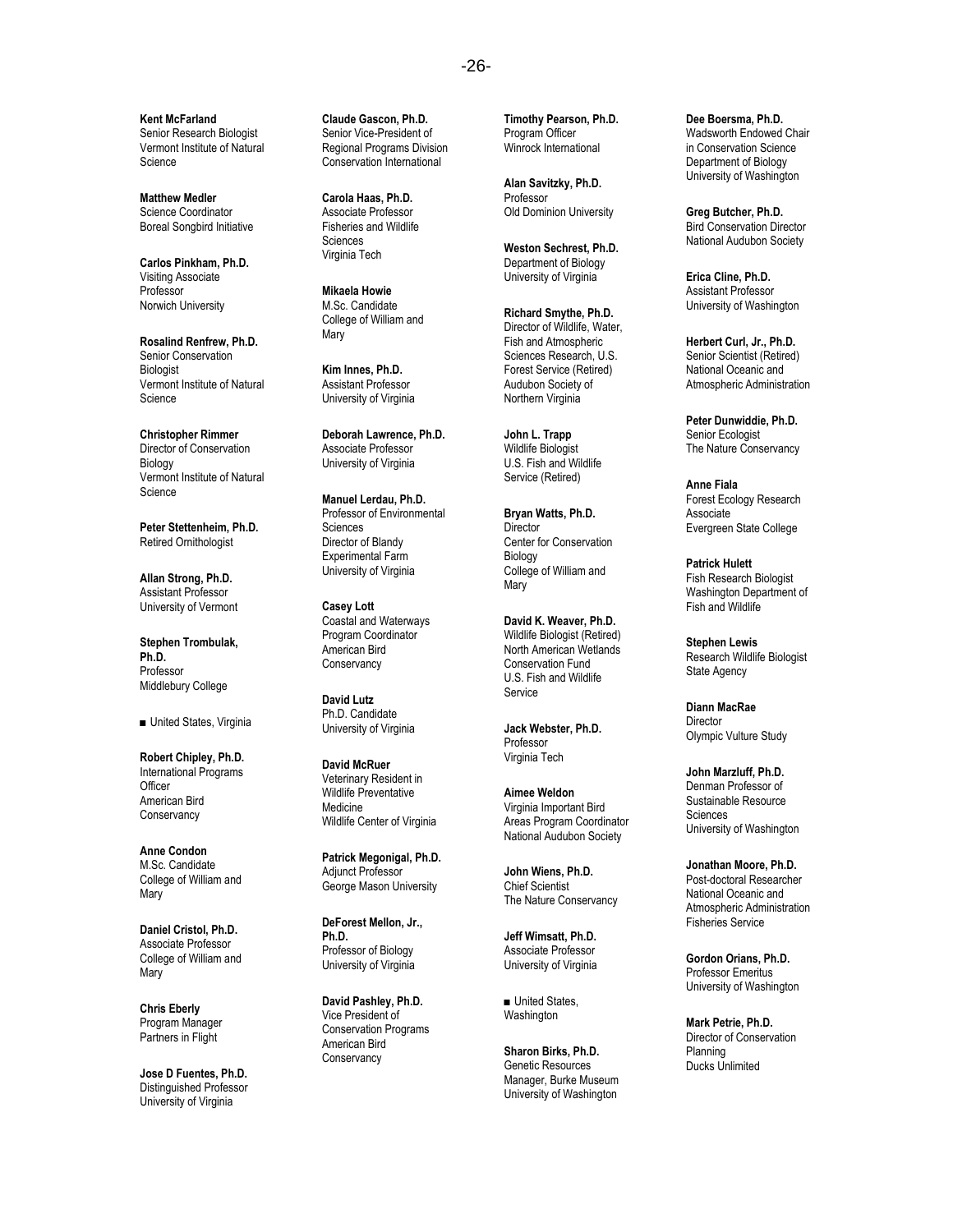-27-

**Ginger Rebstock, Ph.D.** Research Associate Department of Biology University of Washington

**Mark Scheuerell, Ph.D.** Research Fisheries **Biologist** National Oceanic and Atmospheric Administration Fisheries Service

**Ursula Valdez** Conservation Biologist and Ph.D. Candidate Department of Biology University of Washington

■ United States, Washington, D.C.

**Thomas Bancroft, Ph.D.** Vice President Research Department The Wilderness Society

**David Blockstein, Ph.D.** Chairman The Ornithological Council

**Rebecca Brooke** Teaming with Wildlife **Associate** Association of Fish and Wildlife Agencies

**Gabriela Chavarria, Ph.D.** Chief Scientist Natural Resources Defense Council

**Gary Filerman, Ph.D.** Professor and Chairman Georgetown University

**Russell Greenberg, Ph.D. Director** Smithsonian Migratory Bird **Center** 

**J. Christopher Haney, Ph.D.** Director of Conservation Science Defenders of Wildlife

**Marcy Heacker** Research Assistant Smithsonian Institution

**Kristofer Helgen, Ph.D.** Post-doctoral Fellow Smithsonian Institution

**Noah Kahn** Federal Lands Associate Defenders of Wildlife

**Steven C. Latta, Ph.D.** Assistant Director National Aviary

**William Laurance, Ph.D.** President Association for Tropical Biology and Conservation

**John Lill, Ph.D.** Assistant Professor George Washington **University** 

**Peter Marra, Ph.D.** Research Scientist Smithsonian Migratory Bird **Center** 

**Scott Sillett, Ph.D.** Research Wildlife Biologist Smithsonian Migratory Bird **Center** 

**Joseph Smith** Ph.D. Candidate Smithsonian Migratory Bird **Center** 

**Colin Studds** Ph.D. Candidate Smithsonian Migratory Bird **Center** 

■ United States, West Virginia

**James Vanderhorst** Community Ecologist West Virginia Division of Natural Resources

■ United States, Wisconsin

**George Archibald** Co-founder International Crane Foundation

**John Berges, Ph.D.** Associate Professor University of Wisconsin ر<br>موعانيوس

**James Berkelman, Ph.D.** Faculty Associate University of Wisconsin Madison

**Ben Bond-Lamberty, Ph.D. Scientist** University of Wisconsin Madison

**Stephen Carpenter, Ph.D.** Professor University of Wisconsin Madison

**Noel Cutright, Ph.D.** Emeritus Scientist We Energies

**Peter Dunn, Ph.D.** Associate Professor Department of Biological **Sciences** University of Wisconsin Milwaukee

**Christian Floyd, Ph.D.** Assistant Professor University of Wisconsin Eau Claire

**Linda Graham, Ph.D.** Professor University of Wisconsin Madison<sup>1</sup>

**James Hurley, Ph.D.** Senior Scientist University of Wisconsin Madison

**Christopher Lepczyk, Ph.D.** Honorary Fellow University of Wisconsin **Madison** 

**Richard Lindroth, Ph.D.** Professor University of Wisconsin **Madison** 

**Charles A. Long, Ph.D.** Professor Emeritus University of Wisconsin Stevens Point

**John J. Magnuson, Ph.D.** Emeritus Professor of Limnology University of Wisconsin Madison<sup>1</sup>

**David Mladenoff, Ph.D.** Beers-Bascom Professor in Conservation University of Wisconsin **Madison** 

**Anders Olson** NSF Graduate Fellow University of Wisconsin **Madison** 

**Anna Pidgeon, Ph.D.** Associate Scientist University of Wisconsin **Madison** 

**Volker Radeloff, Ph.D.** Associate Professor University of Wisconsin Madison

**Andrew Rothman** President and Project Director Rainforest Biodiversity Group

**James Rusak , Ph.D.** Research Scientist University of Wisconsin Madison

**Alexia Sabor** Ph.D. Candidate Department of Forest Ecology and Management University of Wisconsin Madison

**Nicanor Saliendra, Ph.D.** Research Plant Physiologist U.S. Forest Service

**David Sample** Natural Resources Research Scientist Wisconsin Department of Natural Resources

**Alexandra Syphard, Ph.D.** Post-doctoral Fellow University of Wisconsin **Madison** 

**Stanley Temple, Ph.D.** Beers-Bascom Professor in Conservation University of Wisconsin Madison

**Timothy Van Deelen, Ph.D.** Assistant Professor, Wildlife Ecology University of Wisconsin Madison

**Jake Vander Zanden, Ph.D.**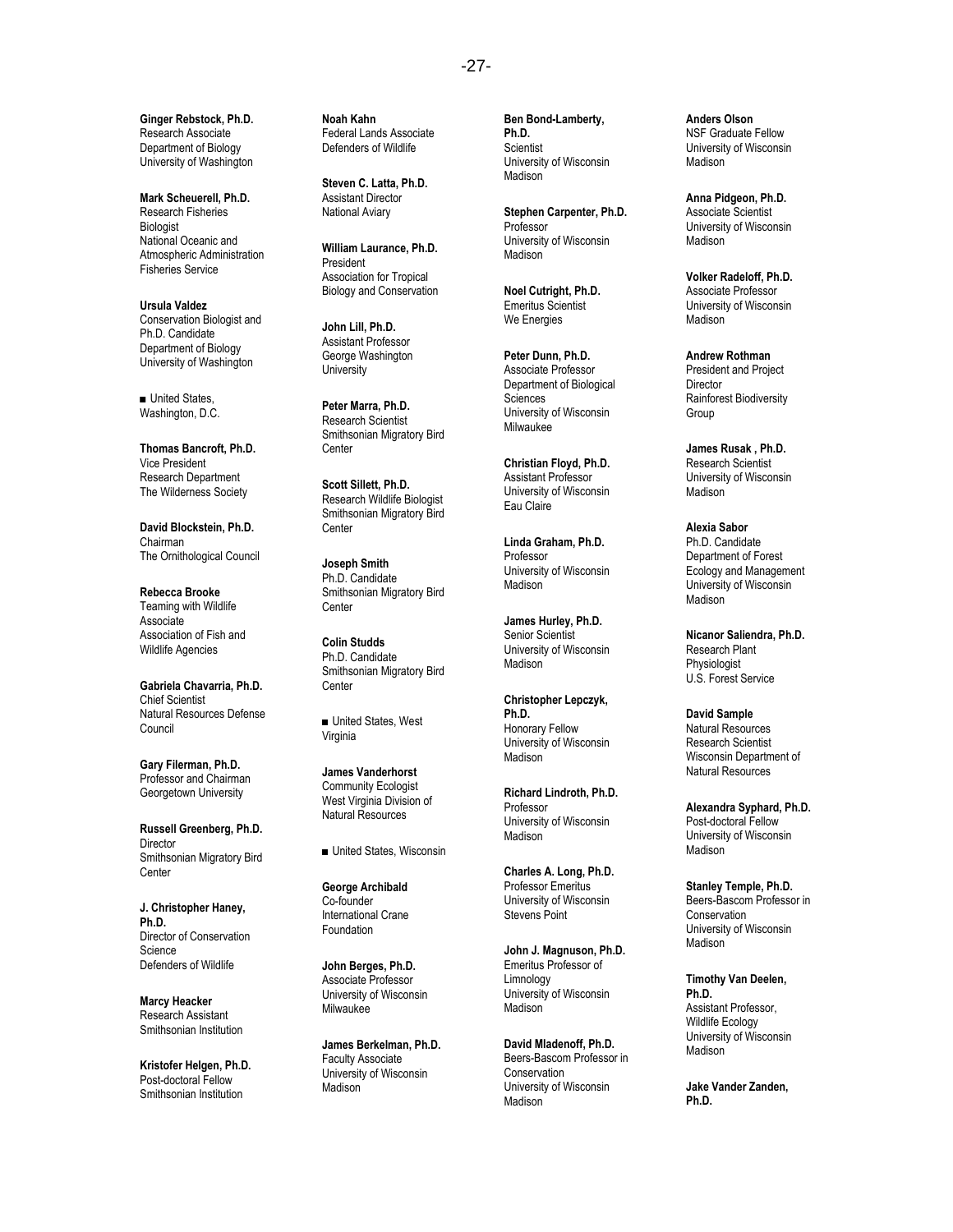Assistant Professor University of Wisconsin Madison

**John Walker, Ph.D.** Research Hydrologist U.S. Geological Survey

**Donald Waller, Ph.D.** Professor University of Wisconsin **Madison** 

**Linda Whittingham, Ph.D.** Associate Professor Department of Biological Sciences University of Wisconsin Milwaukee

■ United States, Wyoming

**Craig Benkman, Ph.D.** Professor University of Wyoming

**Brent E. Ewers, Ph.D.** Assistant Professor Botany Department University of Wyoming

**Stephen T. Jackson, Ph.D.** Professor and Director Program in Ecology University of Wyoming

**James Lovvorn, Ph.D.** Professor University of Wyoming

**Adam Siepielski** Ph.D. Candidate University of Wyoming

#### ■ Argentina

**Víctor R. Cueto, Ph.D.** Scientific Researcher Universidad de Buenos Aires

**Javier Lopez de Casenave, Ph.D.** Auxiliary Professor Universidad de Buenos Aires

**Gabriela Mataloni, Ph.D.** Investigador Adjunto Consejo Nacional de Investigaciones Científicas y Técnicas

■ Australia

**Sandra Berry, Ph.D.** Senior Research Associate Australian National University

**Corey Bradshaw, Ph.D.** Senior Research Fellow Charles Darwin University

**Rosie Cooney, Ph.D.** Project Leader University of New South Wales

**Romane Cristescu** Ph.D. Candidate University of New South Wales

**Joern Fischer, Ph.D.** Post-doctoral Research Fellow Australian National **University** 

**Jacinta Green** Ph.D. Candidate University of New South Wales

**Colin Groves, Ph.D.** Professor Australian National **University** 

**Robert Hill, Ph.D.** Executive Dean of Sciences University of Adelaide

**Richard Kingsford, Ph.D.** Professor of Environmental Science University of New South Wales

**Jennifer Lavers, Ph.D.** Research Scientist University of Hobart

**Gary Luck, Ph.D.** Lecturer Charles Sturt University

**Brendan Mackey, Ph.D.** Professor Australian National **University** 

**Raoul Mulder, Ph.D.** Assistant Professor University of Melbourne

**Noel Preece, Ph.D.** Principal Environmental **Scientist** EcOz Environmental Services

**Lynda Prior, Ph.D.** Research Fellow Charles Darwin University

**Stephen Roxburgh, Ph.D.** Senior Research Fellow University of New South Wales

**Iain Suthers, Ph.D.** Associate Professor University of New South **Wales** 

**Keith Walker, Ph.D.** Associate Professor University of Adelaide

**David Watson, Ph.D.** Associate Professor in Ecology Charles Sturt University

■ Austria

**Amalesh Dahr** Ph.D. Candidate Institute of Silviculture University of Natural Resources and Applied Life **Sciences** 

**Hubert Keckeis, Ph.D.** Professor University of Vienna

■ Barbados

**Louis Chinnery, Ph.D.** Head Department of Biological and Chemical Sciences University of the West Indies

■ Belarus

**Liubov Nagorskaya, Ph.D.**  Lead Research Scientist Institute of Zoology National Academy of Sciences of Belarus

■ Belgium

**Aaike De Wever, Ph.D.** Researcher Ghent University

**Maurice Hoffmann, Ph.D.** Professor Terrestrial Ecology Unit Ghent University

**Luc Lens, Ph.D.** Professor and Director Terrestrial Ecology Unit Ghent University

**Koen Sabbe, Ph.D.** Lecturer Ghent University

**Pieter Vanormelingen, Ph.D.** Department of Biology Ghent University

■ Bermuda

**Andrew Dobson** President Society for the Conservation and Study of Caribbean Birds

**Nicola O'Leary, Ph.D.** Education Officer Bermuda National Trust

■ Brazil

**Maria Luisa Marinho de Noronha** Professor Instituto Municipal de Medicina Veterinária Jorge Vaitsman

**Antonio Alves Tavares** Biodiversity Researcher Universidade Federal do Ceará

■ Chile

**Irma Vila-Pinto** Professor and Director Ecological Sciences **Departament** University of Chile

■ Colombia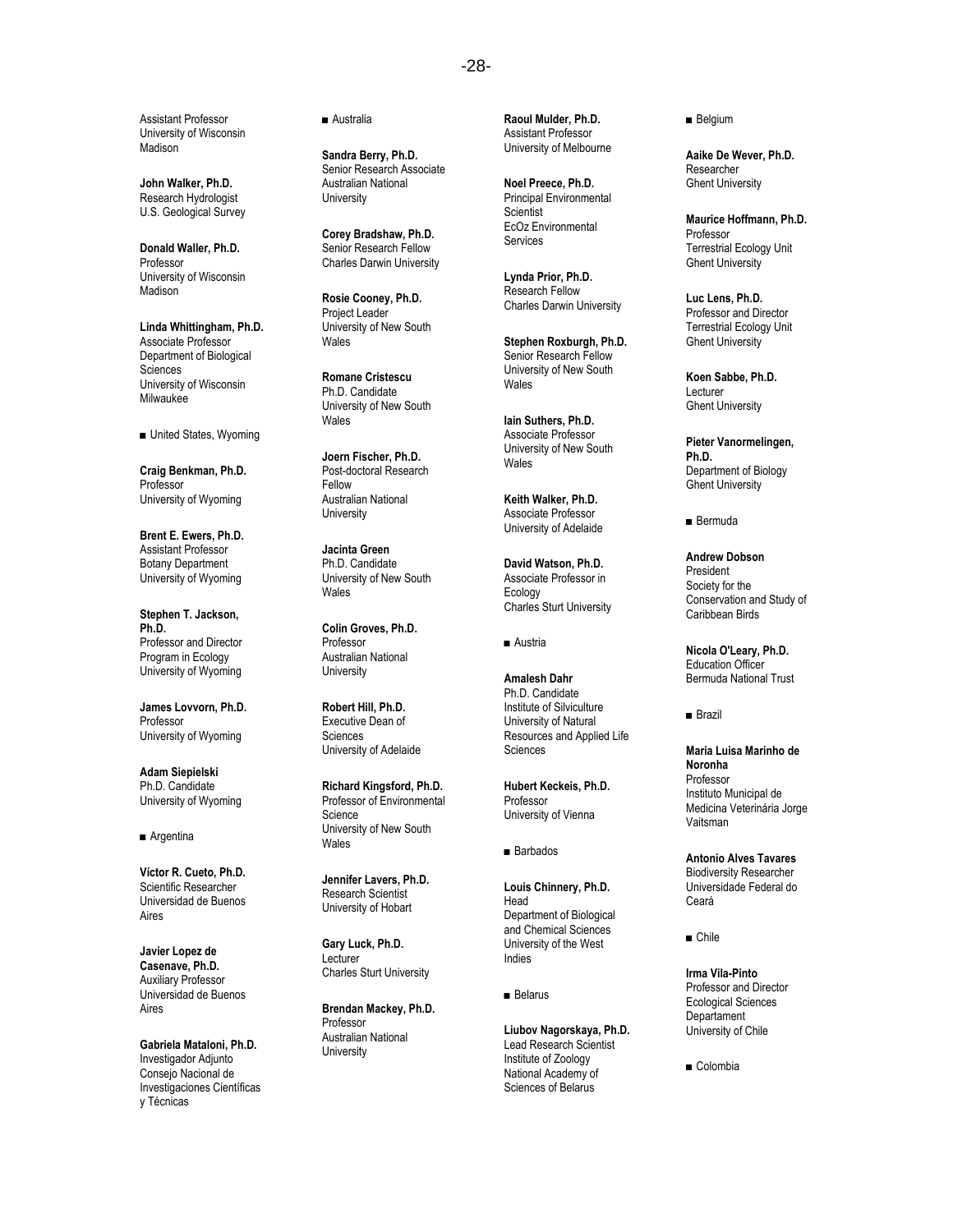-29-

**Mauricio Alvarez** Coordinator Biological Inventory Program Instituto Humboldt Colombia

**Carlos Parra-O.** Assistant Professor Universidad Nacional de Colombia

**Alejandro Rico Guevara Biologist** Universidad Nacional de Colombia

**Paul Salaman, Ph.D.** International Program **Director** American Bird **Conservancy** 

■ Costa Rica

**Julio E. Sanchez Biologist** Centro Científico Tropical

**Maritza Guerrero** Professor Instituto Tecnológico de Costa Rica

**Marlon Salazar Chacon** Biologist and Environmental Consultant for Costa Rica Tropical Science Center

■ Cuba

**Antonio López Almirall, Ph.D.** Curator of Herbarium and Head of the Group of Botany Cuban National Museum of Natural History

■ Denmark

**Finn Borchsenius, Ph.D.** Associate Professor University of Aarhus

**Jens Borum, Ph.D.** Associate Professor University of Copenhagen

**Giuseppe Cazzamali, Ph.D.** Research Assistant

Professor Department of Cell Biology and Comparative Zoology University of Copenhagen

**Marcus Gilbert, Ph.D.** Assistant Professor University of Copenhagen

**Cornelis Grimmelikhuijzen, Ph.D.** Professor, Center Director, Chairman University of Copenhagen

**Mats H. G. Gustafsson, Ph.D.** Associate Professor University of Aarhus

**Mads Hovmand, Ph.D.** Senior Scientist University of Copenhagen

**Ib Johnsen, Ph.D.** Professor University of Copenhagen

**Thomas Læssøe, Ph.D.** Associate Professor University of Copenhagen

**Nina Lundholm, Ph.D.** Associate Professor University of Copenhagen

**Peter Møller, Ph.D.** Assistent Professor University of Copenhagen

**Thomas Pape, Ph.D.** Deputy Director Natural History Museum of **Denmark** 

**Kaj Sand-Jensen, Ph.D.** Professor University of Copenhagen

**Andreas Schramm, Ph.D.** Associate Professor University of Aarhus

**Peter Staehr, Ph.D.** Assistant Professor University of Copenhagen

■ Dominican Republic

**Jorge Brocca** Executive Director Sociedad Ornitologica de la Hispaniola

■ Ecuador

**Ian Davidson, Ph.D.** Head of Americas Division BirdLife International

■ El Salvador

**Oliver Komar, Ph.D.** Director of Conservation Science **SalvaNATURA** 

■ Estonia

 $\tilde{A}$ celle Sillasoo, Ph.D. Research Fellow Institute of Ecology Tallinn University

■ Fiji

**Craig Morley, Ph.D.** Professor and Conservation Biologist University of the South Pacific

■ Finland

**Lauri Arvola, Ph.D.** Professor University of Helsinki

**Mar Cabeza, Ph.D.** Post-doctoral Fellow University of Helsinki

**Michelle de Chantal, Ph.D.** Researcher Finnish Forest Research Institute University of Helsinki

**Petri Hottola Director** Finnish University Network for Tourism Studies

**Hanna Kokko, Ph.D.** Professor University of Helsinki

**Timo Kuuluvainen, Ph.D.** University Lecturer University of Helsinki

**Raija Laiho, Ph.D.** Research Fellow, Academy of Finland University of Helsinki

**Martin Lodenius, Ph.D.** Adjunct Professor University of Helsinki

**Audrey Mayer, Ph.D. Docent** Department of Biological and Environmental Sciences University of Helsinki

**Juha Merilä, Ph.D.** Professor University of Helsinki

**Mikko Mönkkönen, Ph.D.** Professor University of Jyväskylä

**Anne Ojala, Ph.D.** University Lecturer Department of Ecological and Environmental Sciences University of Helsinki

**Otso Ovaskainen, Ph.D.** Senior Scientist Helsinki University

**Hannu Pietiäinen, Ph.D.** University Lecturer University of Helsinki

**Vitali Reif** Ph.D. Candidate University of Oulu

**Mike Starr, Ph.D.** University Lecturer Department of Forest Ecology University of Helsinki

**Heikki Tervahattu, Ph.D.** Docent University of Helsinki

**Pentti Valipakka, Ph.D.**  Research Manager Southeast Finland Regional Environment Centre

**Raimo Virkkala, Ph.D.** Senior Research Scientist Finnish Environment Institute

■ France

**Arnaud Béchet, Ph.D.** Researcher Tour du Valat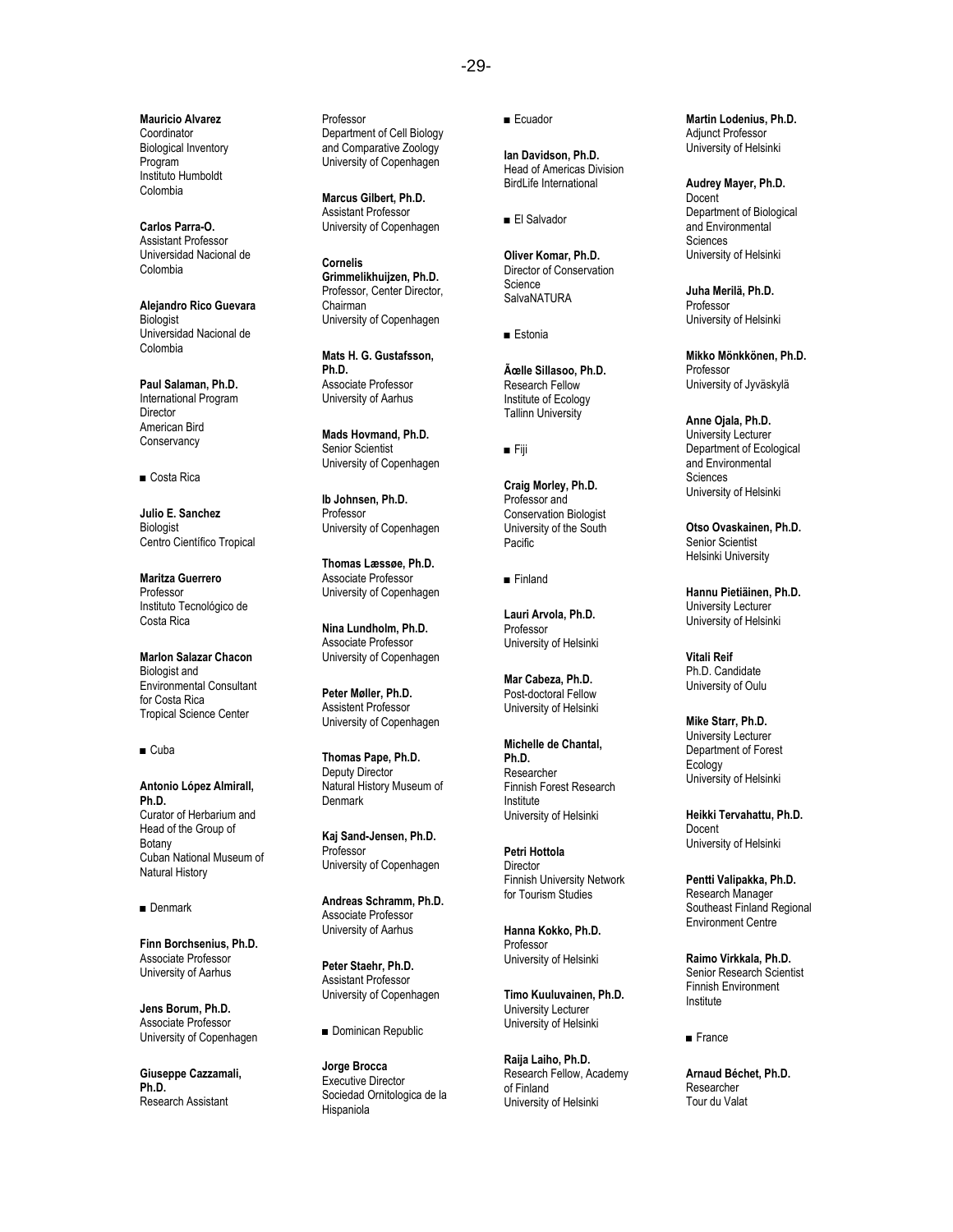**Simon Benhamou, Ph.D.** Permanent Researcher in Biology Centre National de la Recherche Scientifique

**Michel Gauthier-Clerc, Ph.D.** Senior Research Scientist Centre de Recherche Tour du Valat

**Marcel Lambrechts, Ph.D.** Researcher Centre National de la Recherche Scientifique

**Maryline Pioz, Ph.D.**

University of Lyon

**Piotr Tucholka, Ph.D.** Professor of Geophysics Université Paris Sud - **Orsay** 

■ Germany

**Til Dieterich** Dipl. Biol. University of Greifswald

**Carolin Haug** Dipl.-Biol. University of Ulm

**Joachim Tobias Haug** Dipl.-Biol. University of Ulm

**Alejandro Isla, Ph.D.** Post-doctoral researcher Leibniz-Institut für Meereswissenschaften

**Dietmar Keyser, Ph.D.** Head of Laboratory Zoological Institute University of Hamburg

**Stefan Kreft**

University of Applied Sciences Eberswalde

**Juan F. Masello, Ph.D.** Research Scientist Max Planck Institute for **Ornithology** 

**Christoph Meyer** Ph.D. Candidate Department of

Experimental Ecology University of Ulm

**Larisa Nazarova, Ph.D. Scientist** Research Unit Potsdam Alfred Wegener Institute for Polar and Marine Research

**Ulrich Schliewen, Ph.D.** Curator Bavarian State Collection of Zoology

**Mihai Valcu, Ph.D.** Post-doctoral Researcher Max Planck Institute for **Ornithology** 

**Ralf Wanker, Ph.D.** Lecturer University of Hamburg

■ Greece

**Vassiliki Kati, Ph.D.** Professor University of Ioannina

**Sophia Kossida, D.Phil.** Head of Bioinformatics and Medical Informatics Foundation for Biomedical Research Academy of Athens

■ Guatemala

**Edgar Selvin Perez Coordinator** Migratory Bird Program Fundacion Defensores de la Naturaleza

■ Iceland

**Gisli Mar Gislason, Ph.D.** Professor Institute of Biology University of Iceland

**Tómas Grétar Gunnarsson, Ph.D.** Director Snæfellsnes Research **Centre** University of Iceland

**Pall Hersteinsson, Ph.D. Professor** University of Iceland

**Snaebjorn Palsson, Ph.D.** Associate Professor University of Iceland

■ Iran

**Behrooz Abtahi, Ph.D.** Assistant Professor Shahid Beheshti University

**Hossein Negarestan, Ph.D.** Assistant Professor Iranian Fisheries Research **Organization** 

■ Ireland

**George Sevastopulo, Ph.D.** Professor Department of Geology Trinity College

■ Israel

**David Eilam, Ph.D.** Professor of Zoology Former Academic Director of Segals' Garden for Zoological Research Tel Aviv University

**Eli Geffen, Ph.D. Professor** Tel Aviv University

**Ilan Golani, Ph.D.** Professor of Zoology Tel Aviv University

**Moshe Gophen, Ph.D.** Professor Kinneret Limnological Laboratory

**Burt Kotler, Ph.D.** Professor Ben-Gurion University

**Arnon Lotem, Ph.D.** Professor Tel Aviv University

**Linda Olsvig-Whittaker, Ph.D.** Research Conservation Biologist Israel Nature and Parks Authority (agency)

**Yoram Yom-Tov, Ph.D.** Professor Tel Aviv University

■ Italy

**Bruno Bertolini** Professor Dipartimento di Biologia Animale e dell'Uomo Università di Roma, La Sapienza

**Laura Bonesi, Ph.D.**  Lecturer in Wildlife Management University of Trieste

**Carlo Utzeri** Professor Dipartimento di Biologia Animale e dell'Uomo Università di Roma, La Sapienza

■ Japan

**Saburo Matsui, Ph.D.** Emeritus Professor Graduate School of Gobal Environmental Studies Kyoto University

■ Latvia

**Kristine Abolina, Ph.D.** Docent University of Latvia

**Valdis Seglins** Associate Professor University of Latvia

**Andis Zilans** Ph.D. Candidate University of Latvia

■ Lithuania

**Mindaugas Dagys, Ph.D.** Senior Researcher Institute of Ecology Vilnius University

**Pranas Mierauskas, Ph.D.** Associate Professor Vilnius University

**Liutauras Raudonikis** Science Coordinator Institute of Ecology Vilnius University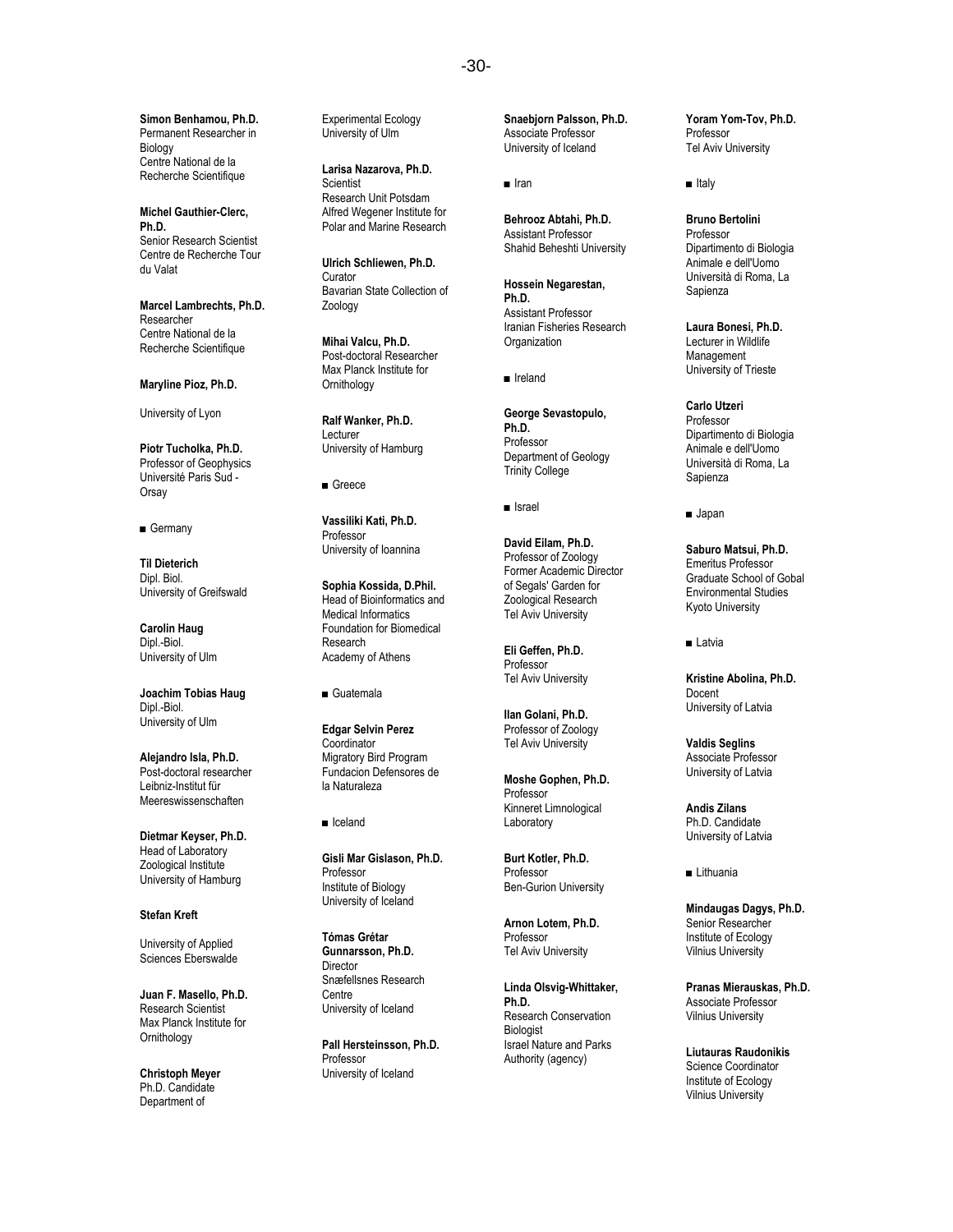**Jurgita Sorokaite, Ph.D.** Scientific Researcher Institute of Ecology Vilnius University

■ Luxembourg

**Carlo Denis, Ph.D.** Senior Scientist National Museum for Natural History in Luxembourg

**Eleonora Morga, Ph.D.** Assistant Professor Université du Luxembourg

■ Malta

**Andre Raine, Ph.D.** Conservation Manager BirdLife Malta

#### **Helen Raine**

BirdLife Malta

#### ■ Mexico

**Sergio Aguilar Director** Parque Ecológico Macuiltépetl

**Maria del Coro Arizmendi, Ph.D.** Professor Universidad Nacional Autónoma de México

**Gerardo Bocco, Ph.D.** Professor and Chair Geography Research Unit Universidad Nacional Autónoma de México

**Efrain Castillejos-Castellanos Biologist** Pronatura Chiapas, A.C.

**Gerardo Ceballos, Ph.D.** Professor Universidad Nacional Autónoma de México

**Salvador Contreras-Balderas, Ph.D. President** Bioconservacíon, A.C.

**Patricia Escalante, Ph.D.** Chair, Department of

Zoology Instituto de Biología Universidad Nacional Autónoma de México

**Enrique Gonzalez** Instituto de Biología Universidad Nacional Autónoma de México

#### **Sofia Gonzalez Guzman**

Universidad Nacional Autónoma de México

**Luis G Herrera, Ph.D.** Professor Universidad Nacional Autónoma de México

**Virginia León-Regagnon, Ph.D.** Investigador Titular Instituto de Biología Universidad Nacional Autónoma de México

**Marcos Lira Malquivar** Biologist Universidad Autonoma Metropolitana Unidad Xochimilco

**Constanza Monterrubio** Biologist Universidad Nacional Autónoma de México

**Tila M. Pérez, Ph.D.** Director Instituto de Biología Universidad Nacional Autónoma de México

**Irene Ruvalcaba Ortega** Biologist Universidad Autónoma de Nuevo León

**Jorge Schondube, Ph.D.** Assistant Professor Universidad Nacional Autónoma de México

**Xicoténcatl Vega** Director in Sinaloa Pronatura Noroeste, A.C.

■ Mongolia

**Bazartseren Boldgiv, Ph.D.** Assistant Professor

National University of Mongolia

■ Netherlands

**Elsmarie Beukenboom Director** STINAPA Bonaire

**Wladimir Bleuten, Ph.D.** Prof. dr. Utrecht University

**Sandra Bouwhuis, Ph.D.** Ph.D. Candidate University of Groningen

**Michelle da Costa Gomez**  Manager, Christoffelpark CARMABI Foundation

**John de Freitas**  CARMABI Foundation

**Steven de Jong, Ph.D.** Prof. dr. Utrecht University

**Adolphe Debrot, Ph.D. Director** CARMABI Foundation

**Leendert Pors** Head, Educational **Department** CARMABI Foundation

**Jan Sevink, Ph.D.** Prof. dr. University of Amsterdam

**Emiel van Loon, Ph.D.** Assistant Professor University of Amsterdam

**Michael Veith, Ph.D.** Professor Institute for Biodiversity and Ecosystem Dynamics University of Amsterdam

**Marinus J.A. Werger, Ph.D.** Prof. dr. Utrecht University

■ New Zealand

**Rosemary Barraclough, Ph.D.** Post-doctoral Fellow Massey University

**Paul Broady, Ph.D.** Senior Lecturer University of Canterbury

**Carolyn Burns, Ph.D.** Professor, CBE, FRSNZ University of Otago

**Hazel Chapman, Ph.D.** Biological Sciences University of Canterbury

**Lloyd Davis, Ph.D.** Associate Professor University of Otago

**Wayne Linklater, Ph.D.** Senior Lecturer Biology Victoria University of **Wellington** 

**Laura Molles, Ph.D.** Lecturer Lincoln University

**Hamish Spencer, Ph.D.** Professor University of Otago

**Colin Townsend, Ph.D.** Professor University of Otago

■ Norway

**Reidar Borgstrøm, Ph.D.** Professor Norwegian University of Life Sciences

**Scott Brainerd, Ph.D.** Research Scientist Norwegian Institute for Nature Research

**Sigmund Hågvar, Ph.D.** Professor Norwegian University of Life Sciences

**Dag Hessen, Ph.D.** Professor Department Biology University of Oslo

**Paal Krokene, Ph.D.** Professor Norwegian University of Life Sciences

**Hans Petter Leinaas, Ph.D.**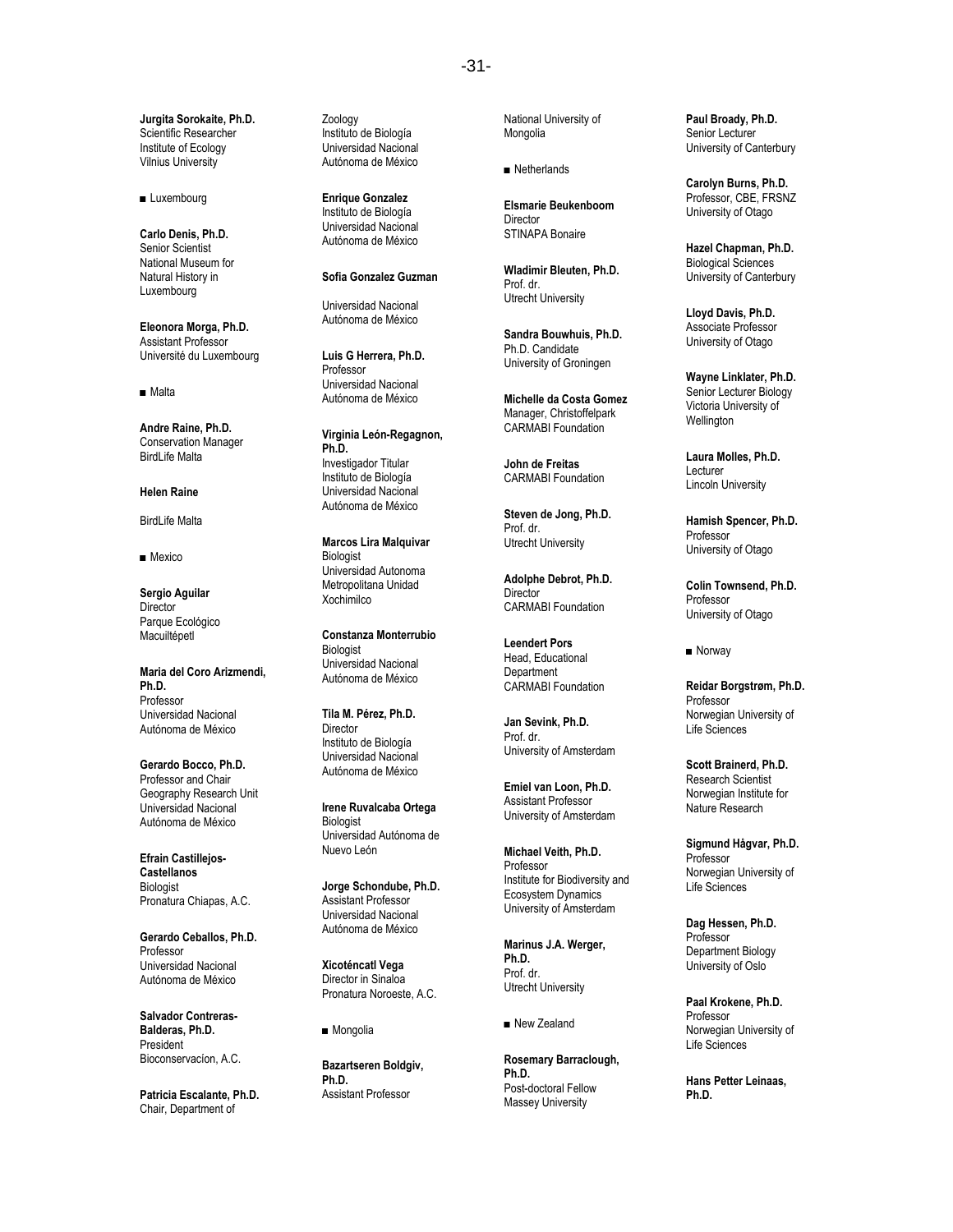Professor University of Oslo

**Kaare A. Lye, Ph.D.** Professor Norwegian University of Life Sciences

**Mikael Ohlson, Ph.D.** Professor of Plant Ecology Norwegian University of Life Sciences

**Atle Ivar Olsen, Ph.D.** Associate Professor Nesna University College

**Nils Christian Stenseth, Ph.D.** Research Professor University of Oslo

**Per Wegge, Ph.D.** Professor Norwegian University of Life Sciences

■ Paraguay

**Jose Cartes** Professor National University of Asunción

■ Poland

**Adam Boraty ński, Ph.D.** Institute of Dendrology Polish Academy of Sciences

**Elzbieta Dumnicka, Ph.D.** Institute of Nature Conservation Polish Academy of **Sciences** 

**Lucyna Halupka, Ph.D.** Assistant Professor Department of Avian Ecology University of Wroc ław

**Grzegorz Orlowski, Ph.D.** Independent Biologist Department of Avian Ecology University of Wroc ław

**Kajetan Perzanowski, Ph.D.** Head of the Carpathian Wildlife Research Station Polish Academy of **Sciences** 

**Jörn Theuerkauf, Ph.D.** Research Scientist Museum and Institute of Zoology Polish Academy of Sciences

**Janusz Uchmanski, Ph.D.** Director and Professor Polish Academy of **Sciences** 

**Tomasz Wesolowski, Ph.D.** Professor Department of Avian Ecology University of Wroc ław

**Roman Zurek, Ph.D.** Institute of Nature **Conservation** Polish Academy of Sciences

■ Portugal

**João E. Rabaça, Ph.D.** Assistant Professor, Department of Biology Laboratory of Ornithology University of Évora, Portugal

■ Russia

**Natalia Ananjeva, Ph.D.** Vice Director Zoological Institute Russian Academy of **Sciences** 

**Alexander Dubynin** Director Siberian Environmental **Center** 

**Nikolai Formozov, Ph.D.** Senior Researcher Moscow State University

**Maria Gavrilo** Research Scientist Arctic and Antarctic Research Institute

**Alekcey Gouschin, Ph.D.** Chief Ichthyologist Russian Federal Fisheries Agency

**Dmitry Grodnitsky, Ph.D.** Professor Institute for Teachers' Postgraduate Education

**Mikhail Kalyakin, Ph.D.** Secretary in Science Zoological Museum Moscow Lomonosov State **University** 

**Juri Puzachenko, Ph.D.** Professor Institute of Ecology and Evolution Problems Russian Academy of **Sciences** 

**Tatiana Rogova** Professor and Head General Ecology **Department** Kazan State University

**Fatimat Tembotova** Director and Professor Institute of Ecology of Mountain Territories Russian Academy of Sciences

**Alexey Toropov Director** Siberian Ecological Agency

■ South Africa

**Alan Kemp, Ph.D.** Honourary Curator Transvaal Museum

**John Simaika** Department of Conservation and Entomology University of Stellenbosch

■ Spain

**Paloma Alcorlo** Assistant Professor Universidad Autónoma de Madrid

**Javier Benayas, Ph.D.** Vicerrector de Campus y Calidad Ambiental Universidad Autónoma de Madrid

**Antonio Camacho, Ph.D.** Professor of Ecology University of Valencia

**José M. Cardiel Sanz, Ph.D.** Professor Universidad Autónoma de Madrid

**Carmen Casado, Ph.D.** Professor Universidad Autónoma de Madrid

**Juan Carlos Fernández-Ordóñez** Ornithology Coordinator Summer Catalan University

**Fernando Gonzalef, Ph.D.** Professor University of Valencia

**Jesus Herranz, Ph.D.** Professor Universidad Autónoma de Madrid

**Francisco Lara, Ph.D.** Profesor Titular Universidad Autónoma de Madrid

**Ãngel Luque, Ph.D.** Titular Professor of Zoology Universidad Autónoma de Madrid

**Juan E. Malo, Ph.D.** Profesor Titular Universidad Autónoma de Madrid

**Pablo Manzano** Ph.D. Candidate Universidad Autónoma de Madrid

**Raquel Monclús, Ph.D.** Assistant Universidad Autónoma de Madrid

**Juan Monros, Ph.D.** Professor University of Valencia

**Juan Carlos Moreno-Saiz, Ph.D.** Professor Universidad Autónoma de Madrid

**Begoña Peco, Ph.D.** Professor Universidad Autónoma de Madrid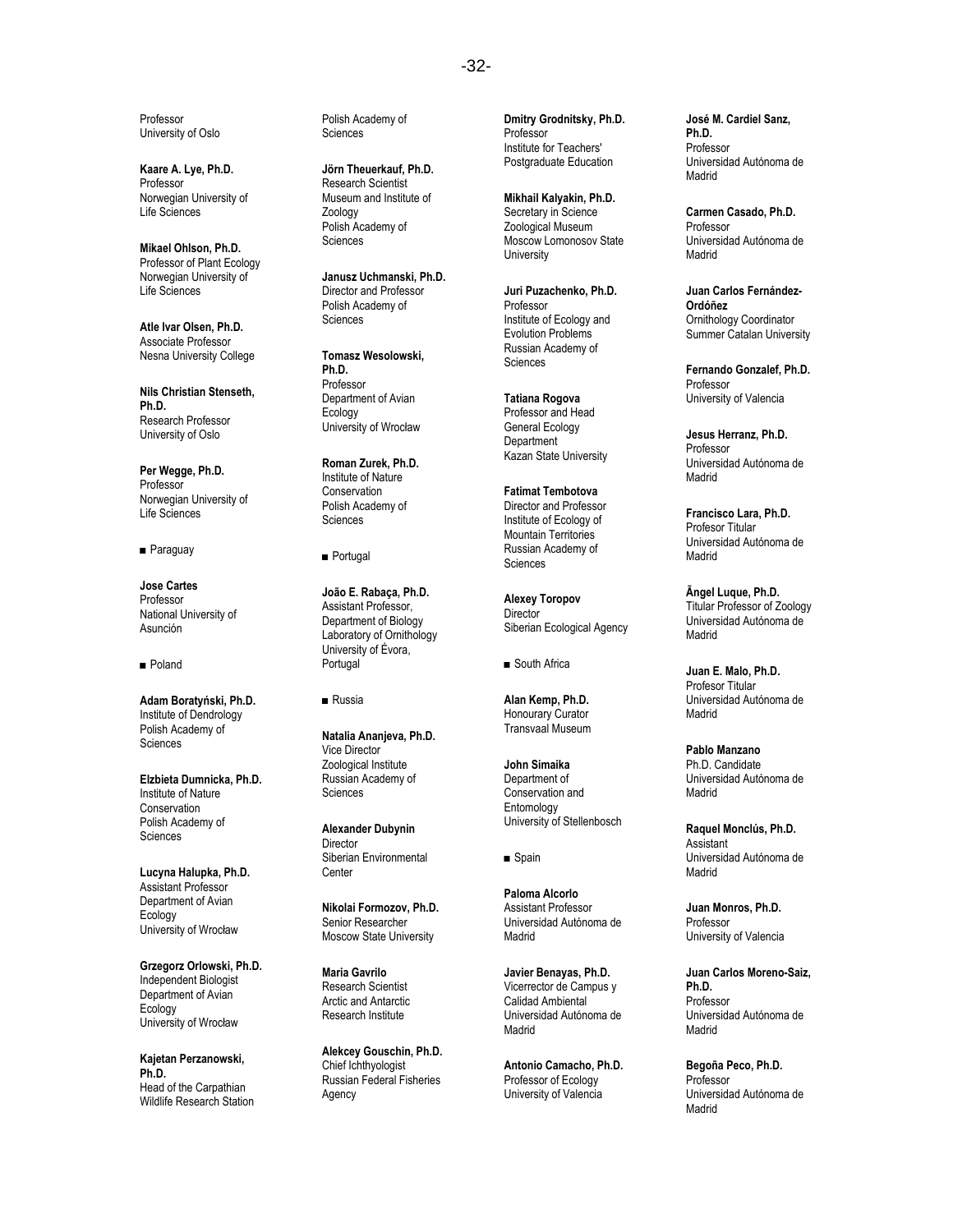**Jose Luis Rubio, Ph.D.** Professor Universidad Autónoma de Madrid

**Francisco J. Silva, Ph.D.** Professor University of Valencia

**José Carlos Simón Benito Profesor** Universidad Autónoma de Madrid

**Francisco Suárez, Ph.D.** Professor Universidad Autónoma de Madrid

■ Sweden

**Hans Ackefors, Ph.D.** Professor Stockholm University

**Ingemar Ahlgren, Ph.D.** Professor Uppsala University

**Per Angelstam, Ph.D.** Professor Swedish University of Agriculture Sciences

**Christian Bigler, Ph.D.** Assistant Professor Umeå University

**Laura Cunningham, Ph.D.** Post-doctoral Researcher Climate Impacts Research **Centre** Umeå University

**Peter Eklöv, Ph.D.** Associate Professor Uppsala University

**Frank Götmark, Ph.D.** Professor University of Göteborg

**Peter Hambäck, Ph.D.** Associate Professor Stockholm University

**Dennis Hasselquist, Ph.D.** Associate Professor Department of Ecology Lund University

**Mats Jansson, Ph.D.** Professor Umeå University

**Bengt Gunnar Jonsson, Ph.D.** Professor Department of Natural **Sciences** Mid Sweden University

**Anders Jonsson, Ph.D.** Assistant Professor Umeå University

**Ingvar Kärnefelt, Ph.D.** Professor of Ecology Director of the Biological Museum Lund University

**Leif Kullman, Ph.D.** Professor Umeå University

**Fabio Lepori, Ph.D.** Post-doctoral researcher Umeå University

**Åke Lindström, Ph.D.** Professor Lund University

**Bjorn Malmqvist, Ph.D.** Professor Umeå University

**Raimondas Mozuraitis, Ph.D.** Researcher Royal Institute of **Technology** 

**Emil Nilsson, Ph.D.** Doctor Uppsala university

**Urban Olsson, Ph.D.** Associate Professor University of Göteborg

**Richard Svanbäck, Ph.D.** Assistant Professor Uppsala university

**Soren Svensson, Ph.D.** Professor Emeritus Lund University

**Michael Tedengren, Ph.D.** Associate Professor Department of Systems

Ecology Stockholm University

**Tobias Vrede, Ph.D.** Research scientist Umeå University

■ Switzerland

**Matthias Brennwald, Ph.D.** Project Manager Swiss Federal Institute of Aquatic Science and **Technology** 

**Annemarie Brennwald** Scientific Coordinator University of Zurich

**Robert K. Furrer** Lecturer ETH Zurich

**Luc Gigord, Ph.D.** Assistant Professor University of Lausanne

**Jasmin Joshi, Ph.D.** Research Group Leader Insitute of Environmental Sciences University of Zurich

**Nicolas Perrin, Ph.D.** Professor in Ecology University of Lausanne

**Alexandre Roulin, Ph.D.** Professor University of Lausanne

**Thomas Sattler** Ph.D. Candidate University of Berne

**Christoph Scheidegger, Ph.D.**

Swiss Federal Institute for Forest, Snow and Landscape Research

■ Turkey

**Aysel Karafistan, Ph.D.** Professor Faculty of Fisheries Canakkale 18 Mart **University** 

■ United Kingdom

**Louise Allcock, Ph.D.** Lecturer Queen's University Belfast

**David Bilton, Ph.D.** Lecturer in Ecology University of Plymouth

**Jeremy Bird** Global Species Programme **Assistant** BirdLife International

**John Bowler, Ph.D.** Conservation Officer Royal Society for the Protection of Birds

**Richard Bradbury, Ph.D.** Head of Environmental Research Royal Society for the Protection of Birds

**Annette Broderick, Ph.D.** Lecturer in Conservation **Biology** University of Exeter

**David Buckingham, Ph.D.** Research Biologist Royal Society for the Protection of Birds

**Lennox Campbell, Ph.D.** Principal Research Manager Royal Society for the Protection of Birds

**Fred Cooke, Ph.D.** Past-President American Ornithologists' Union

**Charlie Cornwallis, Ph.D.** Post-doctoral Fellow University of Oxford

**Sasha Dall, Ph.D.** Lecturer in Mathematical Ecology University of Exeter

**Mark Eaton, Ph.D.** Research Biologist Royal Society for the Protection of Birds

**Steven Ewing, Ph.D.** Research Biologist Royal Society for the Protection of Birds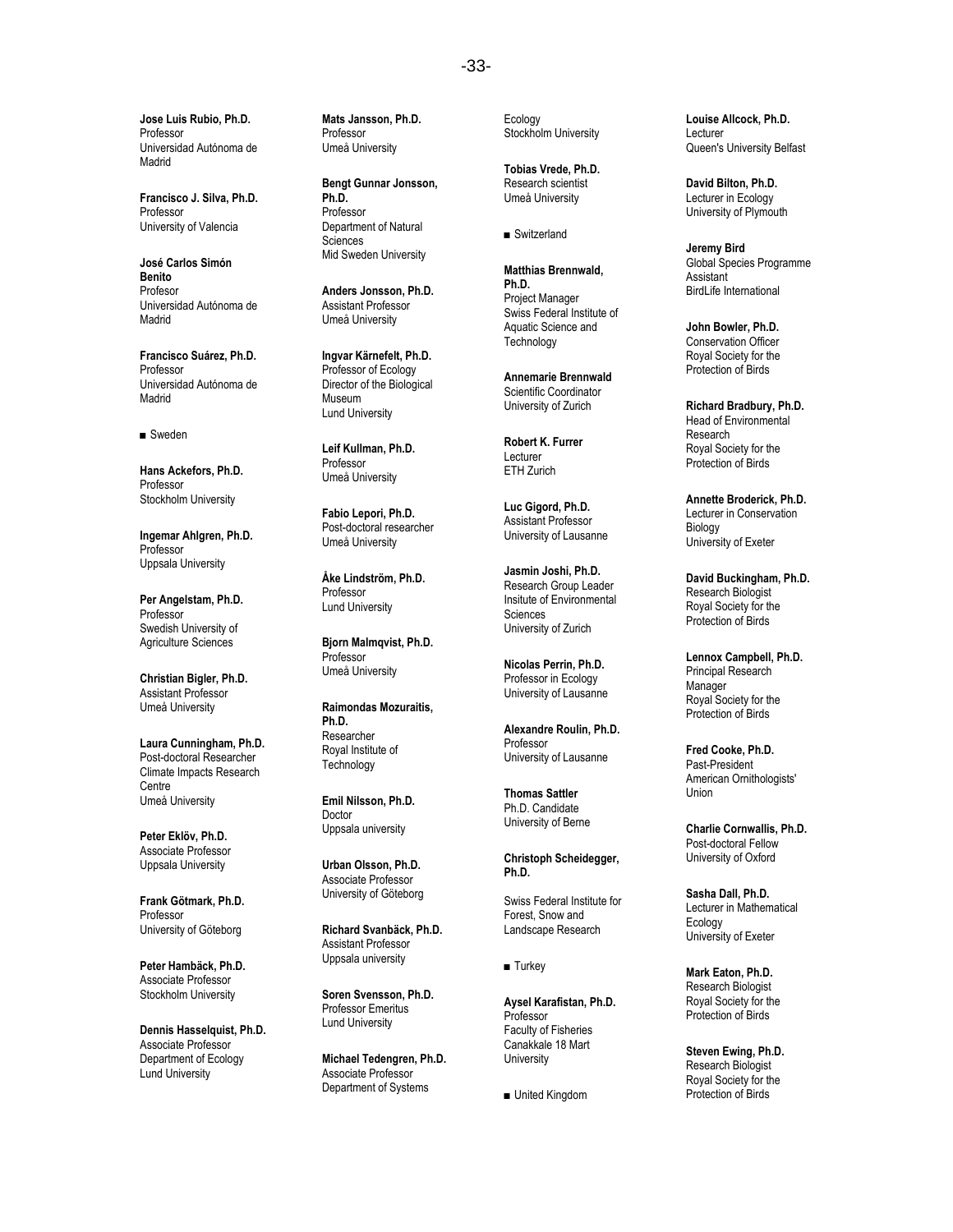**John Fanshawe, Ph.D.** Head of Strategic Development BirdLife International

**Lincoln Fishpool, Ph.D.** Global Important Bird Area **Coordinator** BirdLife International

**Andrew Foggo, Ph.D.** Senior Lecturer in Ecology University of Plymouth

**Miguel Franco, Ph.D.** Lecturer University of Plymouth

**James Gilardi, Ph.D. Director** World Parrot Trust

**Richard D. Gregory, Ph.D.** Head of Monitoring and Indicators, Conservation Science Royal Society for the Protection of Birds

**Simon Ho, Ph.D.** Post-doctoral Researcher University of Oxford

**Vicky Jones, Ph.D.** Global Flyways Officer BirdLife International

#### **Rowena Langston, Ph.D.**

Royal Society for the Protection of Birds

**John Mallord, Ph.D.** Research Biologist Royal Society for the Protection of Birds

**Robert May OM AC FRS, Ph.D.** Professor Lord Zoology Department University of Oxford

**Thomas Merckx, Ph.D.** Post-doctoral Researcher Wildlife Conservation Research Unit University of Oxford

**Ken Norris, Ph.D.** Professor University of Reading **Rocio Perez-Barrales** Researcher University of Portsmouth

**Mark Rehfisch, Ph.D.** Head of Wetland and Coastal Ecology Unit British Trust for Ornithology

**Ngaio Richards** Ph.D. Candidate Department of Forensic **Science** Anglia Ruskin University

**Claudio Sillero-Zubiri, Ph.D.** Wildlife Conservation Research Unit University of Oxford

### **Innes Sim**

Royal Society for the Protection of Birds

**Dominic Standing, Ph.D.** Post-doctoral Research Fellow University of Aberdeen

## **Leigh Stephen, Ph.D.**

Royal Society for the Protection of Birds

**Emma Teuten, Ph.D.** Post-doctoral Fellow University of Plymouth

**Mark Thomas** Species Protection Officer Royal Society for the Protection of Birds

## **Paul Walton, Ph.D.**

Species and Habitats Policy Officer Royal Society for the Protection of Birds

**Alex Weir, Ph.D.** Post-doctoral Researcher University of Oxford

**Teddy Wilkin, Ph.D.** Post-doctoral Researcher University of Oxford

■ Uruguay

**Juan P. Cuello** Conservador de Ornitología Museo Nacional de Historia Natural

■ Uzbekistan

#### **Bakhtiyor Mukhamadiev** Scientific Affairs Specialist

U.S. Embassy in Uzbekistan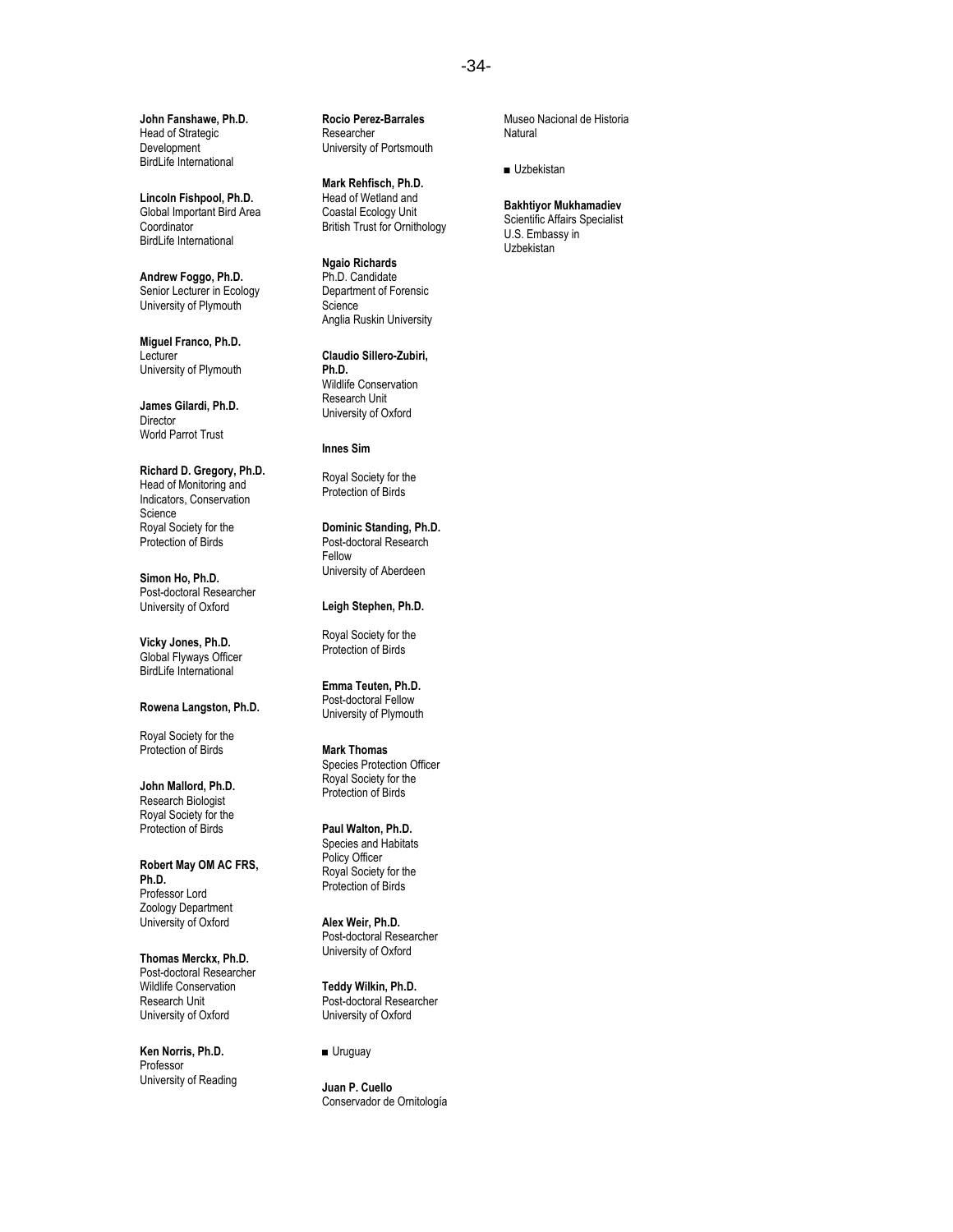<sup>i</sup> Bryant, D., et al.1997. *The Last Frontier Forests: Ecosystems and Economies on the Edge*. Washington D.C.: World Resources Institute.

ii Softwater Boreal lakes may contain 80% or more of the world's fresh, unfrozen water (Schindler, D.W. 1998. Sustaining aquatic ecosystems in Boreal regions. Conservation Ecology [online] **2**(2): 18. Available from the Internet. URL: http://www.consecol.org/vol2/iss2/art18).

iii The Boreal region has been estimated to store 703 Pg of carbon, more than tropical and temperate forests combined (http://www.whrc.org/Borealnamerica/#overview\_storage).

iv Blancher, P. 2003. Importance of Canada's Boreal Forest to Landbirds. Canadian Boreal Initiative and Boreal Songbird Initiative. For more information see www.borealbirds.org.

<sup>v</sup> The George River herd in Labrador and Quebec is the largest in the world with approximately 800,000 individuals.

vi M. Anielski and S. Wilson. 2005. Counting Canada's Natural Capital: Assessing the Real Value of Canada's Boreal Ecosystems. Canadian Boreal Initiative and The Pembina Institute. Available online at: http://www.borealcanada.ca/reports\_e.cfm.

vii See http://www.iucn.org/congress/2004/members/submitted motions.htm for full text of IUCN recommendation RECWCC3.101 "Advancing Boreal Forest Conservation".

<sup>viii</sup> National Round Table on the Environment and the Economy. 2005. Boreal Futures: Governance, Conservation and Development in Canada's Boreal. Available online at http://www.nrtee-trnee.ca/eng/programs/Current\_Programs/Nature/ Boreal-Forest/Documents/Boreal-Futures/Boreal-

Futures\_Contents\_E.htm.

 $\overline{a}$ 

Lee, P. 2004. Boreal Canada: State of the Ecosystem, State of Industry, Emerging Issues and Projections. Report to the National Round Table on the Environment and the Economy. Global Forest Watch Canada. Edmonton. 85 pp.

<sup>ix</sup> Approximately 95% of the Commercial Forest Land (as reported by the Atlas of Canada – see below) is within the Commercial Forest Tenures (as identified by Global Forest Watch Canada – see below):

Atlas of Canada. Map of Protected Areas and Commercial Forest Land. Available at: http://atlas.gc.ca/site/english/learningresources/theme\_modules/

Borealforest/protcomm.jpg/image\_view (Commercial Forest Land is defined by the Atlas of Canada as "accessed, timber-productive and on-reserved land within the Boreal forest.")

Lee P, Z Stanojevic, JD Gysbers. 2004. Canada's Commercial Forest Tenures,2003: Background and Summary Report. Edmonton, Alberta: Global Forest Watch Canada. 59 pp.

<sup>x</sup> Sub-Committee on Boreal Forest of the Standing Senate Committee on Agriculture and Forestry. 1999. Competing Realities: The Boreal Forest at Risk. Government of Canada, Ottawa, Canada. Available from the Internet, URL:

http://www.parl.gc.ca/36/1/parlbus/commbus/senate/com-e/bore-e/rep-e/rep09jun99 e.htm.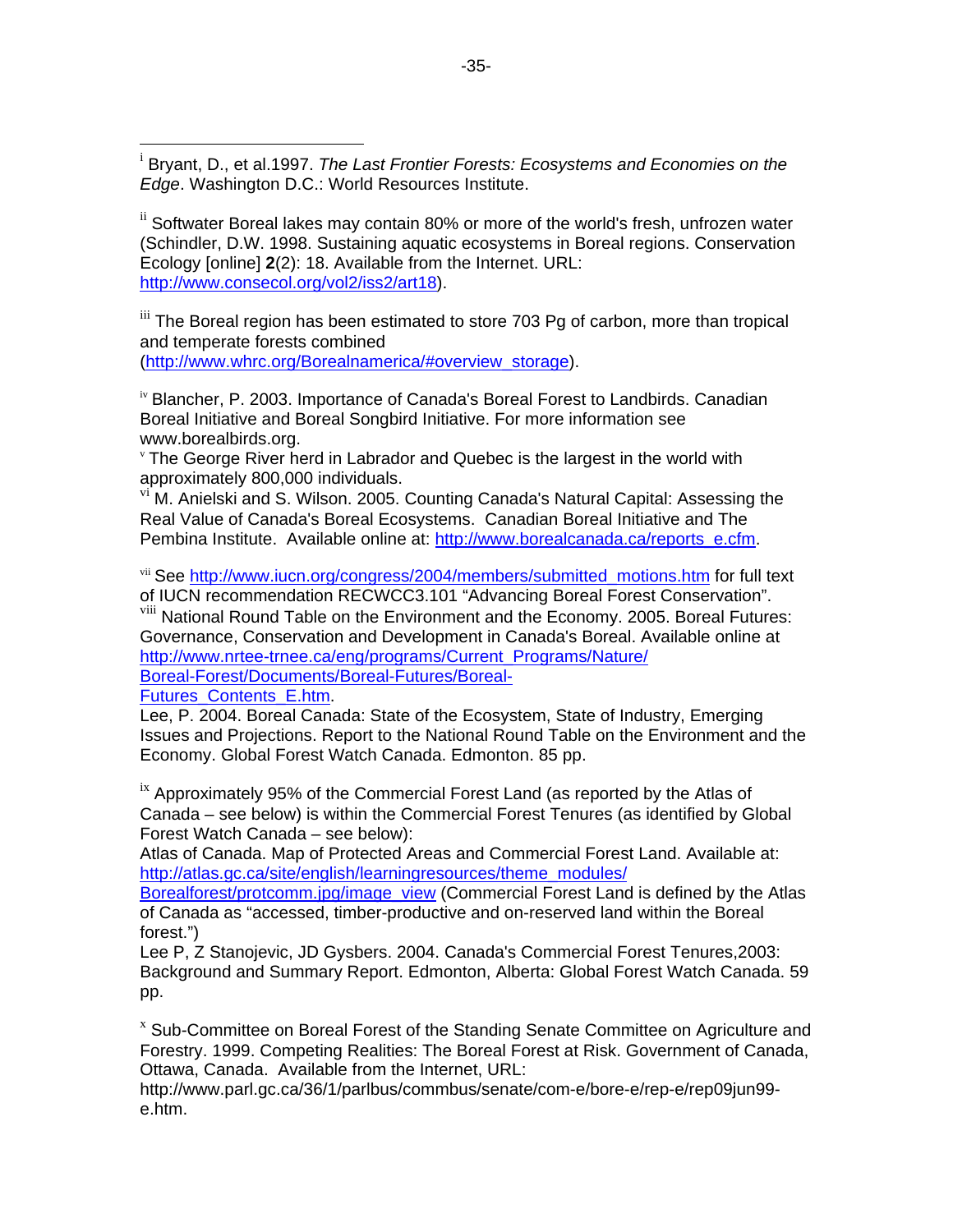<sup>xi</sup> Examples of research predicting the degradation of Boreal ecosystems include: Schindler (1998, Sustaining aquatic ecosystems in Boreal regions, Conservation Ecology 2: 18. Available from the Internet. URL:

 $\overline{a}$ 

http://www.consecol.org/vol2/iss2/art18/) predicted continued declines in Boreal fisheries and water quality due to unsustainable management of Boreal aquatic systems. Weclaw and Hudson (2004, Simulation of conservation and management of woodland caribou, Ecological Modelling 177:75-94) concluded that woodland caribou have a high probability of disappearing within 40 years from a region in Boreal Alberta if industrial development continues at its current rate.

<sup>xii</sup> 78% of Canada's Boreal forest lacks access by roads (Smith, W., and P. Lee (editors). 2000. Canada's Forests at a Crossroads: An Assessment in the Year 2000. World Resources Institute, Washington, DC.) 63% of Canada's Boreal forest remains in blocks of intact forest at least 120,000 acres in size (Lee, Peter, Dmitry Aksenov, Lars Laestadius, Ruth Nogueron, and Wynet Smite. 2003. Canada's Large Intact Forest Landscapes. Global Forest Watch Canada, Edmonton, Alberta.).

<sup>xiii</sup> Noss and Cooperrider. 1994. Saving Nature's Legacy: Protecting and Restoring Biodiversity. Island Press, Washington, D.C.

<sup>xiv</sup> Noss and Cooperrider's (Saving Nature's Legacy: Protecting and Restoring Biodiversity (Island Press, Washington, D.C., 1994)) review of conservation planning initiatives determined that between 25 and 75% protection was necessary to maintain ecological integrity. A more recent review of conservation planning initiatives (F. K. A. Schmiegelow, S. G. Cumming, S. Harrison, S. Leroux, K. Lisgo, R. Noss, and B. Olsen, Conservation Beyond Crisis Management: A Conservation-Matrix Model, BEACONs Discussion Paper No. 1, 2006. Available online at

http://www.rr.ualberta.ca/research/beacons/resources.htm.) determined that the median protected area recommendation to achieve ecological objectives lay above 50%. Recent conservation planning exercises in the Canadian Boreal region are consistent with the findings of these reviews. In Labrador, for example, the inclusion of conservation biology principles during land-use planning of a largely intact Boreal region resulted in greater than 50% of the region being afforded protected designation, with the remainder designated for sustainable use (Innu Nation and Silva Ecosystem Consultants, Peer review summary: Multiple Spatial Scale Reserve Design for FMD 19).

 $x<sub>v</sub>$  The southern Boreal region is here defined as the Boreal-specific ecozones (as opposed to Taiga-specific ecozones) as defined by the boundaries of the Terrestrial Ecozones of Canada.

<sup>xvi</sup> Approximately two-thirds of the Boreal-specific ecozones have been allocated to logging companies: as calculated by over-laying the commercial forest tenures (GFWC).

<sup>xvii</sup> Calculated by the amount of remaining forest landscape fragments over 10,000 ha in size, as determined by Landsat satellites (see below), that lie within the sourthern Boreal region (defined as the Boreal-specific ecozones, as opposed to Taiga-specific ecozones) as defined by the boundaries of the Terrestrial Ecozones of Canada).